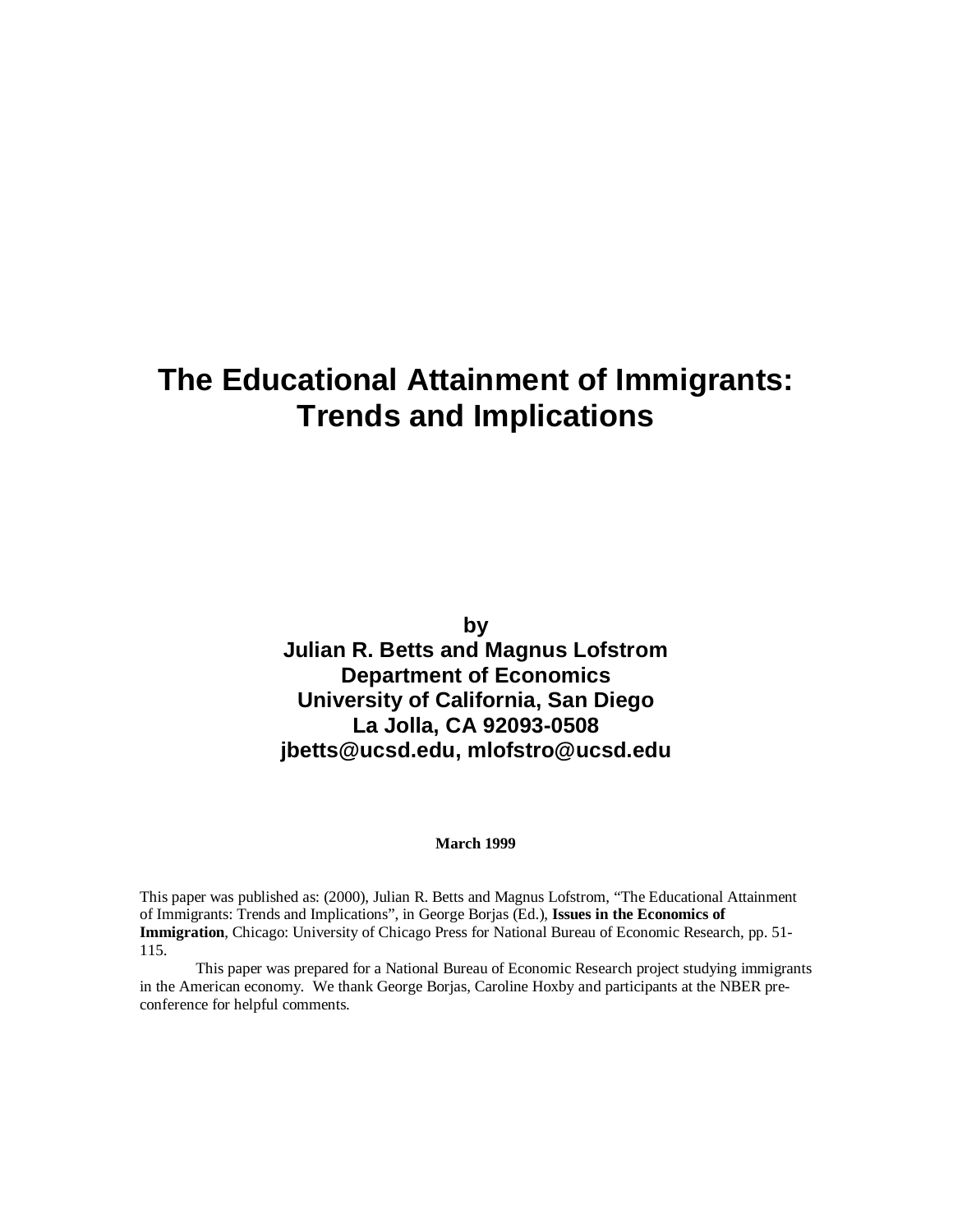### **Abstract**

This paper uses the 1970, 1980 and 1990 U.S. Censuses to study trends in educational attainment of immigrants relative to natives. Immigrants have become relatively less highly educated, but have become more highly educated in an absolute sense. The effects of changes in relative educational attainment between immigrants and natives on earnings are studied. Educational differences are found to explain more than half the observed wage gap between the two groups. The paper also allows for non-linearities in returns to education. Sheepskin effects influence earnings in different ways for natives and immigrants. Differences in returns to pre- and post-migration education also appear. The paper also finds evidence that immigrants crowd natives out of education, although the effects are stronger in secondary than in postsecondary education.

### **About the Authors**

Julian Betts is Associate Professor in the Department of Economics, University of California, San Diego, and Adjunct Fellow at the Public Policy Institute of California. Magnus Lofstrom is a candidate for the Ph.D. in the Department of Economics, University of California, San Diego.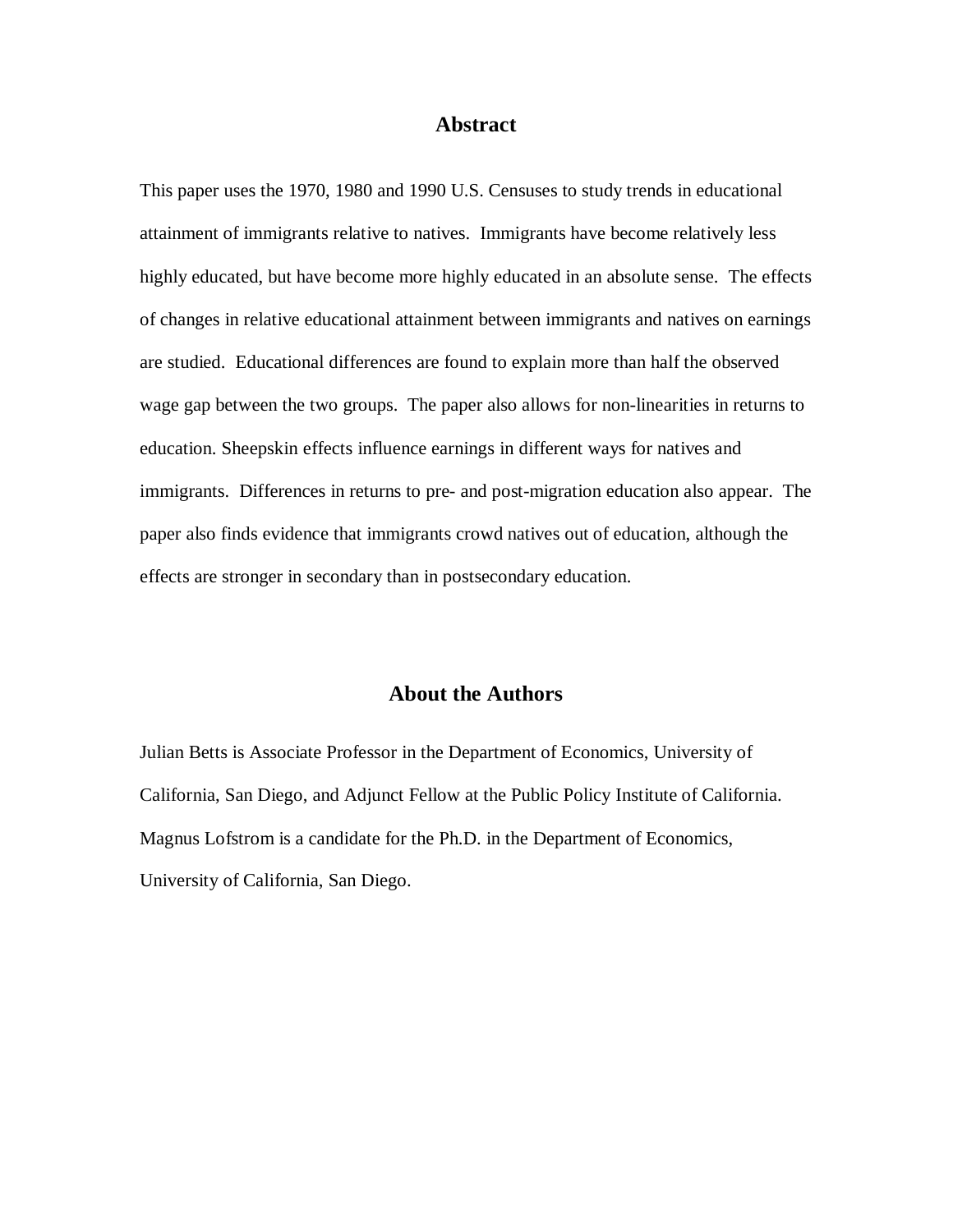## **1. Introduction**

Immigration can heavily influence the way in which a country's labor force evolves over time. Recent American experience bears this out. The proportion of immigrants in the adult population, aged 24-64, rose from 4.7% in 1970 to 6.2% in 1980 and 7.9% in 1990. At the same time, there is a general perception that the educational composition of the immigrant population has changed over the last two decades, with immigrants becoming less skilled relative to native-born Americans. In a string of articles, Borjas has shown that such "cohort" effects are crucial in explaining the rising wage gap between immigrants and natives. (See for instance Borjas, 1985 and 1990.)

This paper has two broad goals. The first is to present a detailed portrait of the educational attainment of immigrants relative to native born Americans. We will examine the extent to which immigrants' level of education has changed, both in an absolute sense and relative to that of natives, between 1970 and 1990. We also study the dynamics of educational attainment, by comparing and modeling the enrollment behavior of immigrants relative to natives over time.

The second broad goal of the paper is to examine the implications of these trends for both immigrants themselves and for natives.

For immigrants, the central question we address is how trends in immigrants' educational attainment have affected their earnings relative to earnings of native-born Americans. We focus on modeling the returns to education, allowing for non-linearities that have not always been addressed in the earlier literature on immigration. For instance, we study the relative size of "sheepskin" or graduation effects for immigrants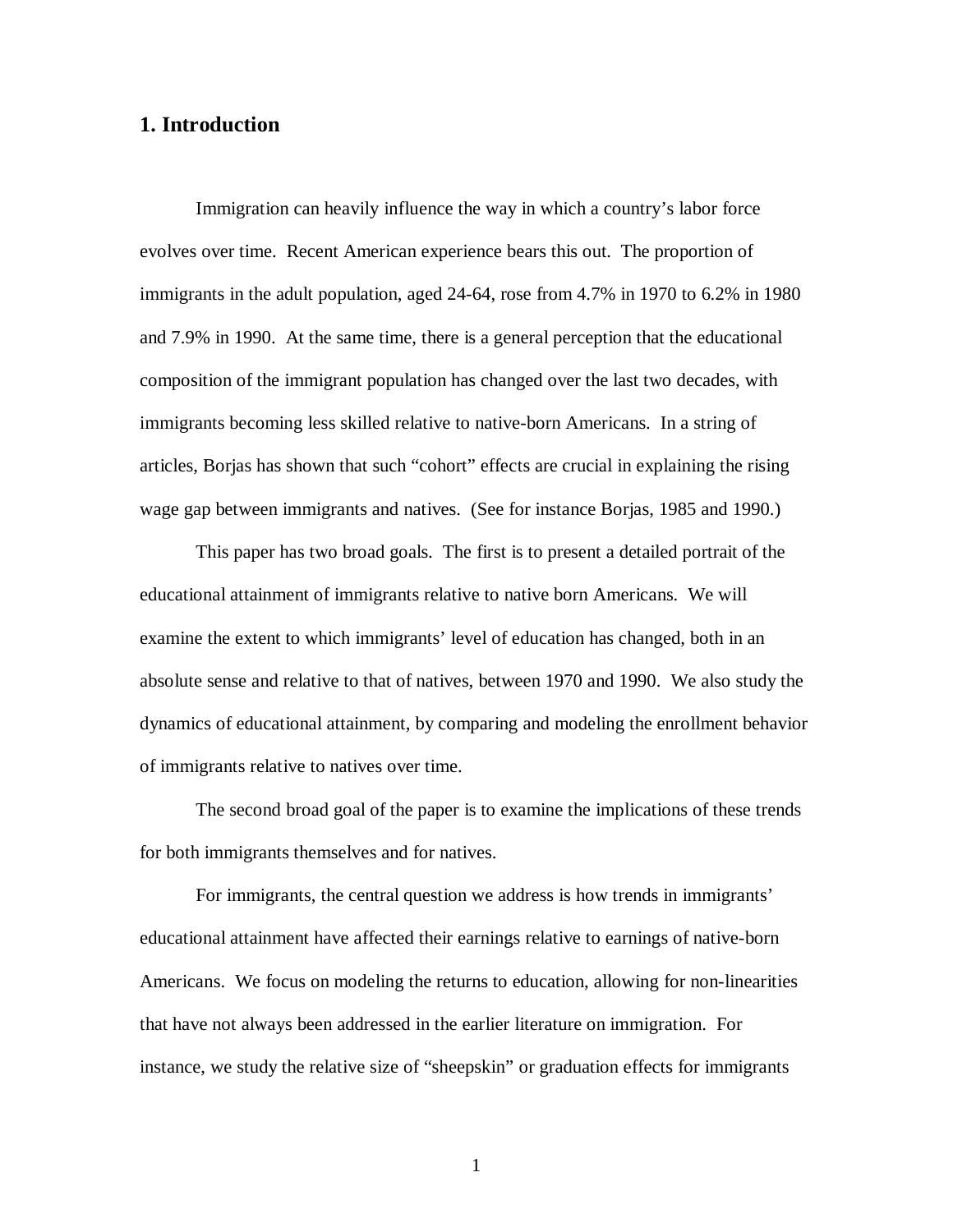and natives, and test the idea that the returns to education depend in part on whether the education was obtained abroad or in the United States. We find these non-linearities to be of some importance. We also extend the work of Bratsberg and Terrell (1997) by studying the role that traits of the country of origin play in determining the returns to education among immigrants.

Finally, we also study the impact of recent immigration on the educational attainment of natives. While several studies have examined whether inflows of immigrants have altered the wage structure facing natives, there are good reasons to believe that immigration can also affect the level of education that natives acquire. If the arrival of less skilled immigrants lowers the wages of high school dropouts, it may provide an incentive for natives to acquire more education. But on the other hand, immigrants may "crowd out" natives from education, in part by making schools less effective when many of the students have limited proficiency in English. At the college level, there is the additional possibility that immigrants compete with native minorities for admissions under affirmative action programs. Betts (1998) and Hoxby (1998) provide evidence that immigrants have "crowded out" native minorities at both the high school and college levels. We present further evidence of the extent to which the ratio of immigrants in the local population induce natives to acquire more or less education, using a greater time span than was used in the two existing studies.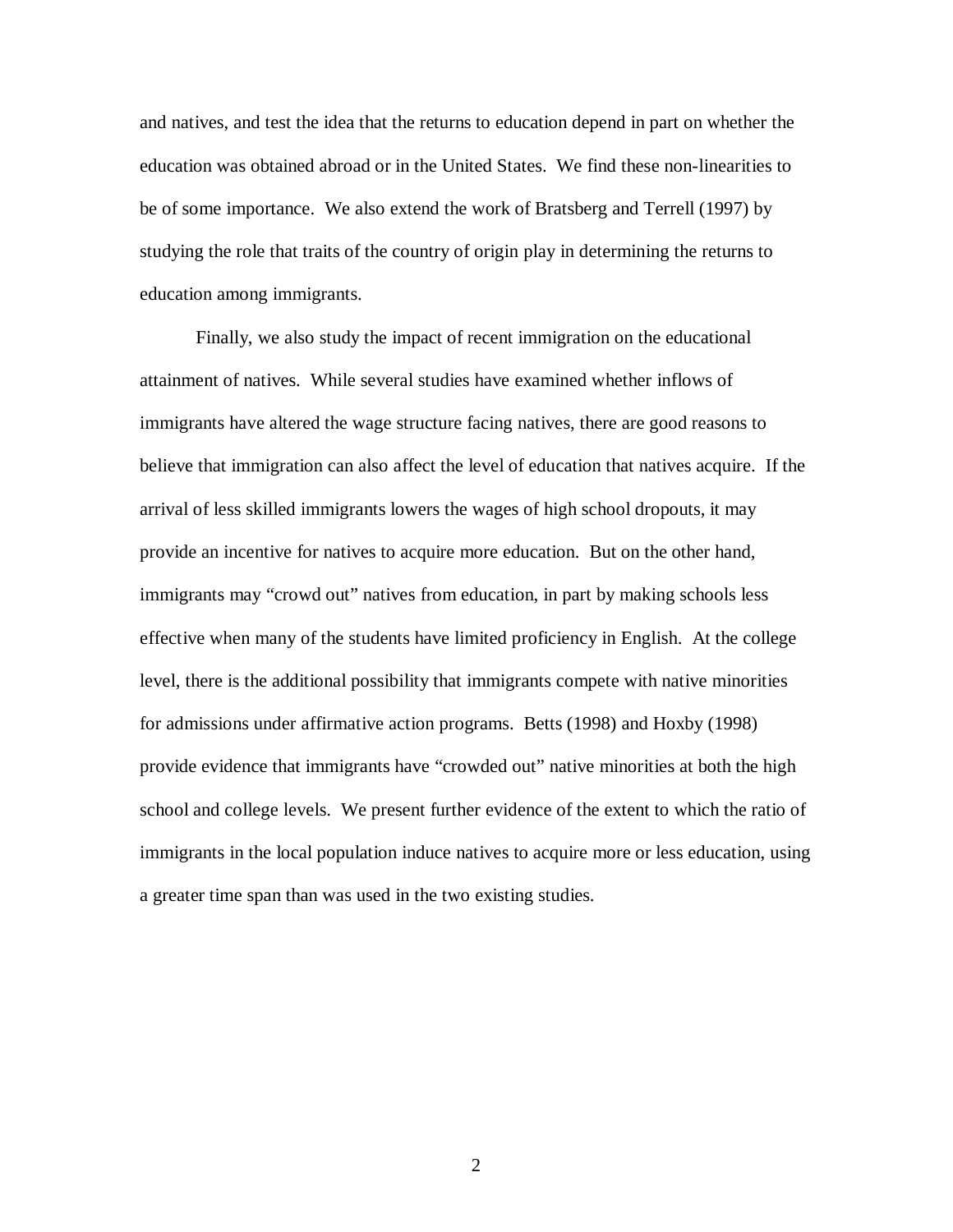### **2. Data**

In this paper we use the 1970, 1980 and 1990 U.S. Censuses of Population and Housing. Given the extremely large data-set that results from this pooling across three Censuses, we extracted a 20% randomly selected sub-sample of native-born Americans from the 5% Sample of the 1980 and 1990 Censuses. All native-born Americans and immigrants from the 1% 1970 Census are included. Since the 1990 Census is not a random sample of the population, sampling weights were used. These were set to the appropriate constants for the 1970 and 1980 Censuses. All weights were then adjusted accordingly since not all observations for natives were used. Furthermore, there is a slight variation in the samples used for the tables and analysis presented here. In the first two tables we present summary statistics of educational attainment for males and females. This is the least restrictive sample in which all individuals between the ages of 16 and 64 from the sample described above are included. For the remainder of the paper, only observations for males are included. Also, wage regressions restrict the sample to include males aged 24 to 64 who worked the year prior to the Census and earned at least \$50 in 1989 dollars. Workers for whom Census data on age, sex, immigrant status or education were allocated were deleted. Section 5, which examines the impact of immigration on the educational attainment of natives, uses a similar three-Census pooled data-set that we will describe more fully in that section.

It is important to realize that Census data include not only legally admitted immigrants, but also foreigners who are temporarily but legally in the United States on visas, as well as a large number of illegal aliens. Warren and Passell (1987) use 1980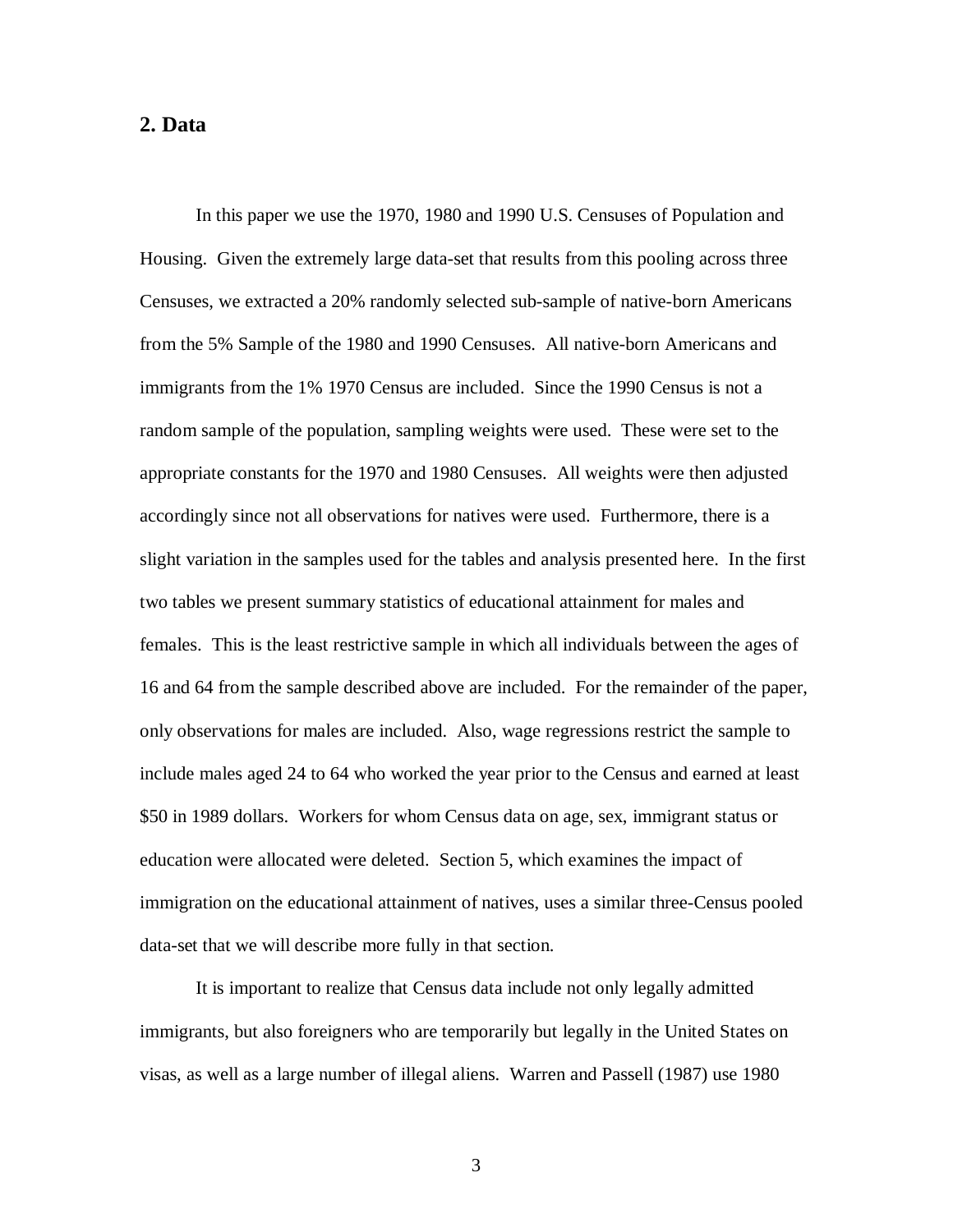Census data and Immigration and Naturalization Service (INS) data to estimate that about one half of the two million people in the Census who report being born in Mexico are illegal immigrants. Borjas, Freeman and Lang (1991) extend this work by analyzing vital statistics, and conclude that the 1980 Census includes about two thirds of illegal aliens born in Mexico, due to undercounting. We use the Census data in the belief that it gives the most detailed picture available of all immigrants, regardless of legal status. Of course, it does not speak directly to immigration policy, since some of the immigrants in the sample were not admitted legally. On the other hand, one could equally well use INS data to infer trends in the educational attainment of legally admitted immigrants. Such an approach gives a much better idea of how admission criteria have affected the occupational mix of legally admitted immigrants. But it will necessarily give a less accurate picture of the overall traits of all immigrants in the country. This second approach is adopted by Jasso, Rozenzweig and Smith in their article in this volume.

## **3. Trends in Educational Attainment and Enrollment Among Natives and Immigrants**

We begin by presenting evidence on the distribution of educational attainment among natives and immigrants derived from the 1970, 1980 and 1990 Censuses. Table 1 shows the mean, 25th, 50th and 75th percentiles of years of schooling among both groups, for males aged  $16-64$ <sup>1</sup>

This table reveals some complex patterns. In terms of the mean level of education, it does not appear that immigrants became steadily less well educated over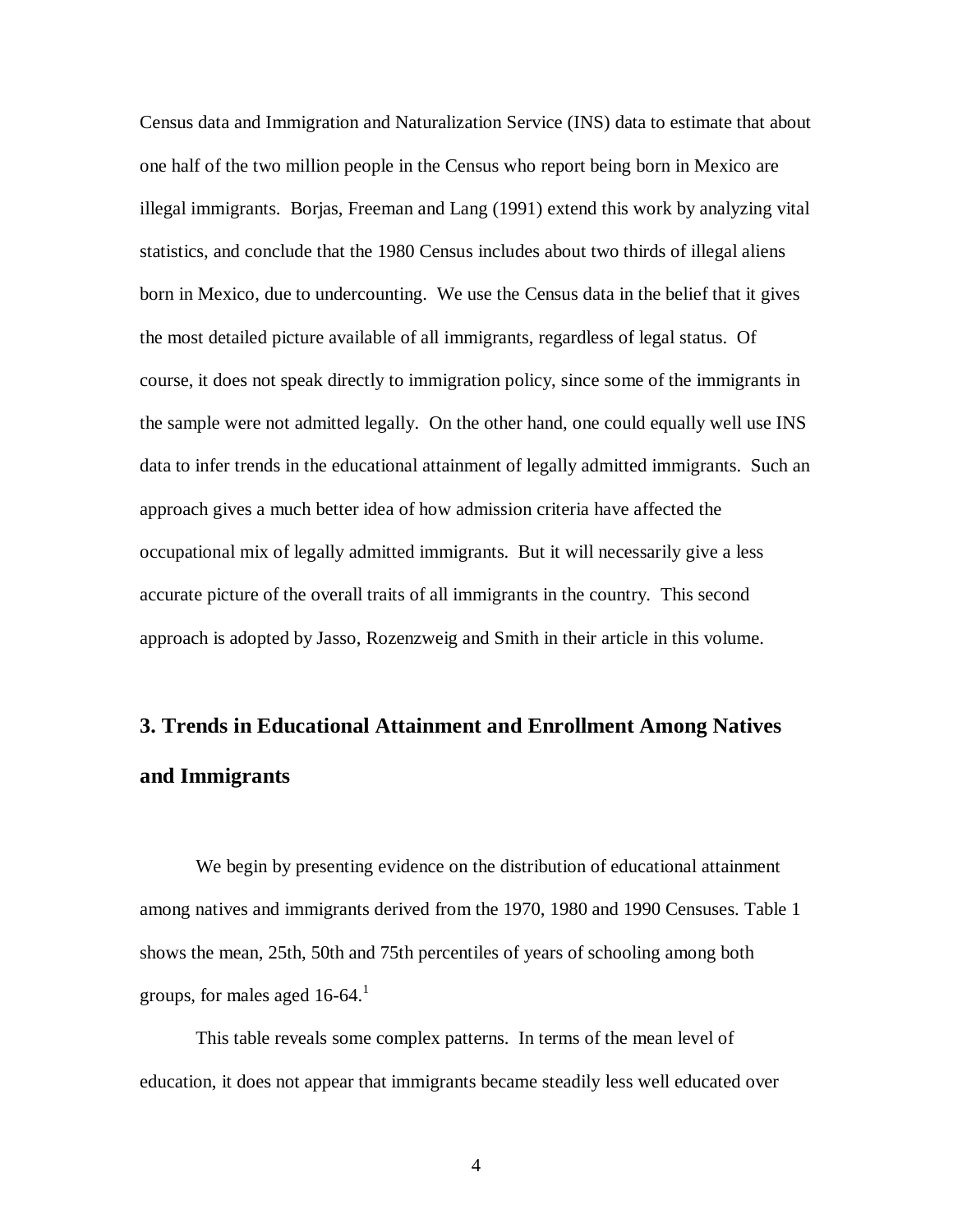time. The mean level of education of immigrants rose slightly from 1970 to 1980, but fell slightly by 1990. Overall, for the 1970-1990 period, immigrants became slightly more educated, with a two-third of a year increase in years of schooling. The trends for natives are startlingly different, with increases in mean years of schooling in both decades totaling one and one-third years. Immigrants did become less well educated *relative* to natives in both decades, but in *absolute* terms immigrants' mean level of education rose slightly.

Trends in the median, upper and lower quartiles reveal considerable heterogeneity in the immigrant population. The drop in the relative level of immigrants' education has been caused by a considerable decline in the relative educational attainment of the lower quartile of immigrants. Between 1970 and 1990, the gap in years of schooling between the 25th percentile immigrant and the 25th percentile native rose from just one year to three years. The data on the median and upper quartile tell a quite different story. The median level of education of natives remained at 12 years in all three decades; among immigrants, the median level of education rose from 11 to 12 years. The level of education of the 75th percentile immigrant rose from 13 to 14 years between 1970 and 1990, exactly matching the corresponding levels for natives. Furthermore, in 1980 the upper quartile immigrant had 15 years of education, compared to 14 for natives.

In summary, the upper half of the immigrant population has been and continues to be at least as highly educated as the upper half of the native population. The observed decline in the mean level of immigrants' education relative to natives reflects a decline in the relative educational status of the bottom half of the immigrant population.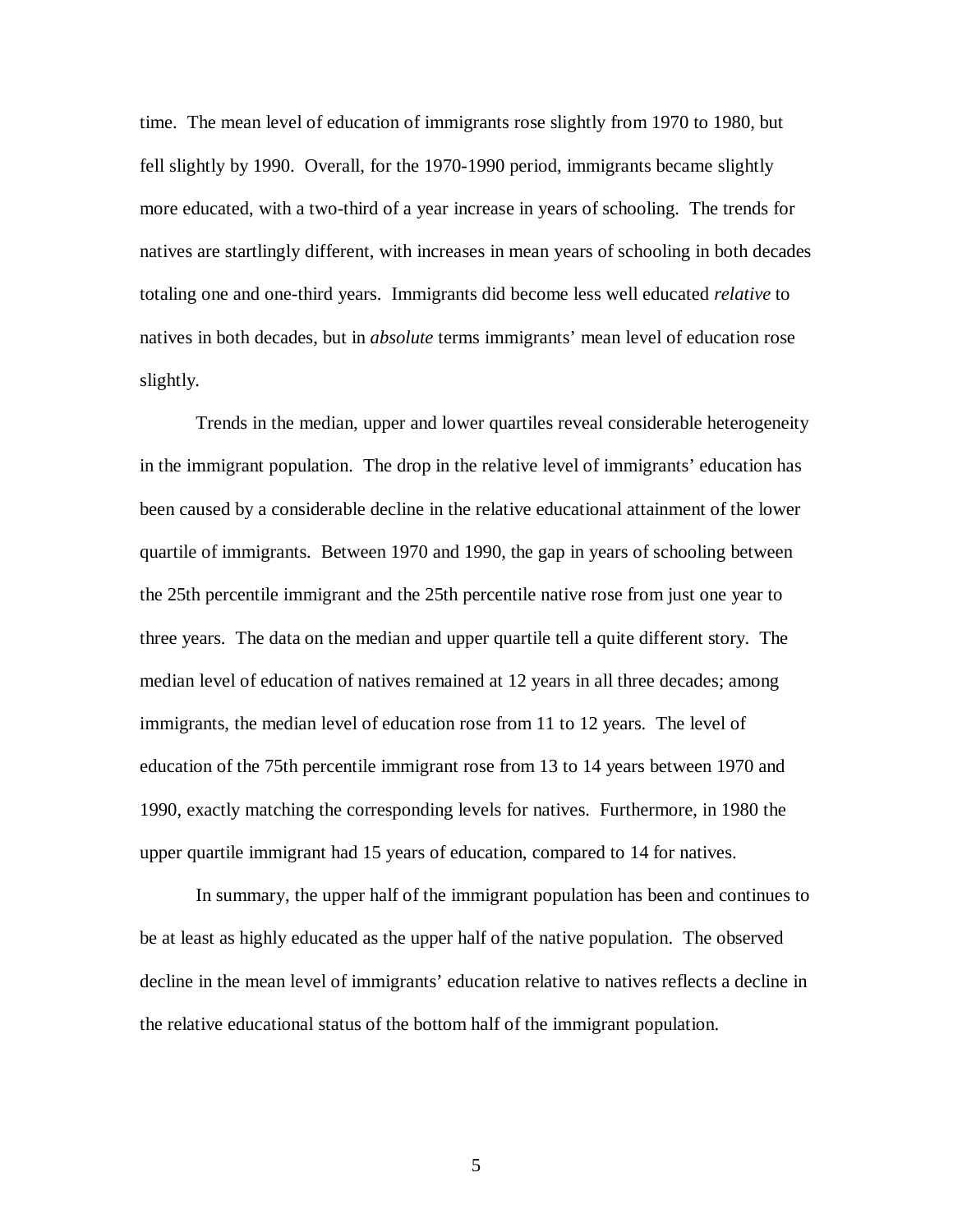The table also breaks down the distribution of education among the larger racial/ethnic groups. These calculations show that at all three quantiles, the years of schooling of white, black and Asian immigrants have increased significantly between 1970 and 1990. Among Hispanics, the mean level of education was far lower than for the other immigrant groups in 1970, and remained stagnant through the next two decades. The data for the three quantiles shows the same stagnation in education among Hispanic immigrants.

Table 2 shows the same data, calculated this time for women. The mean level of education among immigrant women increased by more than it did for men over the 1970- 1990 period, up from 10.05 to 11.06 years. However, this increase is still lower than the one for native women; over the same period, the mean level of education increased from 11.26 to 12.61 for natives. The key trend shown among men seems to hold for women as well: educational attainment increased among immigrants in absolute terms but declined in relative terms. As for men, the decline in female immigrants' level of education relative to natives has been caused solely by a widening gap in the education in the bottom half of the educational distribution. The gap between immigrants and natives increased among the lower quartiles by one year, while there is essentially no difference in educational attainment between immigrants and natives at the median or in the upper quartile.

Although the rest of Sections 2 and 3 focuses on males only, Tables 1 and 2 do establish that the patterns in the relative education of immigrants over time have been quite similar for men and women.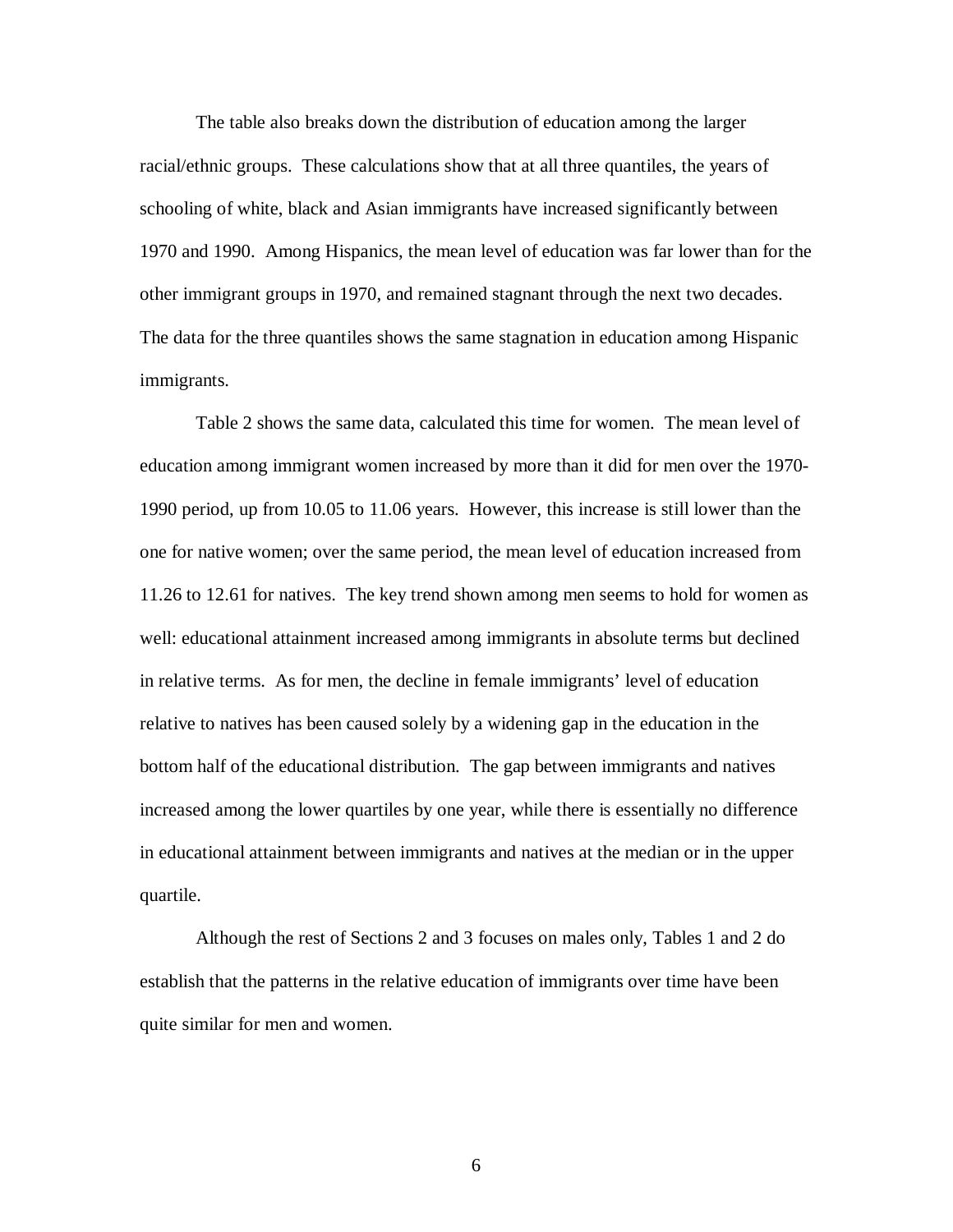Table 3 breaks down mean years of total schooling over the three Censuses by arrival cohorts. Comparing cohorts in 1970, the most recent cohort, which arrived during 1965-69, was the most educated cohort with 11.3 years of education. By 1980 there had been quite a drastic reversal in this pattern, with earlier arrivals in general having a higher level of education than more recent arrivals. The key observation from this table is that the more recently arrived cohorts in the last two Censuses have lower average number of years of schooling than the less recent cohorts.

Although our findings indicate a slight downward trend of educational attainment among more recent immigrants compared to earlier migrants, other studies (see for example Jasso, Rozenzweig and Smith, in this volume, and Funkhouser and Trejo, (1995)) find a reversal in this trend by the end of the 1980's. Funkhouser and Trejo use data from the Current Population Survey to analyze study skills of recent male immigrants. The estimates of skills, however, are very imprecise due to the relatively small sample size and instability of the sample across survey years. The authors acknowledge this and state that the results "should be regarded as suggestive rather than definitive". As our own results in Table 3 suggest that in 1990 immigrants who arrived between 1985 and 1989 were slightly more highly educated than arrivals from earlier in the 1980's or the 1970's. But some of this difference is probably accounted for by foreign students who enroll in American universities temporarily.

Jasso, Rozenzweig and Smith utilize INS data to analyze trends in skills of immigrants. The advantage of this data set is that it only includes legal immigrants and admission criteria of each individual can be identified. However, the disadvantage is that the data set does not contain any information about education or earnings. The authors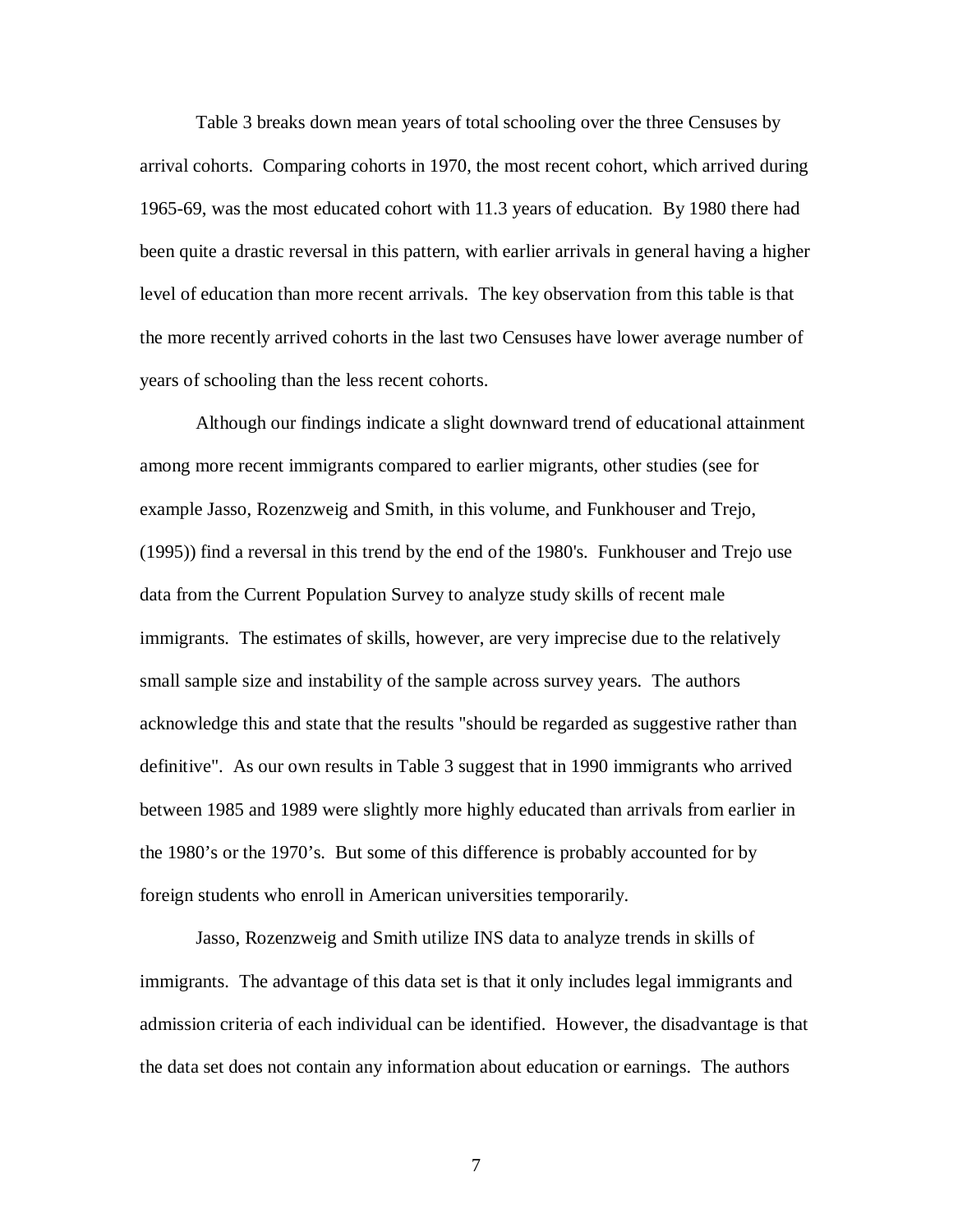instead use information on occupation to infer skill levels of immigrants. The finding of a reversal of the downward trend in immigrant skill clearly depends on the accuracy of this method.

The distribution of education in the population is not static. Over time, new cohorts of immigrants and natives enter the working-age population, while others exit. Within cohorts, the level of education is not static either, as people upgrade their skills by deciding to remain in school or to enroll in college. Figure 1 shows the proportion of the immigrant and native populations enrolled in school or college in 1970, 1980 and 1990, by age. An interesting pattern emerges. Below the age of 18, the enrollment rate is lower among immigrants in all three decades, but by age 20 this pattern has reversed. As shown in Figure 1, and in Figure 2 which continues the graph for age groups 30 to 64, in virtually all age groups above 20 enrollment rates are higher among immigrants than natives. The enrollment gap is particularly large in 1990, when roughly 10-15% of immigrants in their thirties reported being enrolled, compared to about 5-9% of natives. This higher enrollment rate suggests that while immigrants' average level of education is lower, immigrants appear to be more likely to enroll as adults, thereby reducing the gap in education slowly over time within a given age cohort.<sup>2</sup>

Table 3 also gives insights into the evolution of education within immigration cohorts over time. Quite different patterns emerge for more recent and less recent cohorts. For the two most recent cohorts in 1980, it appears that the mean schooling level *decreased* over time. However, comparing mean educational attainment between Censuses may be somewhat misleading since we had to recode years of schooling for the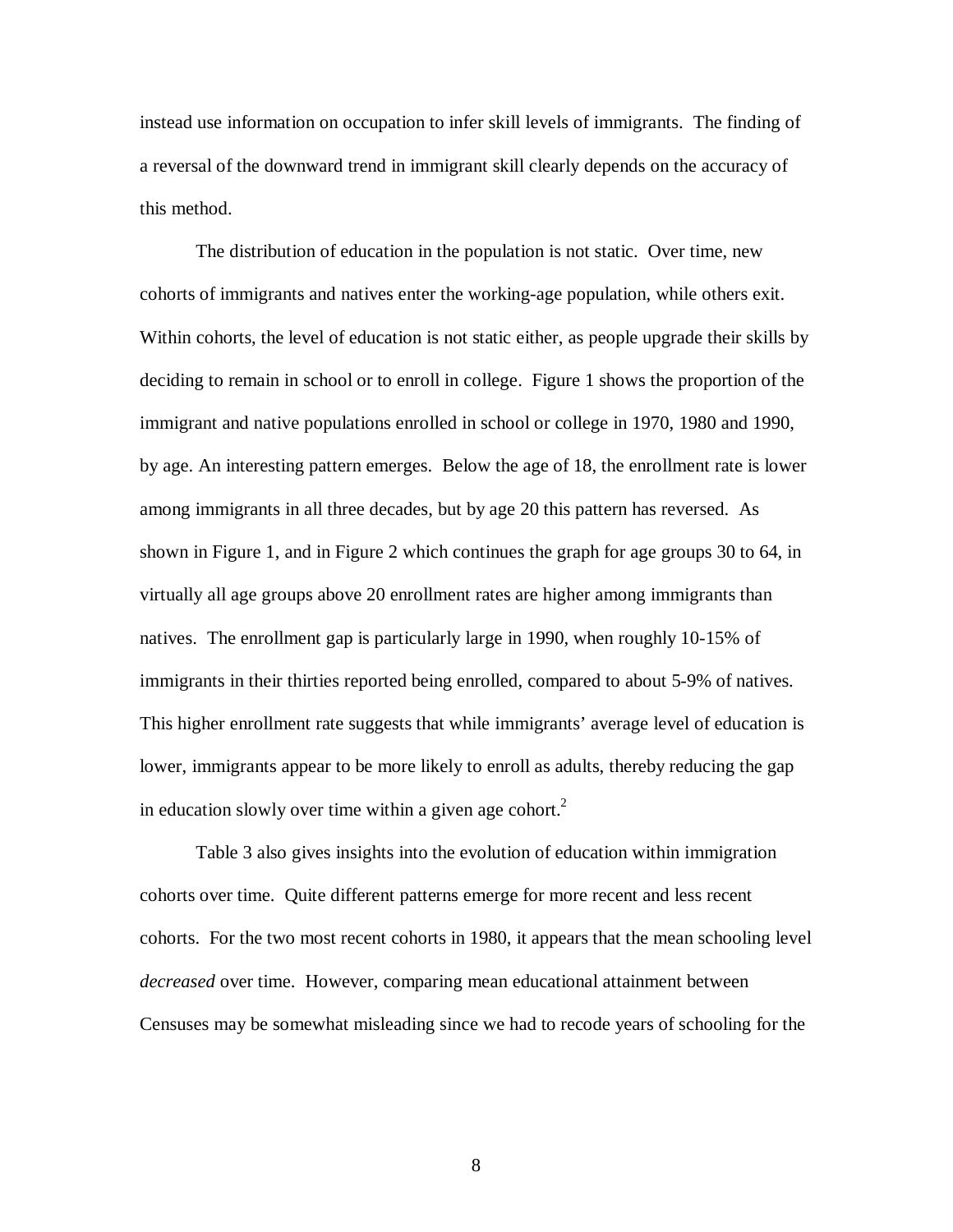1990 Census. It is also possible that the decline is due to reverse migration of the relatively more educated immigrants.

In contrast, Table 3 shows that there has been a mean increase in educational attainment of cohorts arriving before 1970, by between 0.9 and 2.9 years from 1970 to 1990. To check whether these rather large increases in mean levels of schooling are reasonable, and not due to non-random return migration, we used the enrollment probabilities from Figures 1 and 2 to calculate the expected increase in education over a 20 year period. This is calculated by the following formula:

$$
\sum_{i=20}^{29} Enrollment Probability_{i,1970} + \sum_{i=30}^{39} Enrollment Probability_{i,1980}
$$

where *i* is the age and 1970 and 1980 represents the Census year. In the above example the 20 year interval looked at is for an individual who is 20 years old in 1970 and 39 years in 1989. The expected increase in mean years of schooling for an immigrant in this period is 2.78 years. This is certainly in the range of mean increase in education mentioned above. However, Table 3 shows that the largest increase in educational attainment over the 20 year period was for the oldest cohort, arrivals before 1950. This group is likely to have a large proportion of individuals who were older than 20 in 1970. If we use the formula above for an immigrant who is 30 in 1970, the predicted increase in schooling is only 0.66 years. It appears that perhaps for the cohort that arrived before 1950, the large apparent gains in mean education over time partly reflect non-random return migration whereby less skilled workers returned home over time. But for the cohorts that arrived in the 1950's and 1960's, the observed gains may be genuine.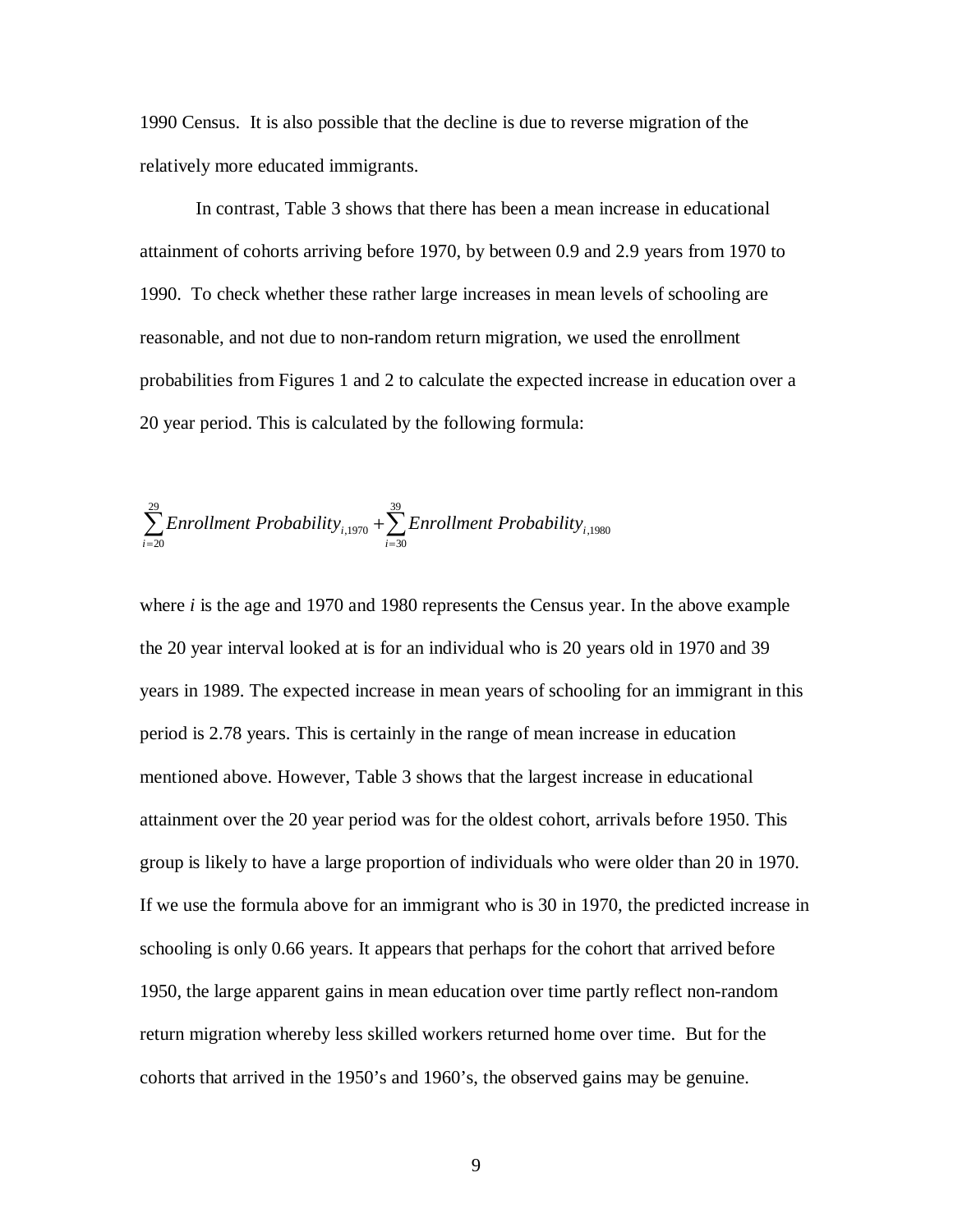Immigrants to the U.S. are likely to have acquired some education in their home country and some after migrating. There is no question in the Censuses that asks for this information specifically. However, we can calculate proxies for these as follows, assuming individuals are in school continuously from age 6. If an immigrant migrated at an age of 6 or younger, we assume that all schooling took place in the United States. If the age at migration was between 6 and the total number of years of schooling plus 6, pre-migration education is set at age at migration minus 6 and the remainder is assumed to be U.S. education. If age at migration is greater than years of education plus 6, it is assumed that all schooling took place abroad.<sup>3</sup>

Mean years of foreign and U.S. schooling for immigrants by arrival cohorts and Census year are presented in Table 4. In 1970, the average immigrant had close to 8 years of foreign schooling and 2.68 years of education obtained in the U.S. That is, immigrants had on average obtained approximately one quarter of their schooling in the U.S. This composition had changed quite dramatically by 1980. In this year, premigration education had risen to 9.67 years while post-migration education had decreased to 2.4 years. Only one fifth of total education was obtained in the U.S. This was almost exactly the same share of post-migration education to total education that was observed in 1990, when foreign education had decreased slightly to 9.51 years and U.S.-acquired schooling had dropped further to 2.36 years. It is possible that this is simply driven by an increase in immigration in the 1970's and 1980's. Since recently arrived immigrants have obtained most of their schooling in their home country, as is shown in Table 4, and the proportion of recent immigrants to the total immigrant population has been increasing, the share of post-migration education will consequently decrease.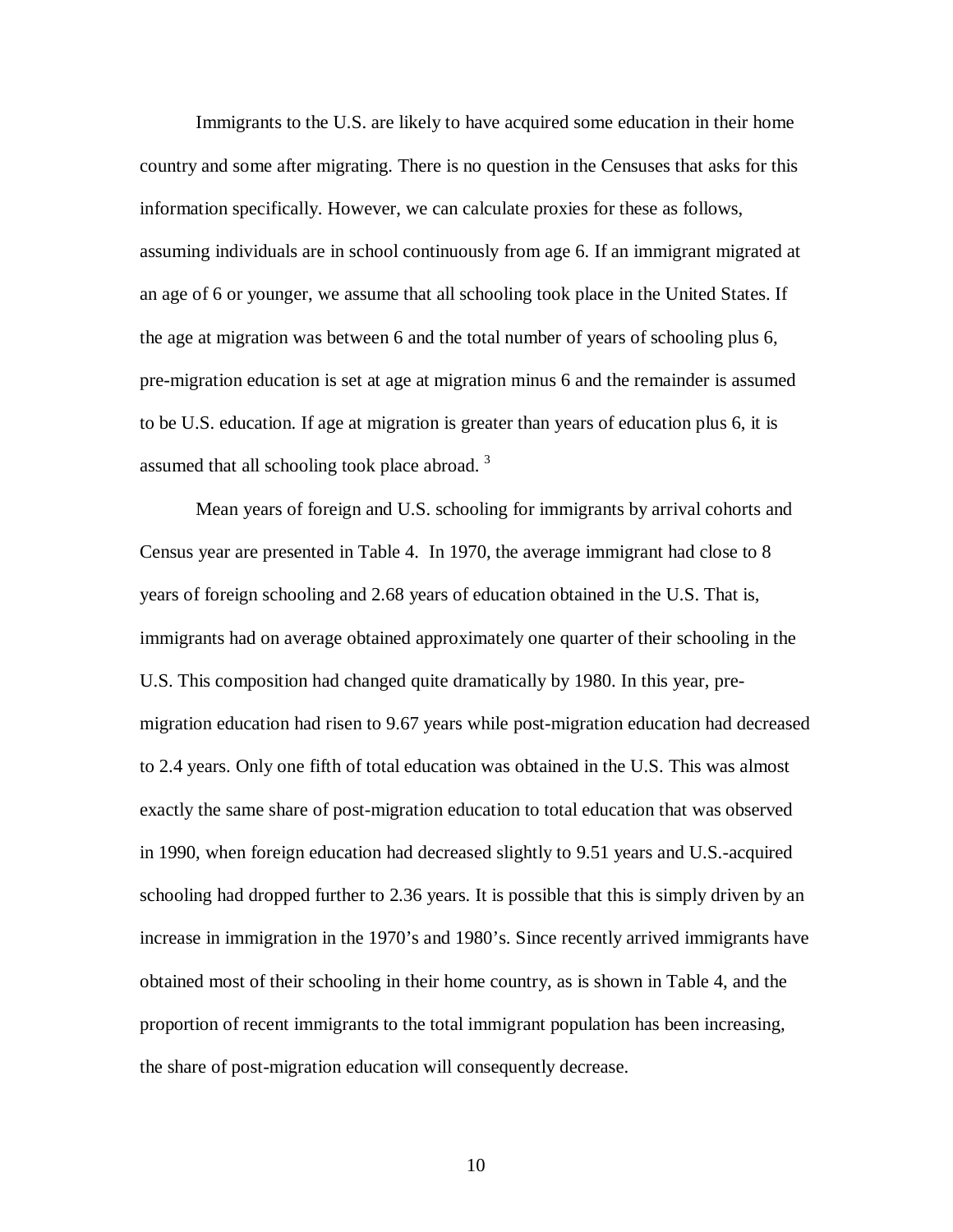It is interesting to note that the composition of pre- and post-migration education changes drastically over time for a given arrival cohort. For example, the 1960-64 arrival cohort had only 0.1 years of U.S. education in 1970. In 1980 this had increased to 1.97 years and by 1990 it was 4.87 years. The large increase in post-migration education within cohorts over time likely reflects genuine increase in education among immigrants, non-random reverse migration, and possibly, recall bias in which immigrants progressively understate the proportion of their education obtained abroad over time. Another plausible reason for the increase is that the older members of a cohort will have lower life expectancy, so that the composition of the cohort shifts over time towards a greater proportion of immigrants who arrived at a younger age. It is these youngest arrivals who are most likely to enroll in American schools and colleges.

Returning to the enrollment rates depicted in Figure 2, do the higher enrollment rates of older immigrants relative to natives simply arise due to immigrants who have dropped out of school going back to secondary school? Figures 3 and 4 address this possibility. The figures show that when people are divided into those with and without high school degrees, immigrants in both groups are more likely to be enrolled than are their native counterparts of the same age.<sup>4</sup> Furthermore, approximately  $2/3$  of the enrollment gap stems from higher enrollment rates among immigrants in college.

Enrollment rates are likely to differ among immigrants depending on the number of years in the U.S. One obvious reason for this is that immigrants who have been in this country for 15-20 years are older than immigrants who arrived in more recent times. This will be controlled for in linear probability models below. Nonetheless, by looking at the actual enrollment rates we can observe enrollment behavior of a specific cohort over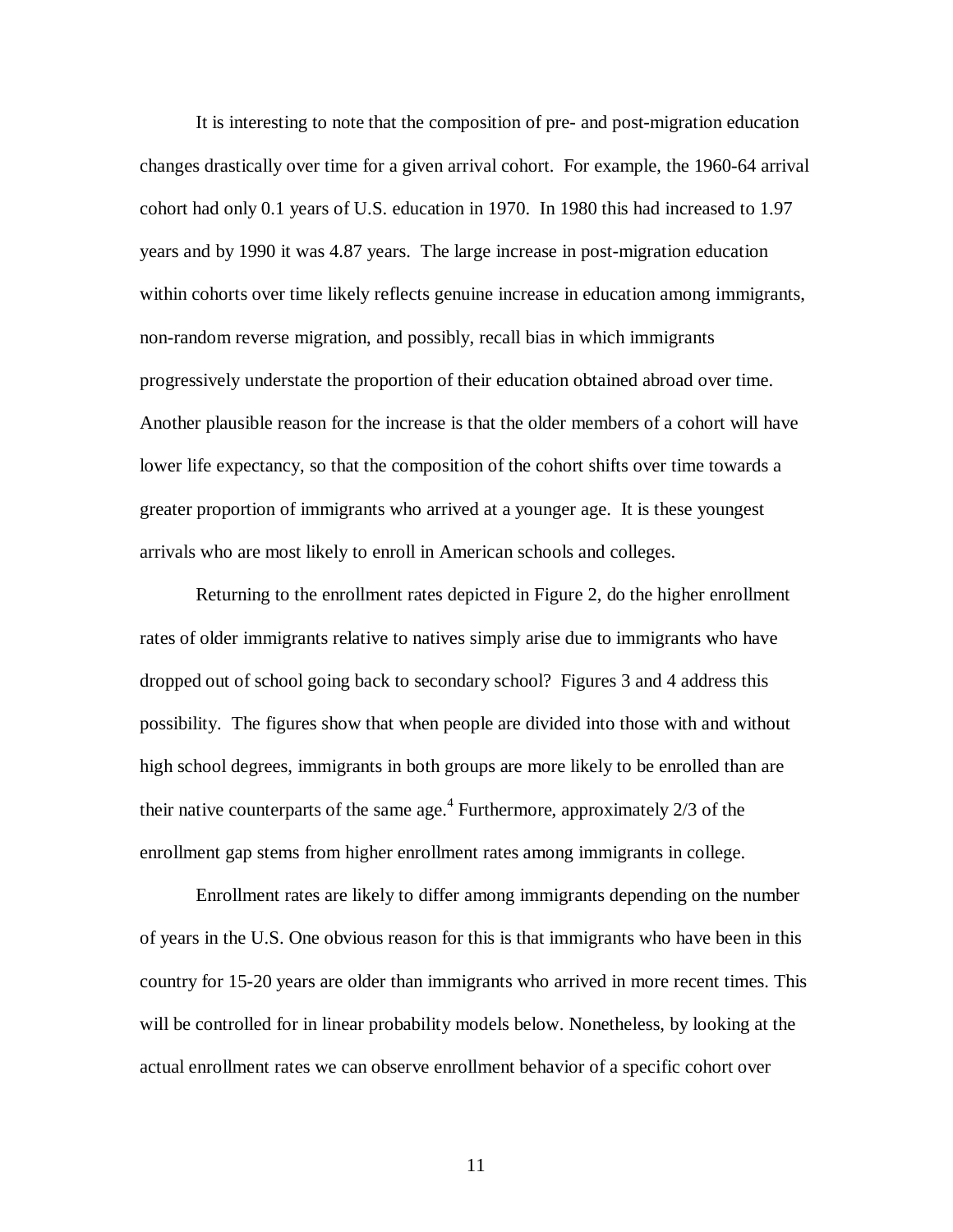time. Table 5 shows the enrollment rates by arrival cohort. As expected, enrollment rates are highest for the most recently arrived immigrants in all 3 censuses. It is interesting to note the overall upward trend in enrollment over the 2 decades. In 1970, 6.4 percent of the most recently arrived cohort, 1965-69 arrivals, were enrolled in school. In contrast, the immigrant cohort who arrived between 1985 and 1989 displayed an enrollment rate of 16.5 percent in 1990. In other words, the newest immigrants were more than 2.5 times more likely to be enrolled in school in 1990 compared to 1970. The table also makes clear that the trend toward higher enrollment rates between 1980 and 1990 has occurred in part *within* cohorts over time.

To find out whether the immigrants who are more or less educated upon arrival enroll in school in the U.S., we calculate enrollment rates by pre-migration education levels. These are shown in Table 6. It is quite clear that the immigrants who are most likely to enroll in school in the U.S. are the most highly educated. In 1990, for example, an immigrant who arrived in the U.S. with at least a high school diploma is 1.5 times more likely to be enrolled in school than a person who arrived with between 9 and less than 12 years of education.

To ensure that these results are not due to a possible inclusion of visa students in the census, we calculated the enrollment rates by both pre-migration education and arrival cohort (not presented here) for each census. Since visa students are very unlikely to be included in the second most recent cohorts in each census, enrollment rates for these cohorts are likely to reflect enrollment behavior of relatively recently arrived immigrants, as opposed to non-immigrants such as visa students. In each of the 3 censuses, immigrants with more than 12 years of education are the most likely to be enrolled in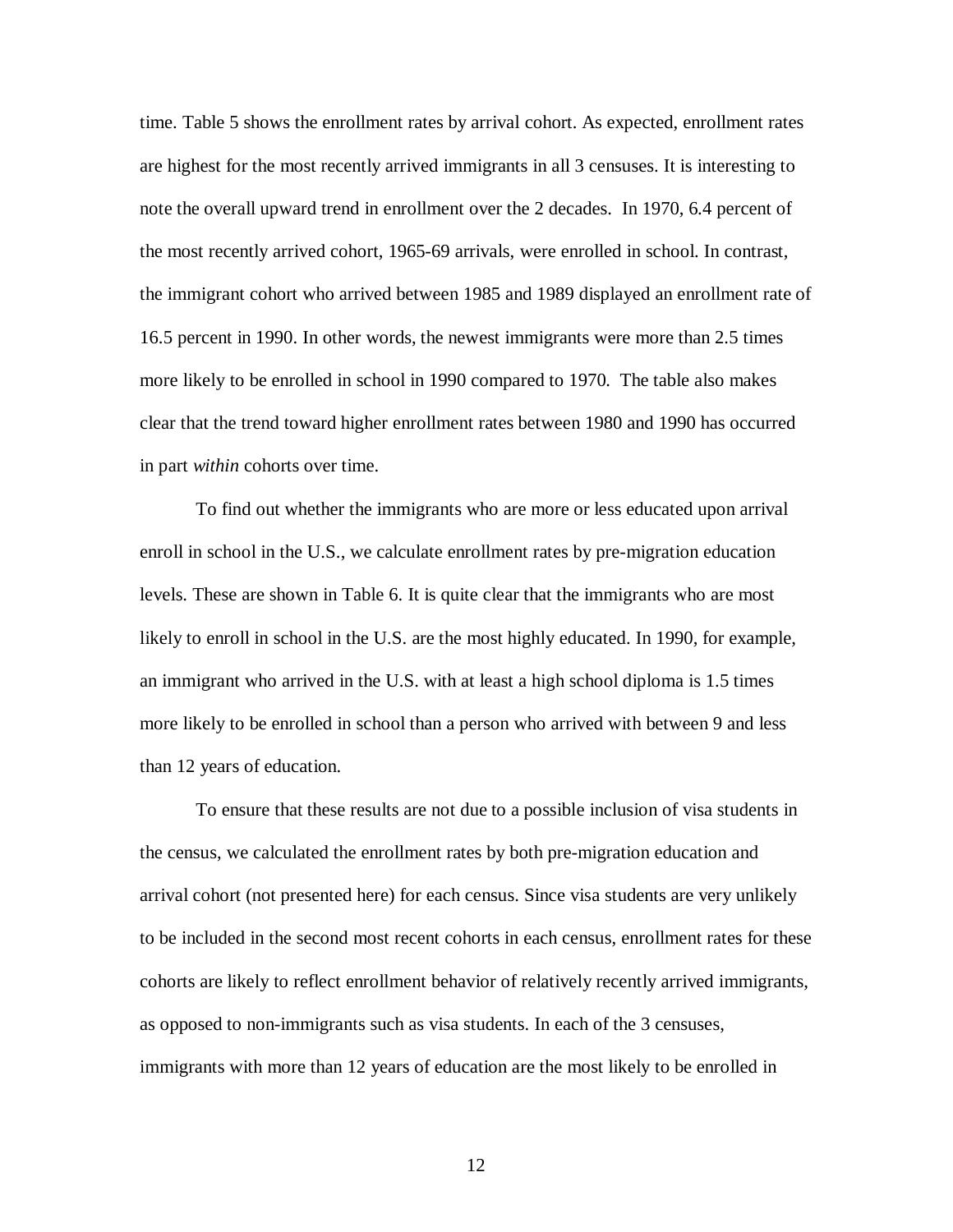school. This implies that the most highly educated immigrants upon arrival in the U.S. are indeed the ones most likely to further their education. This supports the findings in the article by Borjas in this volume, which provide some evidence of complementarity between human capital acquired in the source country and in the U.S.

Do higher enrollment rates among immigrants reflect a genuine difference from natives, or do they arise due to systematic variations based on other observable traits, such as geographic location? A second important question is whether the higher enrollment rates are observed uniformly across all immigrants, regardless of their year of arrival in the United States. Table 7 addresses these questions by estimating linear probability models for enrollment.

The probability of overall enrollment is 3% higher for immigrants compared to natives when factors such as marital status, geographic location and age are controlled for. Decomposing enrollment into grades 1 through 12 and college shows that the difference between immigrants and natives is greater for enrollment in higher education. After controlling for observed traits, immigrants are 1% more likely to be enrolled in grade school and 2% more likely to be enrolled in postsecondary education. Columns 2, 4 and 6 in table 7 also control for years since migration, differences across cohorts and differences between natives and immigrants in the impact of age on enrollment probabilities. The coefficient on the immigrant dummy alone does not indicate the difference in likelihood of enrollment in these models. Instead, the probabilities have to be calculated based on the estimated coefficients. For example, in 1990 a 25 year old immigrant who has been in the U.S. for 2 years, the most recent cohort, is 7% more likely to be enrolled in school than a native of the same age. The same individual is 1% more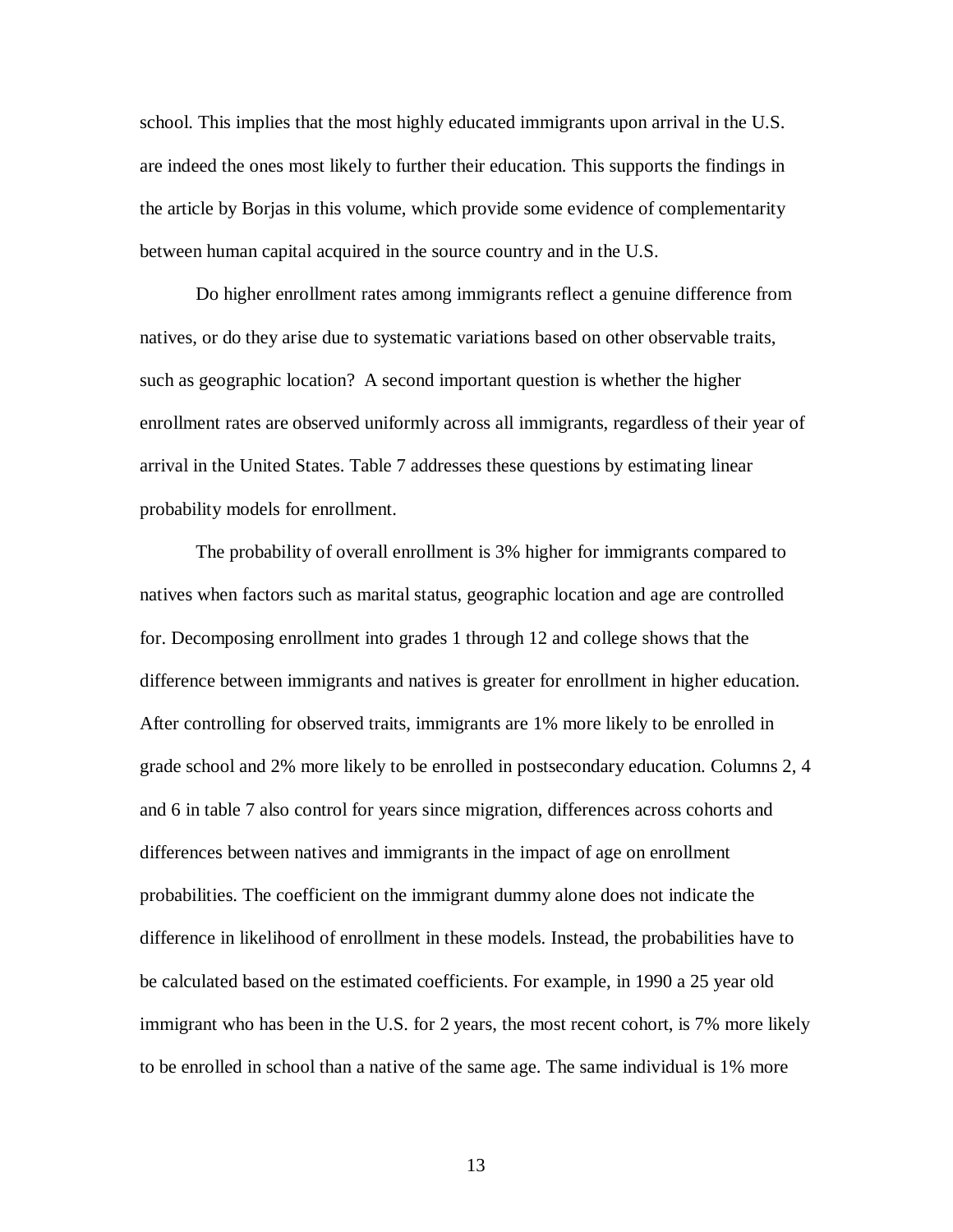likely to be enrolled in grades 1 through 12 and 6% more likely to be enrolled in college than a statistically similar native.

Figures 5 and 6 show the predicted difference in enrollment probabilities for grade school between immigrants and natives (i.e. enrollment probability of immigrants minus enrollment probability of natives). Figure 5 shows that variations in years since migration can explain little of the difference in enrollment rates in grades 1 through 12 between immigrants, about 2%. This in addition to the relatively flat curve in Figure 6 indicate that years since migration does not explain much of the difference in enrollment probabilities for grade 1 through 12. Instead age appears to be the driving force behind the differences. The pattern is complex but the most striking pattern is lower enrollment rates for immigrants in their teens compared to their native peers.

The relatively low enrollment rates among younger immigrants may indicate that immigrants, in particular from Mexico, do not "drop in" to high school when they arrive in the United States. The average Hispanic immigrant in our sample has fewer than 9 years of schooling and has already been out of school for at least one year by the age of 16. Similarly, Vernez and Abrahamse (1996) report that the average Mexican immigrant has only 7 years of schooling. It may be hard for these young individuals to perform at the same academic level as their native peers. It is quite possible that they postpone some education until later in life. This would then explain some of the higher enrollment rates in grade school for immigrants in their twenties and thirties.

The predicted difference in enrollment in postsecondary education probabilities between immigrants and natives is quite different from that in grades 1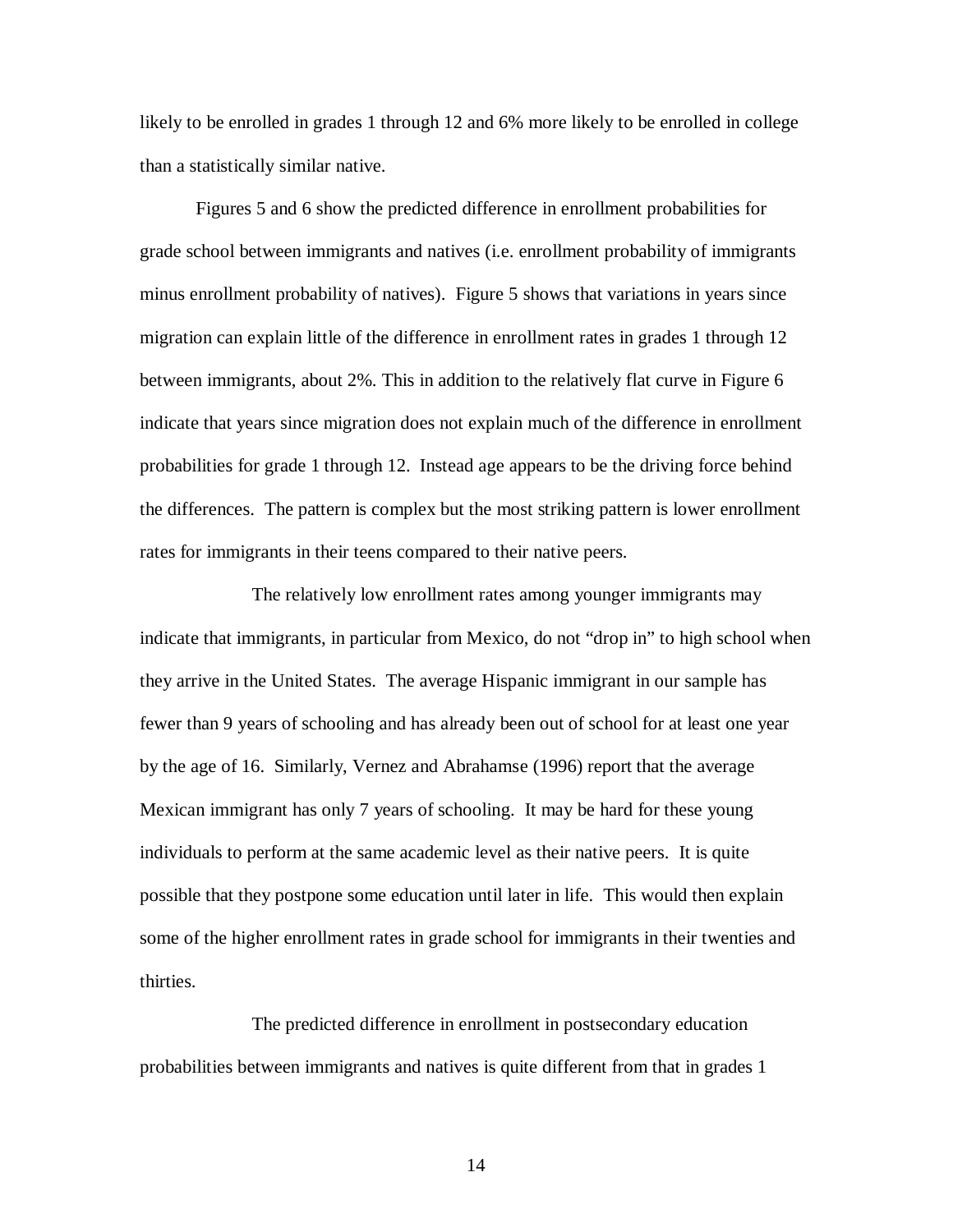through 12. Immigrants of all ages are more likely to be enrolled in college than are natives of the same age. These differences are also much more influenced by years since migration than are enrollment probabilities in grade school. This is shown in Figures 7 and 8. Immigrants appear to enroll at a much higher rate relatively early after migrating, regardless of age. The benefits, and possibly requirement, of acquiring U.S.-specific human capital in the labor market would give immigrants an incentive to acquire these skills soon after arriving: the earlier these skills are obtained, the longer is the period during which the benefits can be reaped. It should also be noted that the finding that immigrants enroll in postsecondary schooling early after arrival may possibly partially reflect inclusion of visa students in the censuses.

Although immigrants do appear to be more likely to enroll in both secondary and post-secondary education, it is the *level* of education, and not its rate of change, that is a more relevant predictor of an immigrant's economic welfare. Table 8 presents two models of years of schooling along with two models for probability of high school graduation as well as two models for probability of college graduation.

Immigrants are predicted to have 1.4 fewer years of education compared to natives when age, geographic location and marital status are taken into account. Although immigrants are 18% less likely to graduate from high school, they are not less likely to be college graduates. This again shows that there is great heterogeneity in educational attainment among immigrants; as we showed in Tables 1 and 2 the upper quartile of immigrants is as highly educated as the upper quartile of natives. Column 2 in Table 8 adds cohort effects, controls for years since migration and immigrant's age. Immigrants who arrived in the 1950's have 1.5 years more schooling than the most recent cohort,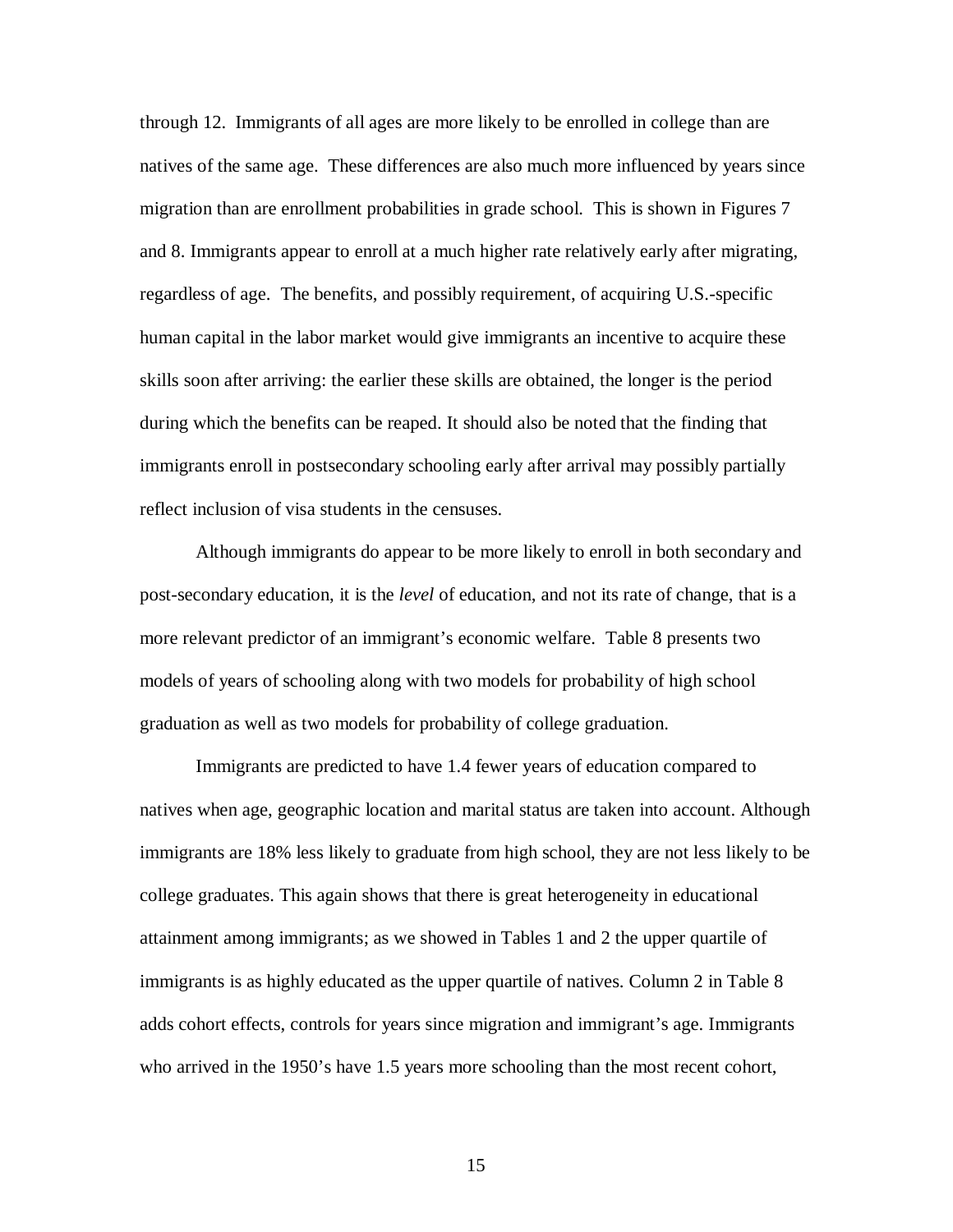arrivals between 1985 and 1989. Columns 3 through 6 show linear probability models for the probability of high school and college graduation. Immigrants who arrived in the 1950's are 22% more likely to be high school graduates and 4% more likely to have at least a college degree than the most recent cohort. It is interesting to note that although our raw data indicate a slight upward trend in mean years of schooling among immigrants over time, after controlling for immigrants' age, years since immigration and other traits, this result suggests an absolute decline in the skill level of immigrants across cohorts.

Figure 9 displays predicted differences in years of schooling between immigrants and natives by age and years since migration. The number of years spent in the U.S. seems to have less of an effect on the educational attainment gap than does age. This should not be interpreted as an indication of small cohort effects. The graph in Figure 9 is for a specific cohort, 1975-79 arrivals with 1990 as baseline. Younger immigrants are predicted to fall further behind natives of the same age until both groups enter their thirties, when immigrants' education catches up slightly with that of natives. Since the coefficients on the cohort variables are increasing with the time since arrival, the graph understates the impact of years since migration. Nonetheless, it appears that, overall, for a given year since migration the educational gap increases with age. For example, among the most recent immigrants, it seems that the older immigrants are relatively less educated compared to both natives and younger immigrants.

Another way of looking at this question is to think of age at migration, rather than years since migration, as a key determinant of total education acquired.<sup>5</sup> For example, looking at the line for 2 years since migration in Figure 9, we see that the younger the person when he immigrates to the United States, the higher will be his level of education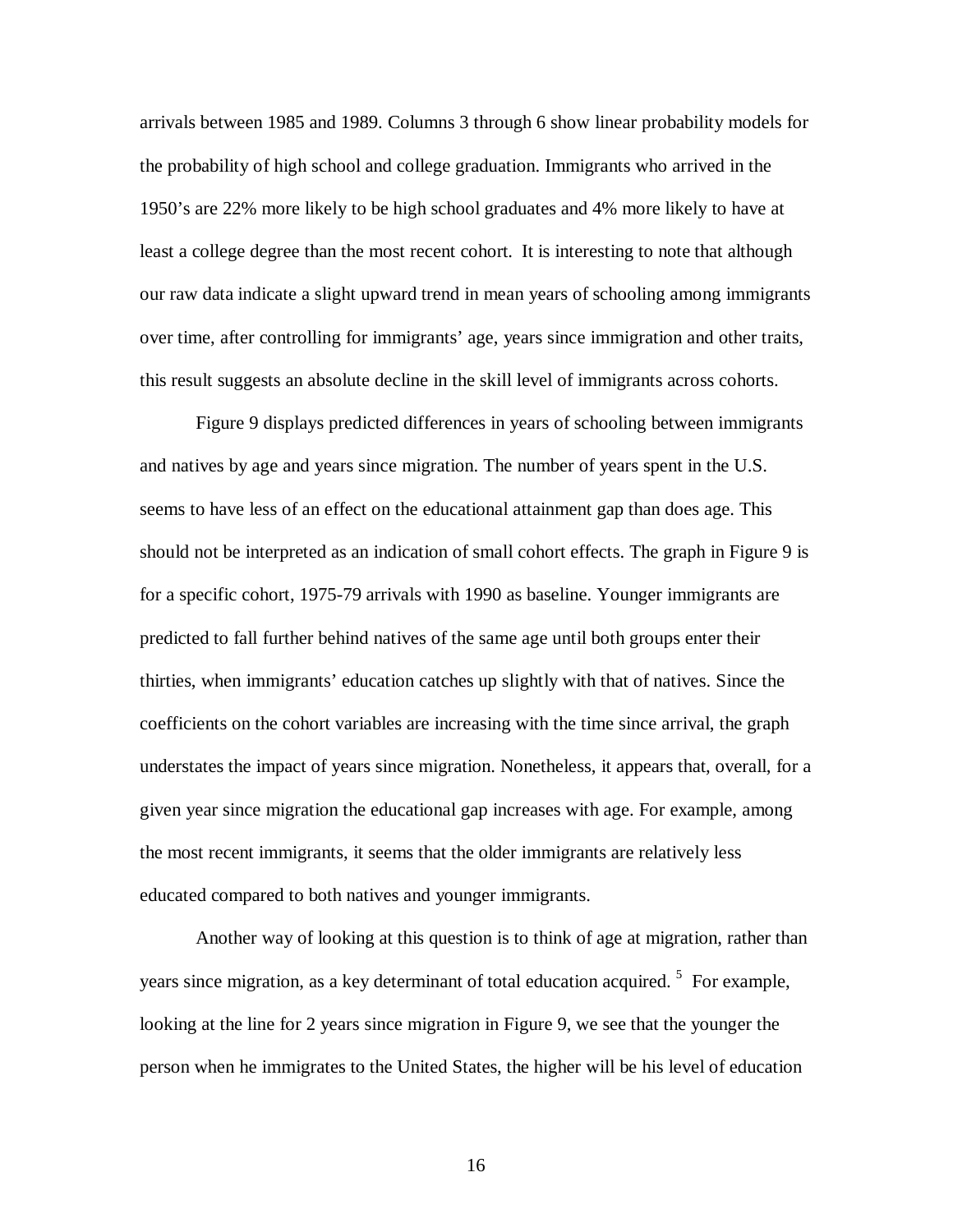in general. See Gonzalez (1997) for an analysis of the effect of age at immigration on the level of education of immigrants. He finds, as implied by our analysis, that immigrants who arrive at an earlier age in the end obtain more years of schooling.

#### *Robustness of the Linear Probability Models*

As a test of robustness, the linear probability models of enrollment and graduation presented in Tables 8 and 9 were also estimated by probit. This was done since the enrollment probabilities are quite close to zero for some groups, so that the linearly estimated probabilities may suggest negative probabilities. The probit results for the immigrant variables, including marginal effects, are shown in Appendix Tables A2 and  $A3$ .

The probit results are quite similar with a few relatively minor exceptions discussed below. The simpler enrollment models in Table A2, i.e. Models 1, 3 and 5, show that predicted enrollment probability differences between immigrants and natives do not change very much in the probit models, compared to the least squares models. Immigrants are still more likely to be enrolled in both grade school and post-secondary education. Figures 5, 6, 7 and 8 were also re-generated by using the marginal effects from the probit results in the more complex models 4 and 6 (these figures are not presented in this paper). When the marginal effects are evaluated at the means, using the means for immigrants for variables that are specific to immigrants, the figures resemble the original figures quite closely.

The graduation probabilities are also quite similar when the results from the probit models are used. The probit results in Models 3 and 5 in Table A3 indicate that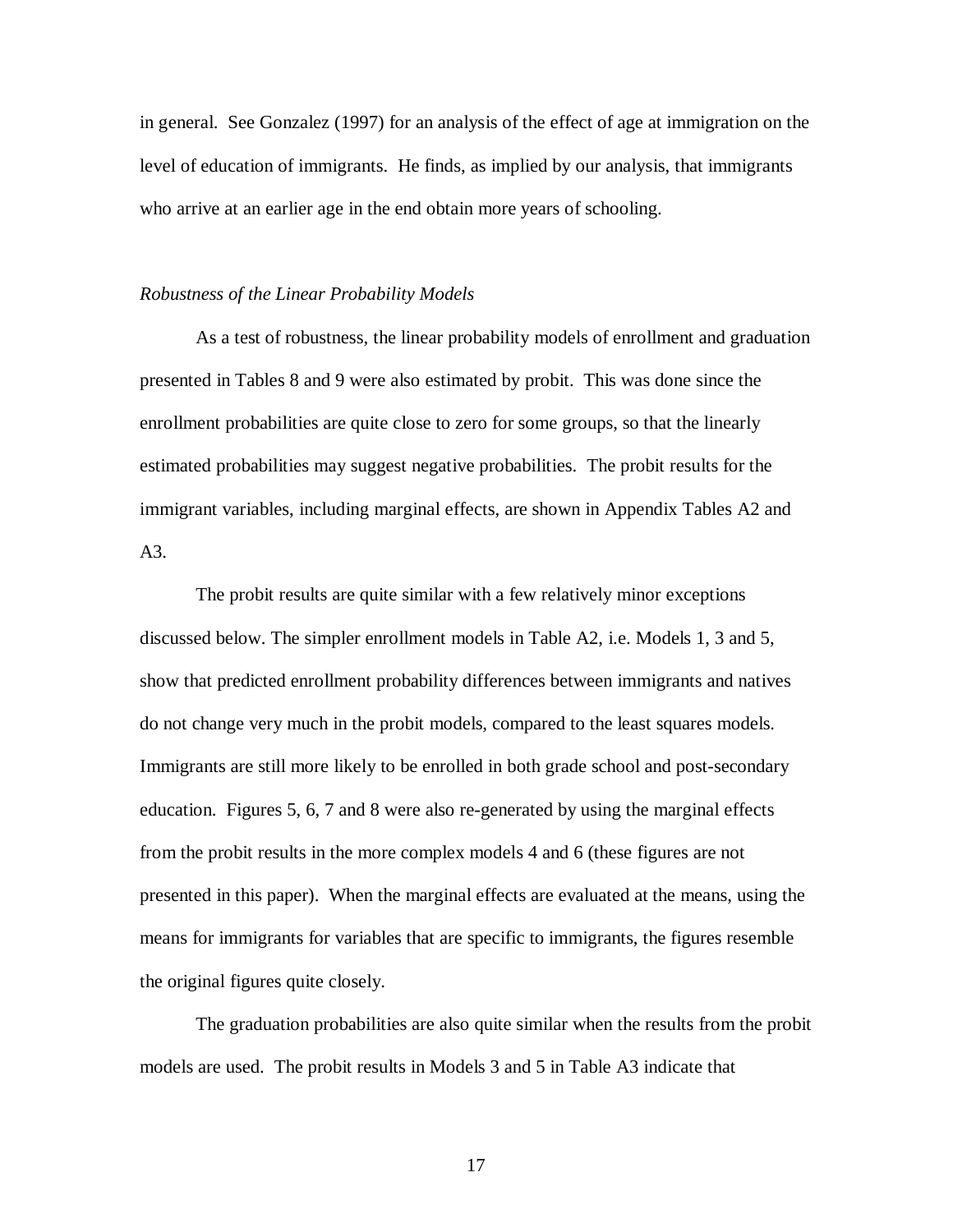immigrants are approximately 20.6 percent less likely to be high school graduates and about 0.1 percent less likely to be college graduates, compared to statistically similar natives. The identically defined linear probability models suggest 18 percent and no difference respectively. Our calculations for predicted graduation probabilities using Models 3 and 5 in Table A3 show similar but not identical results to the derived predictions from the linear models shown in Table 8. For example, the probit estimates indicate that an immigrant who arrived between 1985 and 1989 is 26.1 percent less likely to be a high school graduate and about 4.4 percent less likely to be a college graduate compared to an immigrant who arrived in the first half of the 1960's. The predicted graduation probabilities derived form the least squares models suggest differences of 20.3 and 4.9 percent respectively.

Overall, the probit models appear to closely support the estimates from the linear probability models.

# **4. Implications of Recent Trends for the Immigrant-Native Earning Gap**

The changes in schooling of immigrants over the last two decades, as described above, are likely to have consequences of the welfare of immigrants. In particular, they may affect how immigrants perform in the labor market. The decline in relative educational attainment of immigrants is likely to affect the difference between immigrants' and natives' earnings. Table 9 shows six models of log weekly earnings. The first two models assume that earnings for immigrants and natives are affected equally by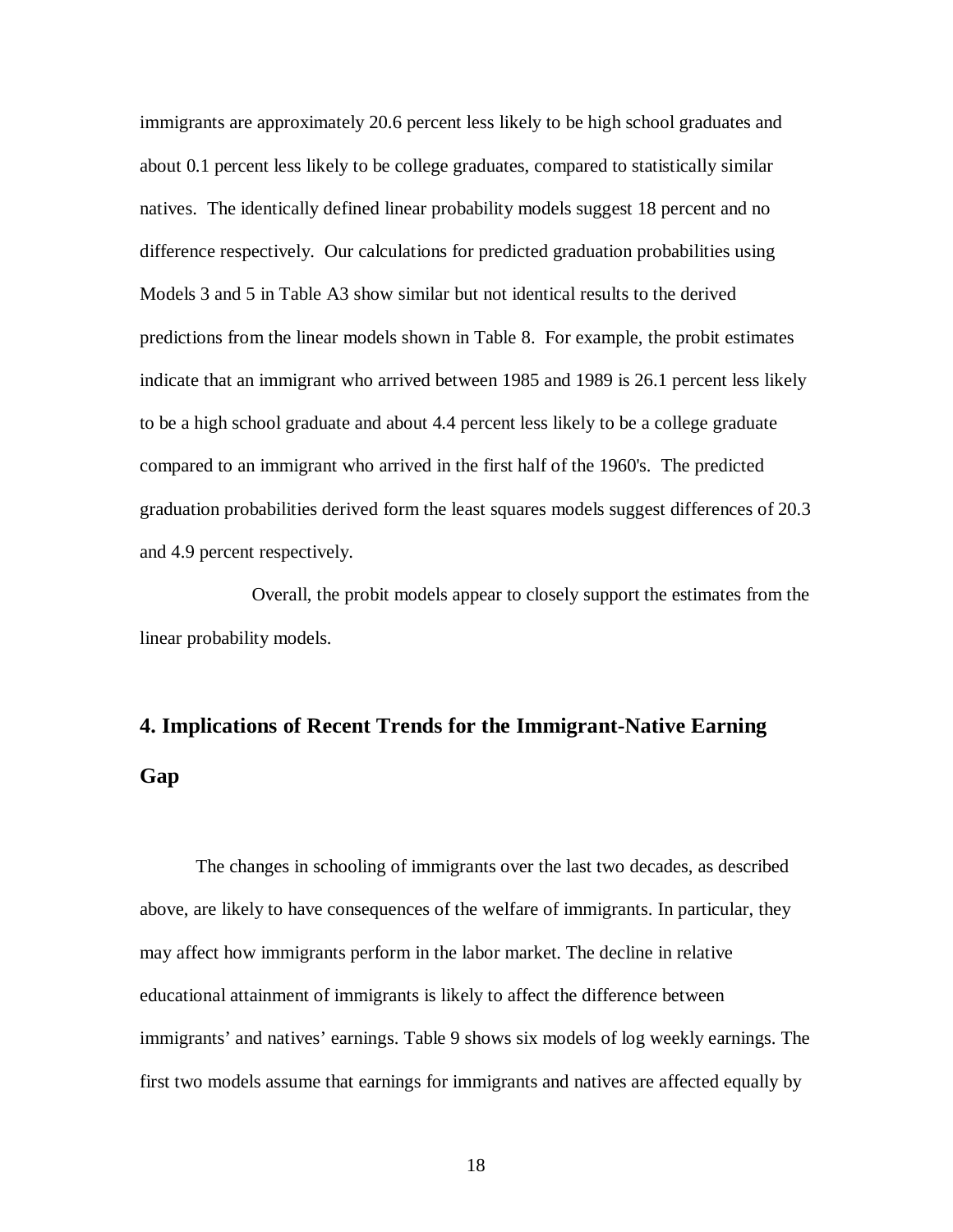factors such as age and education. Later models do not impose this restriction. The coefficient on the immigrant dummy variable in Table 9, columns 1 and 2, can be interpreted as the approximate immigrant-native earnings gap. This gap is close to 18% when controlling for period effects, geographic location, city residence, and age. However, as shown in model 2, adding variables for education, and education interacted with period effects, narrows the gap to slightly over 7%. In other words, the lower levels of schooling of immigrants explain more than half the wage differential. If we further adjust for differences in returns to education between immigrants and natives, as in model 3, the data suggest that part of the reason why immigrants earn less is that they have significantly lower returns to education.<sup>6</sup>

Model 3 does not capture several important factors that affect earnings. It is not only returns to education that may differ between immigrants and natives. It is quite likely that age affects earnings differently between the two groups. Also, the number of years in the U.S. and year of arrival, or arrival cohort, is likely to affect wages. Models 4 through 6 replicate the first three models after accounting for such effects. The coefficient on immigrant status alone in columns 4, 5 and 6 cannot be read as the wage gap between the two groups. It is more convenient to analyze the differential by looking at Figures 10 and 11. These show the predicted log wage gap by immigrant's age and years since migration with and without education controls.<sup>7</sup> Note that education can explain much if not all of the wage gap for younger immigrants who have been in the U.S. for at least 10-15 years. Relatively older and recent immigrants exhibit the greatest wage gap. This is an indication that the age at migration matters greatly in determining the immigrant-native earnings gap. The figures suggests that on average, differences in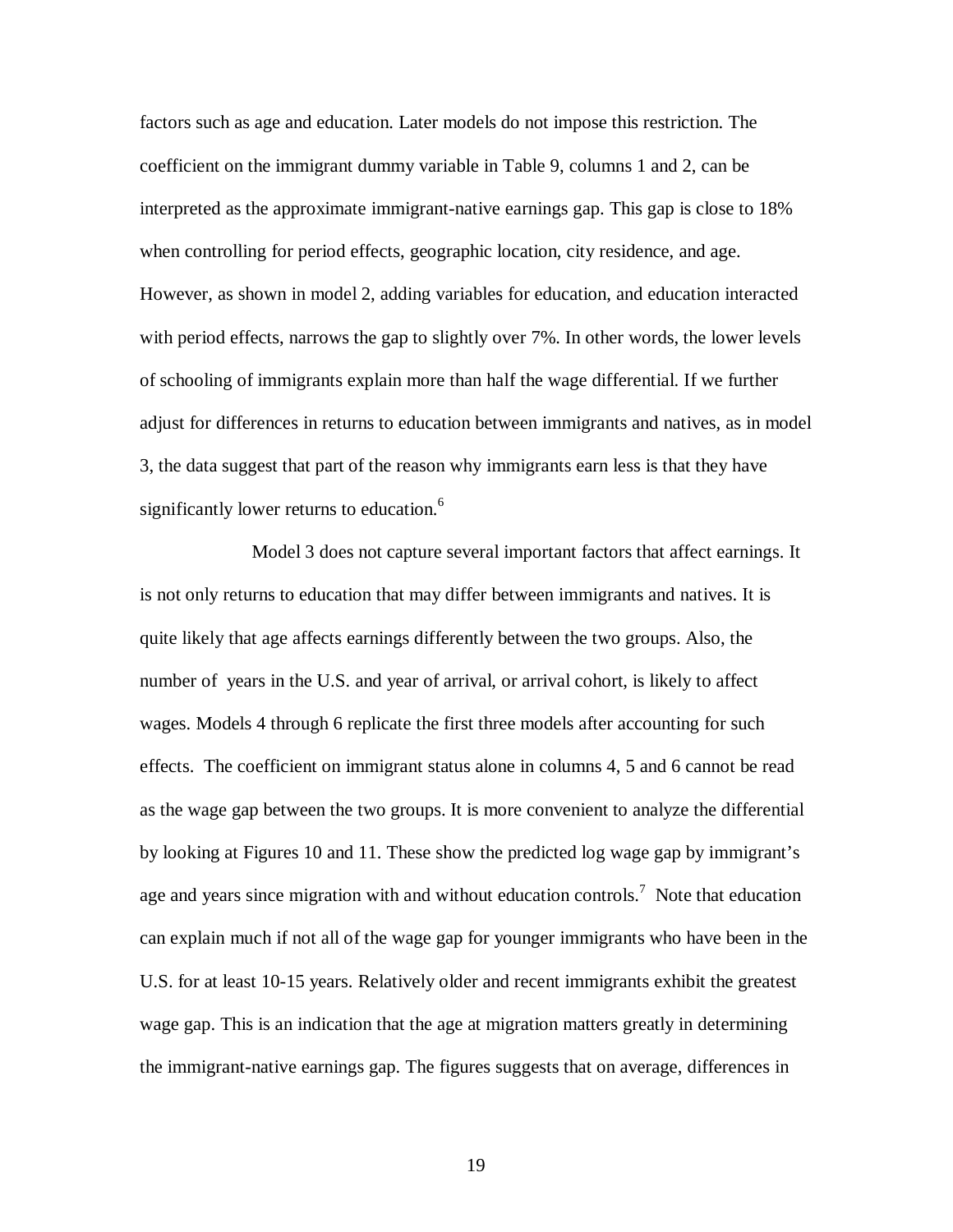educational attainment explain about 0.1 log wage points of the observed wage gap, and in some cases substantially more.

There has been a change in returns to education over the last two decades, with an increase in the 1980's after a slight decrease in the 1970's. Returns to education are estimated to be slightly over 8% in 1990, as shown in column 2 of table 9. <sup>8</sup> In 1980 they were approximately 5.3%, while in 1970 one year of schooling was associated with a 6.7% increase in earnings. Models 3 and 6 show that once the returns to education are allowed to differ between immigrants and natives, the estimated returns for natives are always higher than the returns for immigrants. Models 3 and 6 both show that immigrants, like natives, have experienced cycles in the returns to schooling. However, the two models differ about the extent to which the changes between 1970-1990 and 1980-90 have been larger or smaller for natives.

The literature on returns to education has consistently found strong evidence of non-linearities in the impact of schooling on earnings (Jaeger and Page (1996)). Accounting for these effects can alter economic inference considerably. For instance, Heckman, Layne-Farrar and Todd (1996) show that accounting for sheepskin effects fundamentally changes the conclusion that school spending uniformly affects earnings for all workers. Table 10 presents log wage models that incorporate dummies for completing 12 and 16 years of schooling (this corresponds approximately to graduating from high school and college respectively). These dummy variables are furthermore interacted with period effects and immigration status. Table 10, column 2 shows that graduating from  $12<sup>th</sup>$  grade increases earnings by roughly 7% beyond the estimated (log-linear) returns to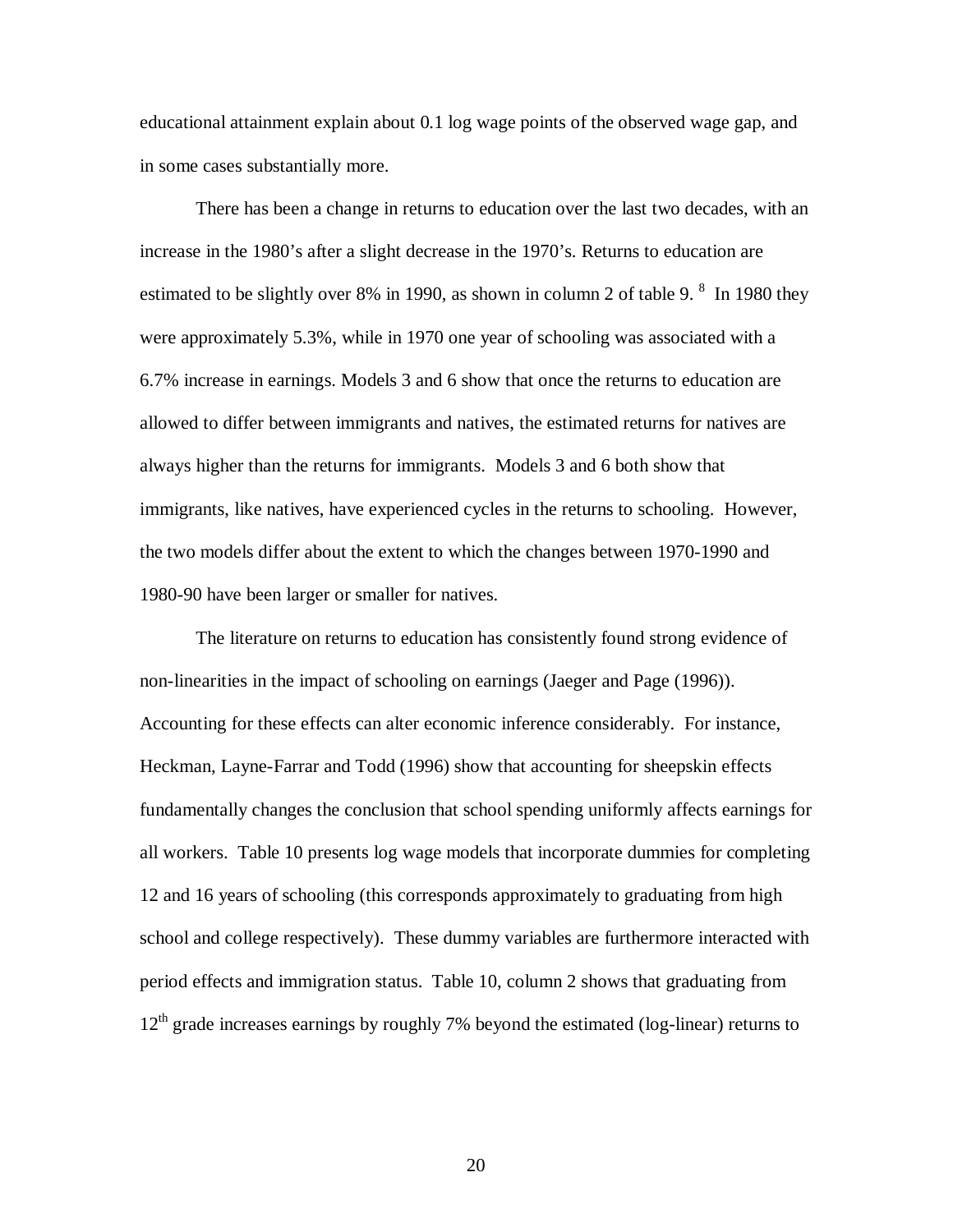education. Completing 16 years of schooling adds an additional 15-16% to earnings. Both of these coefficients are highly significant.

As indicated above, schooling may affect immigrants' earnings differently from natives. It is therefore necessary to allow for differences in returns to schooling *and* distinct sheepskin effects between the two groups. Column 6 in table 10 shows that the sheepskin effect of high school graduation is approximately 6.5% for natives but is 3.6% lower for immigrants. Remarkably, the lower sheepskin effect for immigrants is reversed for college graduates. The coefficient on  $16<sup>th</sup>$  grade sheepskin effect variable interacted with immigrant status is significant and *positive*. This implies that sheepskin effects from graduating college are greater for immigrants than natives. This reversal might reflect the highly selective nature of the flow of college-educated workers into the United States.

The number of years of schooling required to complete high school varies between countries, suggesting that we may have mismeasured the sheepskin effect for graduation from secondary school above. To account for these differences we reestimated the models in Table 10 with a dummy variable that is equal to one if the person has completed at least the number of years required to finish secondary schooling in his home country. However, if a person immigrated to the U.S. before the age of 18 and has completed 12 years or more of education, he is likely to have graduated from a high school in the U.S. In these cases we also set the indicator variable equal to one. The data used to determine number of years necessary to finish secondary education is taken from Barro and Lee (1993), whose data we downloaded from the NBER's site, and UNESCO (1996). The Barro and Lee data set includes information on duration in years of primary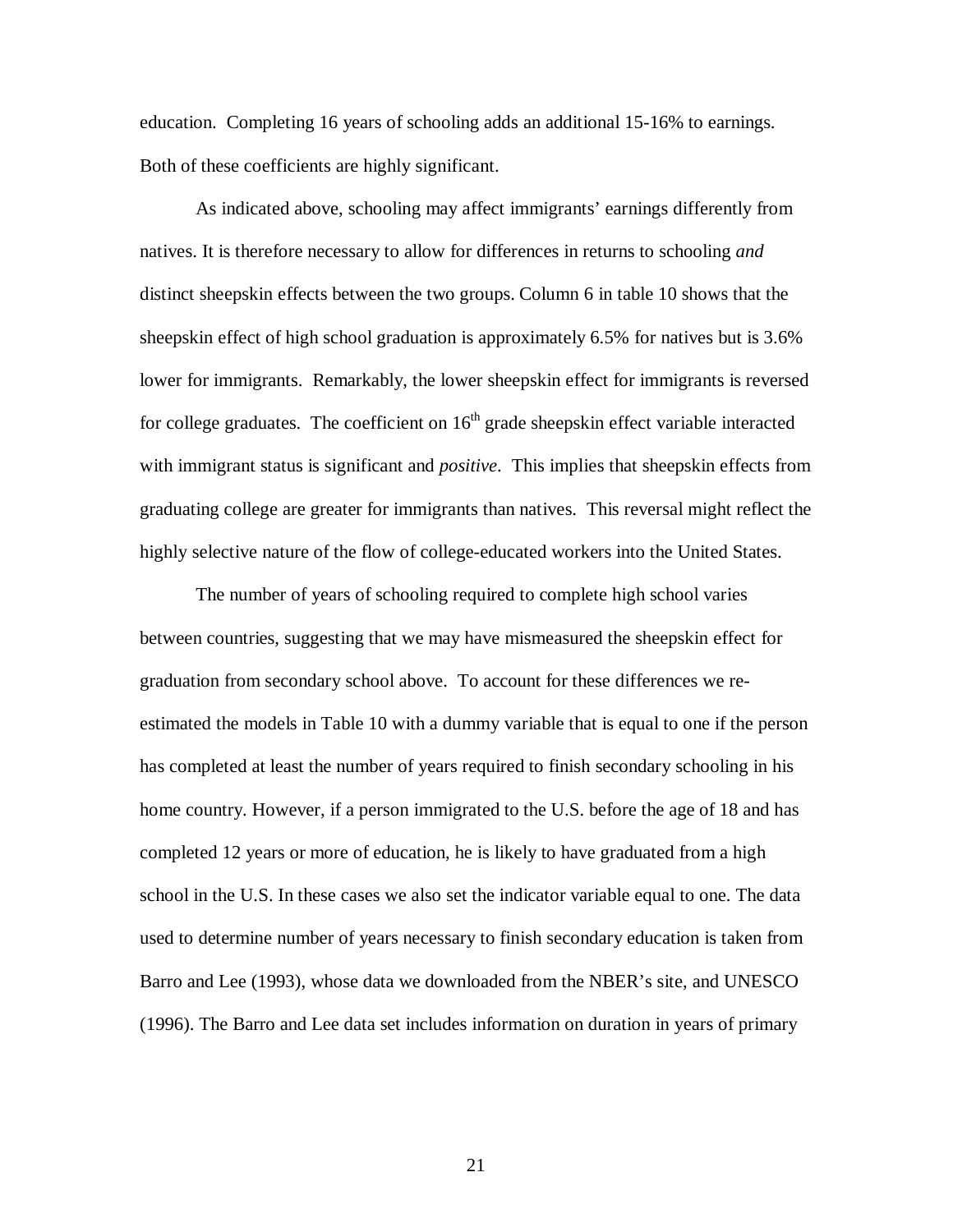and secondary education in 1965. The UNESCO statistics include data on duration for 1996 and any changes that have taken place between 1980 and 1996. <sup>9</sup>

The regression results for the education variables when using the adjusted sheepskin dummy are presented in Table A1 in the appendix. These models were estimated using the same socioeconomic and geographic variables as shown in Table 10. Since the results for column 1 and 3 in Table 10 do not include sheepskin variables and the results are consequently identical, they are not presented in Table A1. Using the modified definition of the high school sheepskin effect for immigrants has little effect on the size of the sheepskin effect for college completion or most other coefficients, but it changes the coefficient on the high school dummies dramatically. Columns 3 and 6 in Table 1A show that the coefficient on the interaction between the high school dummy and the dummy for immigrants doubles in size. The coefficient is now slightly larger but opposite in sign to the uninteracted sheepskin effect. In other words, there is no sheepskin effect or even a slightly negative sheepskin effect for immigrants who have completed secondary school abroad.

There are a number of ways of interpreting this result. A signaling interpretation might hold that employers pay a premium to those who complete 12 or more years of schooling because they believe that it signals ability of the worker. At the same time, American employers either do not understand that the number of years required to complete secondary school varies around the world, or they understand these variations but believe that secondary school completion elsewhere does not provide a very good signal of ability. A human capital interpretation of this finding might be that around the world there is a strong degree of complementarity between the skills typically imparted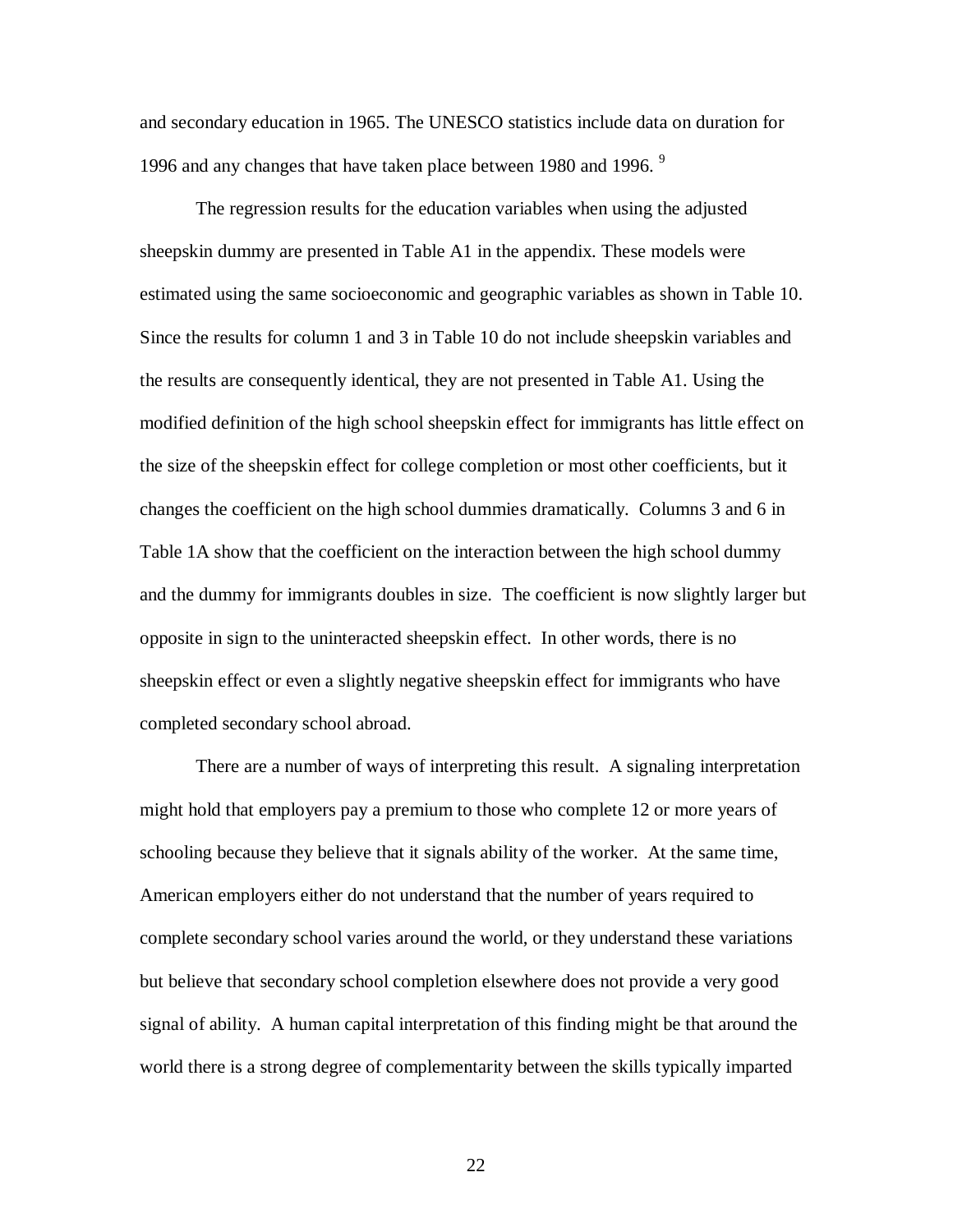during the first 12 years of schooling. Furthermore, American firms find that workers who have completed secondary school abroad, but not exactly 12 years, do not possess exactly the right mix of skills. This second explanation is somewhat strained, in our view. A third interpretation is simply that there is measurement error in the international data we used to redefine the dummy for completion of secondary school. We have no evidence in this regard.

In summary, it appears that the definition of high school completion matters in determining sheepskin effects and that the difference between immigrants and natives is even greater when differences in high school duration are adjusted for. It also supports other findings in this paper that indicate substantial heterogeneity in the immigrant population.

Sheepskin effects are not the only possible type of non-linearity in the returns to education for immigrants. One of the reasons for lower returns to education for immigrants may be that the U.S. labor market discounts schooling acquired abroad. For instance, Friedberg (1996) finds that in the Israeli labor market, returns to education obtained abroad are significantly lower than returns to post-migration education.

We estimate the years of schooling obtained prior to and after immigration to the United States based on the person's age at arrival and years of schooling, under the assumption that a person would have obtained all years of schooling in a continuous period of study. We then estimate wage models with overall years of schooling interacted with a dummy for natives, to show the returns to education for natives, as well as variables measuring the estimated years of pre- and post-immigration education for immigrants.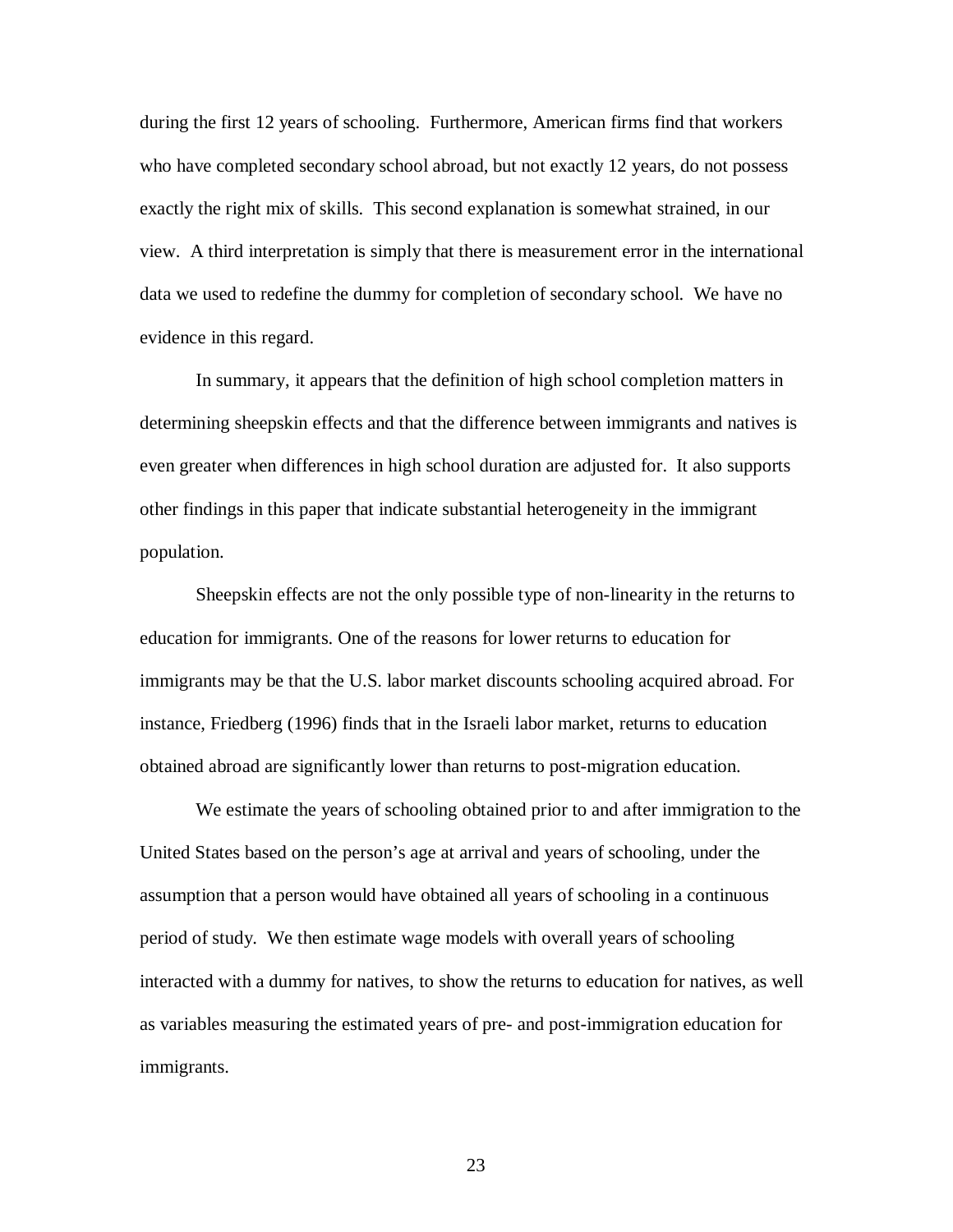In regressions shown in Table 11, we find that education acquired after migration is found to have a larger effect on earnings than is education obtained in the home country. The difference is close to 2%, as shown in Table 10, column 2. It is also very interesting to note that the difference between returns to post-migration education and returns to natives' education is much smaller, one third of a percent. The null hypothesis of equality in returns between pre- and post-migration education is rejected as indicated by the very low p-values for the F-tests. If we control for cohort effects, as shown in column 3, the difference between the two coefficients becomes insignificant, indicating no difference in returns to pre- and post-migration education. Furthermore, if we allow for differences in the impact of age on earnings between immigrants and natives and control for cohorts and years since migration, as shown in model 5, it appears that education obtained before moving to the U.S. yields *greater* returns than post-migration education. It is unclear what causes this surprising result. It may partially be explained by differences in rates of return to pre-migration education due to differences in school quality in the source country. Bratsberg and Terrell (1997) find evidence of such an effect.

The above results in Table 11 are valid only to the extent that our method for allocating total years of schooling in years of post-migration and pre-migration education is valid. To check this, we analyzed data from the 1976 Survey of Income and Education (SIE). This is the only sufficiently large data set including information on pre- and postmigration education for immigrants in the  $U.S.^{10}$  In this survey, respondents were asked whether they attended school before coming to the U.S. and if so, for how many years. Post-migration education is then simply calculated by subtracting pre-migration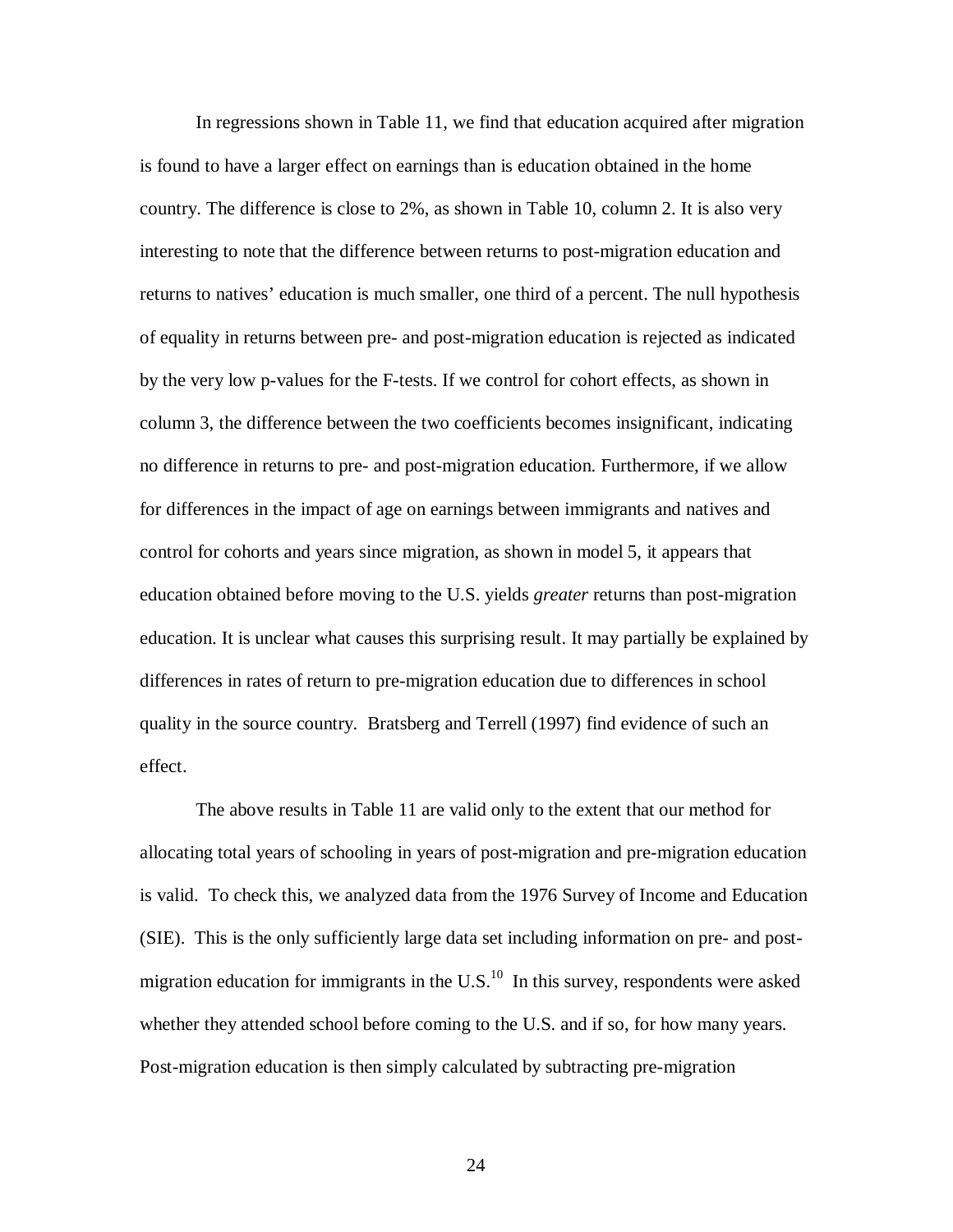education from total years of education. We replicated the sampling procedure from the three Censuses with the exception that we included *all* natives and immigrants between the ages of 18 and 64 who earned at least \$50 in 1989 dollars. The same models that are presented in Table 11 were estimated using the SIE data and are shown in Table 12. For obvious reasons no period effects or interactions with period effects are included in these models.

The returns to education appear to be about 2-3.5% smaller in all models shown in Table 12 for all three education categories, pre-, post- and native education, when we use the SIE data compared to when we use the Census data. However, the SIE data are from the mid 1970's. A closer look at the coefficients for variables interacting period effects in the regressions using Census data indicate that the estimated differences are quite small.

Model 2 in Table 12 shows that education acquired in the U.S. by immigrants yields statistically significantly greater returns than does pre-migration schooling, by about 0.8%. When cohort effects are controlled for, as in model 3, the difference in returns between education obtained in the U.S. and abroad becomes insignificant. This is the same result we reached when performing the same test using the Census data, as shown in model 3 in Table 11. Also, when age is allowed to affect earnings differently for immigrants and natives, and years since migration is controlled for, as in model 5 in Table 12, we find that the returns to pre-migration education are greater than the returns to post-migration education. This too is what we found when we used the estimated preand post-migration education levels from the Census data. However, using the SIE data, the difference is insignificant.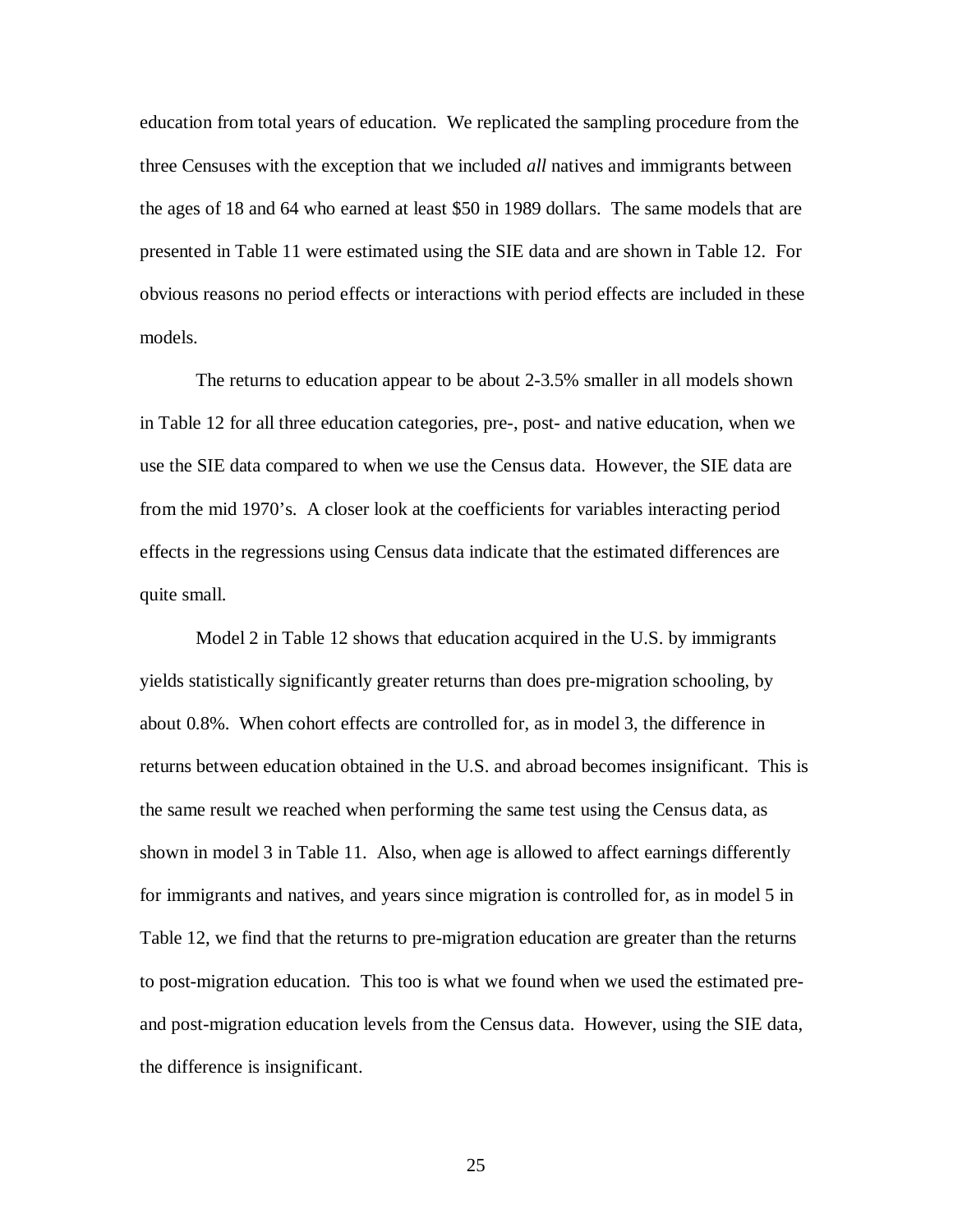The above results from the SIE data show that the relationship between returns to foreign- and U.S-acquired education is quite similar to what we found when we used the estimated pre- and post-migration education in the three Censuses. To check further the validity of the method we used to calculate pre- and post-migration education in the Censuses, we ran the same SIE regressions as in Table 12 but with *estimated* pre- and post-migration education. The estimated foreign- and U.S.-obtained schooling were calculated the exact same way as for the Census data. Table 13 presents two specifications, models 3 and 5 from Table 12, using both the actual and estimated variables. The results are remarkably similar. There is virtually no difference in the estimated coefficients for the education variables. It appears that our method for estimating pre and post-migration education is valid and leads to robust results.

It is quite possible that returns to education may also vary across different races or ethnicity. Table 14 shows the estimated coefficients for returns to education when regression of the same form as Table 11 column 5 are estimated separately for four different racial/ethnic groups: whites, blacks, Asians and Hispanics. The groups with the highest and lowest returns are whites and Hispanics respectively. We ask two questions. First, do the relative returns to pre- and post-migration education among immigrants vary across ethnic groups? Pre-migration education yields significantly higher returns than post-migration education for two of the groups, whites and Asians. Black and Hispanic immigrants on the other hand seem to earn the same return no matter where the education was obtained. Second, how do the returns to education for immigrants differ from those for natives in the same group? Quite remarkably, for Asians we cannot reject the null hypothesis of equal returns at the 5% level. Immigrant Asians appear to gain as much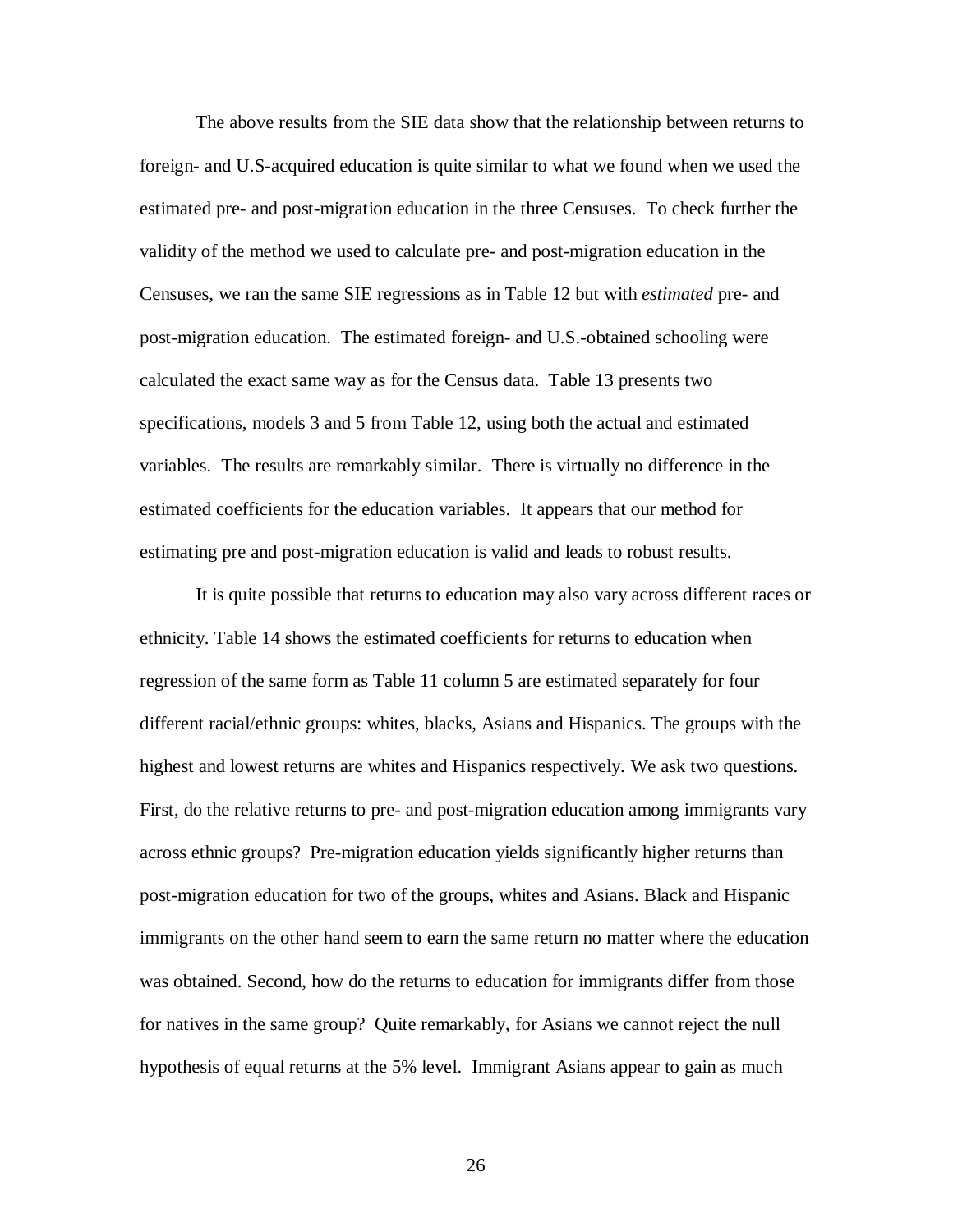from schooling in their home country as U.S.-born Asians gain from their education. For other groups both pre- and post-migration education for immigrants have lower returns than does education for natives of the same racial/ethnic group. The gap is particularly striking among blacks and Hispanics. Overall, the table makes clear that there is extensive heterogeneity not only in educational attainment among immigrants but also in the gains from education.

#### *The Impact of Traits of the Source Country on the Returns to Education*

The previous tables show mixed evidence about the relative returns to education obtained prior to and after a person immigrates to the United States, and clear evidence that these returns vary by ethnicity. It would be worthwhile to "open up the black box" to find out what characteristics of immigrants' country of origin most affect the returns to education. A plausible hypothesis is that immigrants who come from countries with higher standards of living will have higher returns to education. In such countries immigrants' parents and peers will be better educated and have higher incomes, which should increase the effectiveness of schooling. Similarly, such countries might be able to afford better schools. It is not clear whether these host-country traits would have a larger effect on the returns to pre- or post-migration education, but it seems more likely to affect education obtained before migrating to the U.S.

Here, we are motivated primarily by recent work by Bratsberg and Terrell (1997) who report that the pupil-teacher ratio in immigrants' country of origin is strongly related to the return to years of schooling among immigrants working in the United States. But based on the above hypothesis, we will also condition earnings on GDP per capita and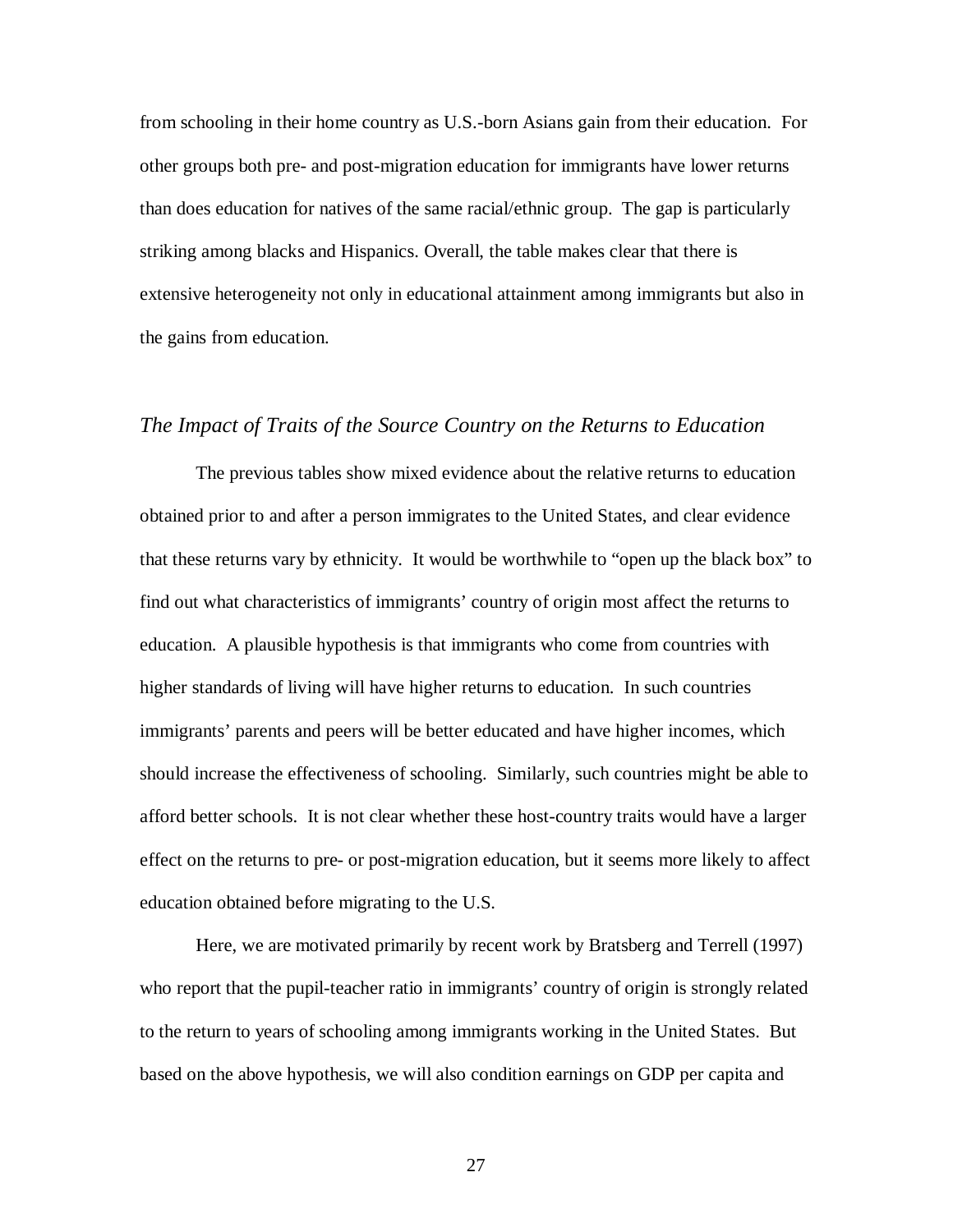average levels of education in the source country as a proxy for the socioeconomic status of the immigrant's family and peer group.

Our data are compiled from three sources. The average years of schooling is collected from Barro and Lee (1993) and covers the period 1960-85. The pupil-teacher ratio in primary schools for the period 1950-80 is collected from Barro and Lee. We also used UNESCO (1994) data to extend the period covered for this variable to 1985. The GDP data is collected from Summers and Heston (1991) and is measured as real GDP per capita in a constant dollars chain index, expressed in international prices with 1985 base for the period 1950-1985.

The average years of schooling and GDP per capita are matched to an immigrant's arrival cohort. For example, we use the 1965 data for these variables for an immigrant who arrived between 1965-69. This is done to represent the socioeconomic characteristics of the source country at the time of migration. The pupil-teacher ratio is used to depict school quality and is therefore matched in a slightly different way, using the period the immigrant was most likely in primary school. We calculated the year the person was 10 years old and matched it with the closest year for which data on pupil-teacher ratio exist. For example, if an immigrant was 10 years old in 1963, we used the pupil-teacher ratio for that particular country in 1965. If an individual was 10 years old in 1962 we use data from 1960.

The inclusion of source country traits imposes a limitation on the arrival cohorts that can be included in the regressions. Since data on average years of schooling is limited to no further back than 1960, immigrants who arrived prior to 1960 are dropped. Similarly, since data on the pupil-teacher ratio is limited to 1950 and later, we dropped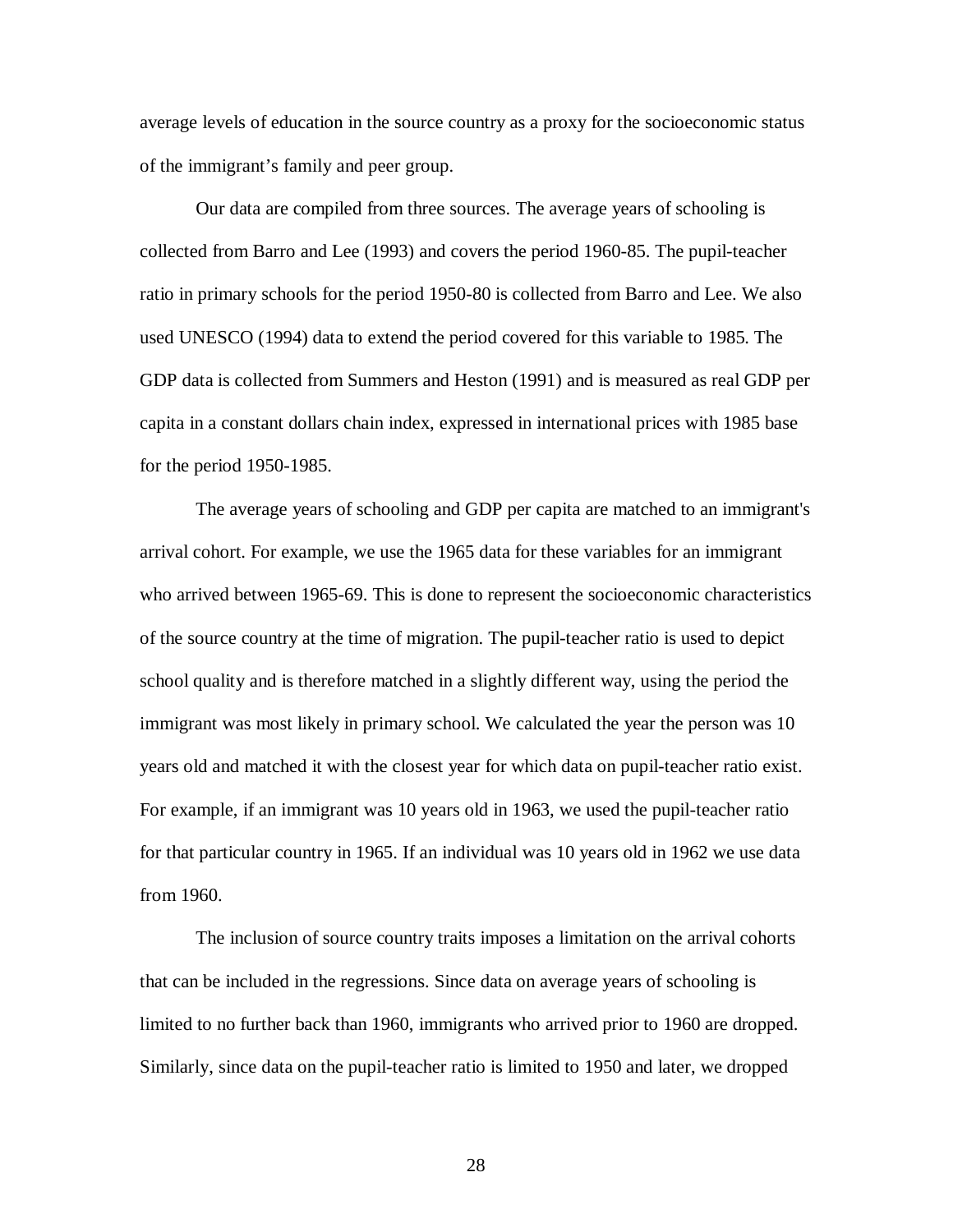immigrants who turned 10 before 1947. In order to ensure that the age ranges of immigrants and natives were similar, we applied this same restriction to natives, dropping those born before 1937.

In order to focus on the impact of host-country traits on the earnings of immigrants, these three variables are set to zero for all natives. Our final subsample contains workers from 55 countries, including the United States.

We re-estimate models 3 and 5 from Table 11 on this subsample. Since the earnings of workers from each country are likely to be correlated, and since most of our variation in the source-country traits comes from across-country, as opposed to withincountry, variation, we estimate the models by GLS, adding a random effect for each source country. This treatment will reduce the chance that the t-statistics on the hostcountry traits will be overstated due to within-group correlation.

Table 15 presents the results. Models 3a and 5a simply replicate models 3 and 5 from Table 11. Since the sample is smaller, and since population weights could not be used given that we use a random effect method, the results change slightly. The returns to both pre- and post-migration education are somewhat lower in model 5a in Table 15 than in the corresponding model 5 in Table 11.

Regressions labeled 3b and 5b add the pupil-teacher ratio in immigrants' country of origin and the interaction of this variable with years of pre-migration and postmigration education. In both models, the levels effect and the interaction with education obtained abroad are highly significant, but there is not strong evidence that the pupilteacher ratio in the source country is strongly related to the returns to education obtained by the immigrant after arrival in the United States. Because the levels and the interaction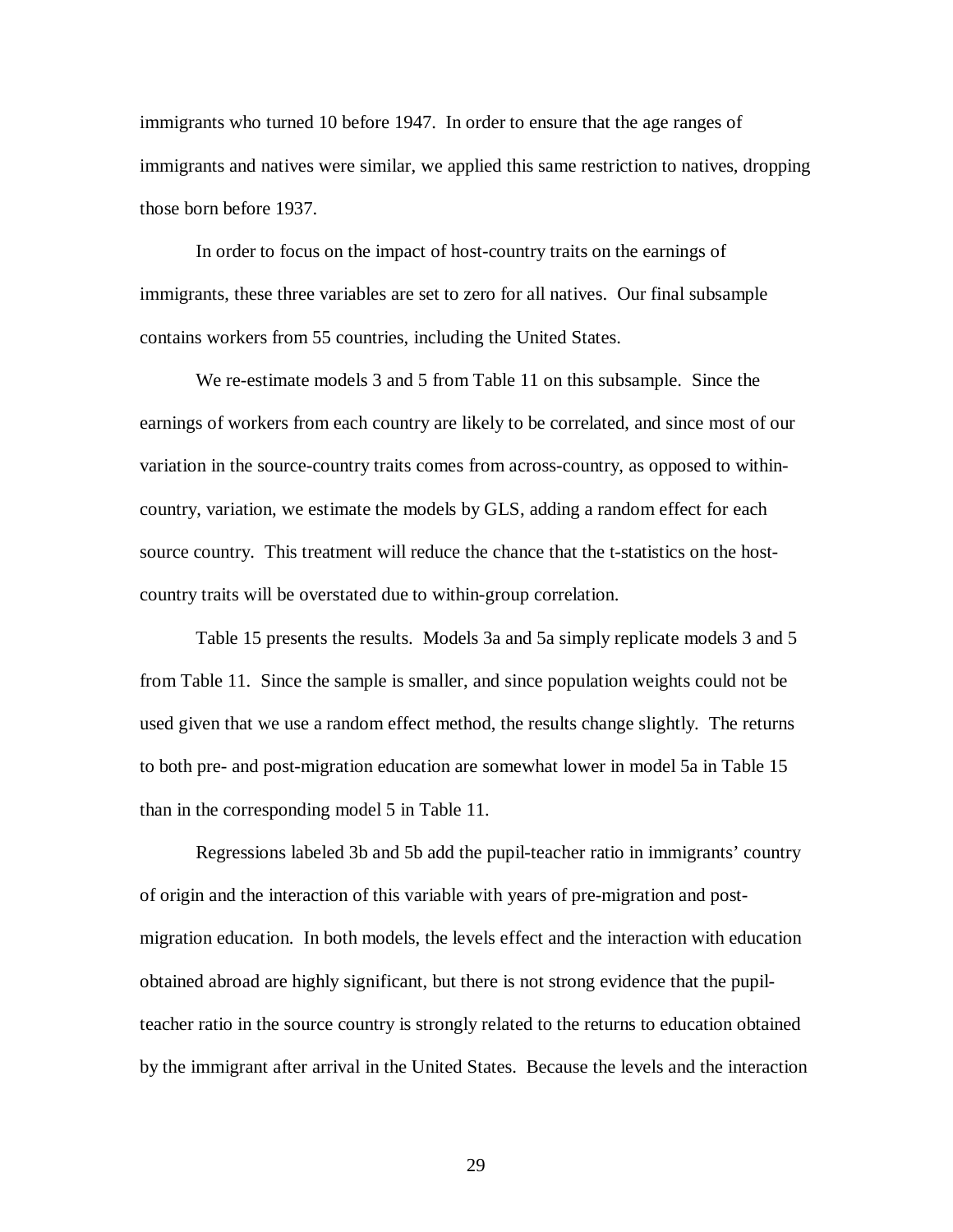terms have opposite signs, the derivative of log weekly wages with respect to the pupilteacher ratio is predicted to be positive for immigrants with less pre-migration education and negative for those with more pre-migration education. In model 3b, the derivative is negative for immigrants with 14 or more years of schooling obtained abroad, and in model 5b the crossover point is at 13 years of pre-migration education. That is, smaller class size benefits the earnings of only those immigrants who have obtained at least some college education before entering the United States. This represents a rather small fraction of immigrants in the sample, for whom mean years of pre- and post-migration education is 9.9 and 1.3 years respectively. This result is highly similar to recent findings concerning the impact of the pupil-teacher ratio on the earnings of natives. Both Betts (1995) and Heckman, Layne-Farrar and Todd (1996) find evidence that smaller pupilteacher ratios are associated with higher earnings only for those with some college education.

In models 3c and 5c we add GDP per capita and average years of education in the immigrant's country of origin, both on their own and interacted with years of schooling obtained abroad and in the United States. The addition of these regressors reduces both the levels of significance and the absolute size of the coefficients on the pupil-teacher ratio and its interaction with pre-migration education slightly. However, in both models, the pupil-teacher ratio now affects the returns to post-migration education significantly. Given the variation in results between models b and c, it is not clear whether the pupilteacher ratio in the country of origin really does affect the impact of education obtained by the immigrant in the United States. But both specifications indicate that the pupil-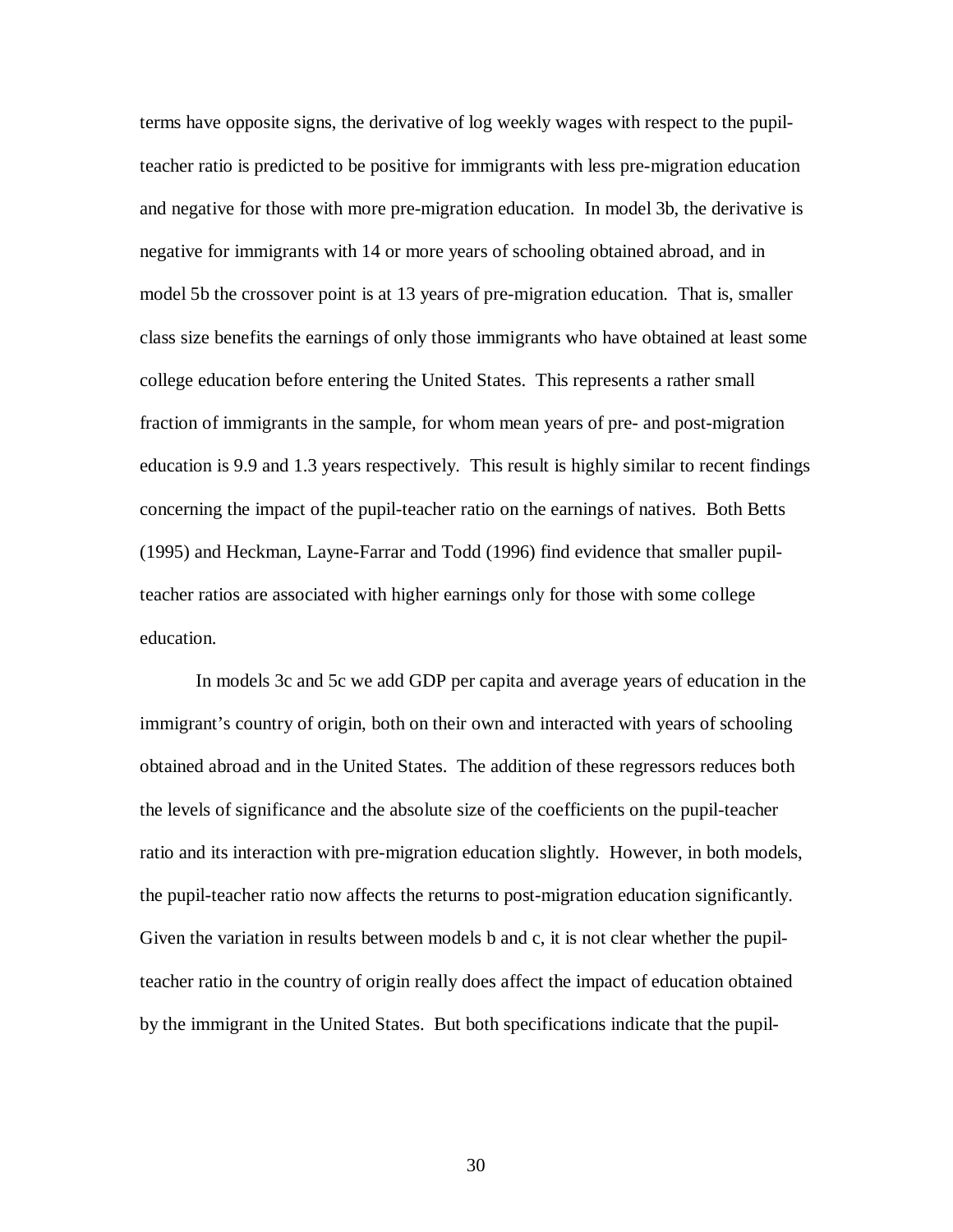teacher ratio has a larger marginal impact on the returns to pre-migration education than it does on post-migration education. We find this result quite intuitive.

The average years of educational attainment in the source country is highly significant: the coefficient on the level effect is negative and the coefficient on its interaction with pre-migration education is positive. Model 3c suggests that the net effect of higher average educational attainment in the host country on an immigrant's wages becomes positive if the immigrant's own pre-migration education is 11 or more years. The corresponding crossover point in model 5c is 10 years of education.

GDP per capita in the source country also affects earnings of immigrants significantly. Unlike the other two variables, this trait affects earnings positively for all immigrants, regardless of their level of education. The impact of GDP per capita on earnings in the U.S. appears to weaken somewhat as the immigrant obtains more education of either type.

Differences in returns to education obtained in the U.S. and abroad in the above models will partially depend on the three source country traits we control for. This is the case since we interact these characteristics with pre- and post migration education. We are particularly interested to see at what levels of the pupil-teacher ratio, a measure of school resources in the immigrant's source country, U.S. education yields greater returns than education acquired abroad. In other words, we want to solve for the point at which the partial derivative of the wage equation with respect to pre-migration education is equal to this partial derivative with respect to post-migration education. We performed the necessary calculations using the returns to education observed in 1990. In model 3b, this happens at approximately the median pupil-teacher ratio of 30.1, among the countries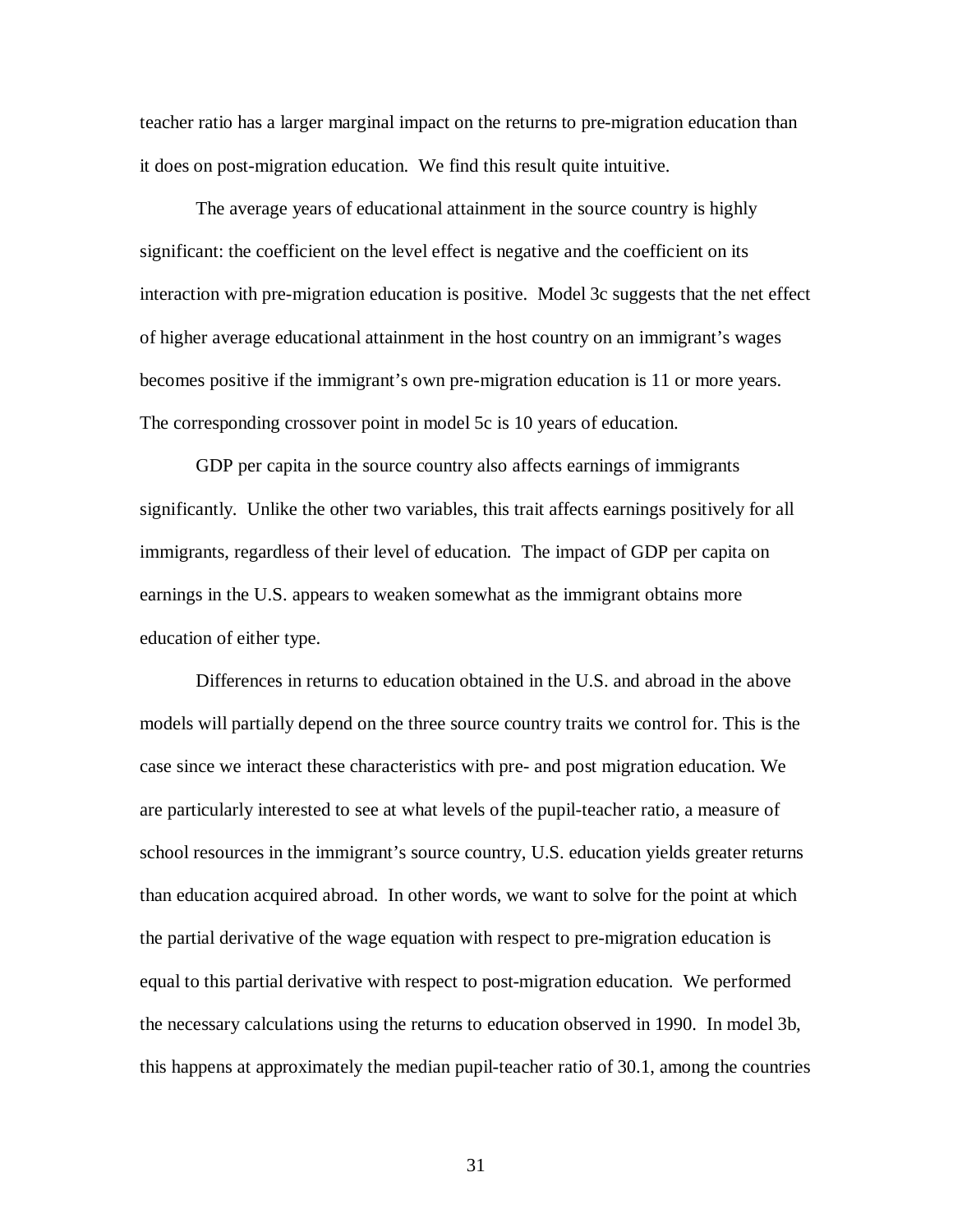included in the sample. For ratios above this, the returns to post-migration education are greater than for pre-migration education. The overtaking point in model 5b is slightly higher at around 37 pupils per teacher. In the more complex models, 3c and 5c, where we also include variables for average years of education and GDP per capita in the source countries, it is also necessary to hold these variables constant to analyze differences in returns to education. In these models we hold average years of education and GDP per capita constant at the median values. The pupil-teacher ratio at which post-migration schooling yields a greater return than pre-migration education occurs at approximately 30 students per teacher in model 3c. In model 5c, the crossover point takes place at a relatively high pupil-teacher ratio of 55. The higher crossover point in model 5c may be due to correlation between pupil-teacher ratio and GDP per capita and/or average years of schooling. The results from all these models indicate, quite intuitively, that returns to education acquired abroad are only greater for immigrants who come from countries with relatively high quality, in the sense of class room size, of education.

The overall conclusion from this analysis is that the characteristics of the source country affect immigrants' earnings substantially. Reductions in the pupil-teacher ratio and increases in the average level of educational attainment increase earnings of immigrants significantly, but only for the most highly educated workers. (For the pupilteacher ratio, additional spending on schools increases earnings only for those immigrants with some college education. The effects become zero or opposite in sign for less well educated immigrants.) Both of these variables have a greater impact on the returns to pre-migration education than to post-migration education. GDP per capita affects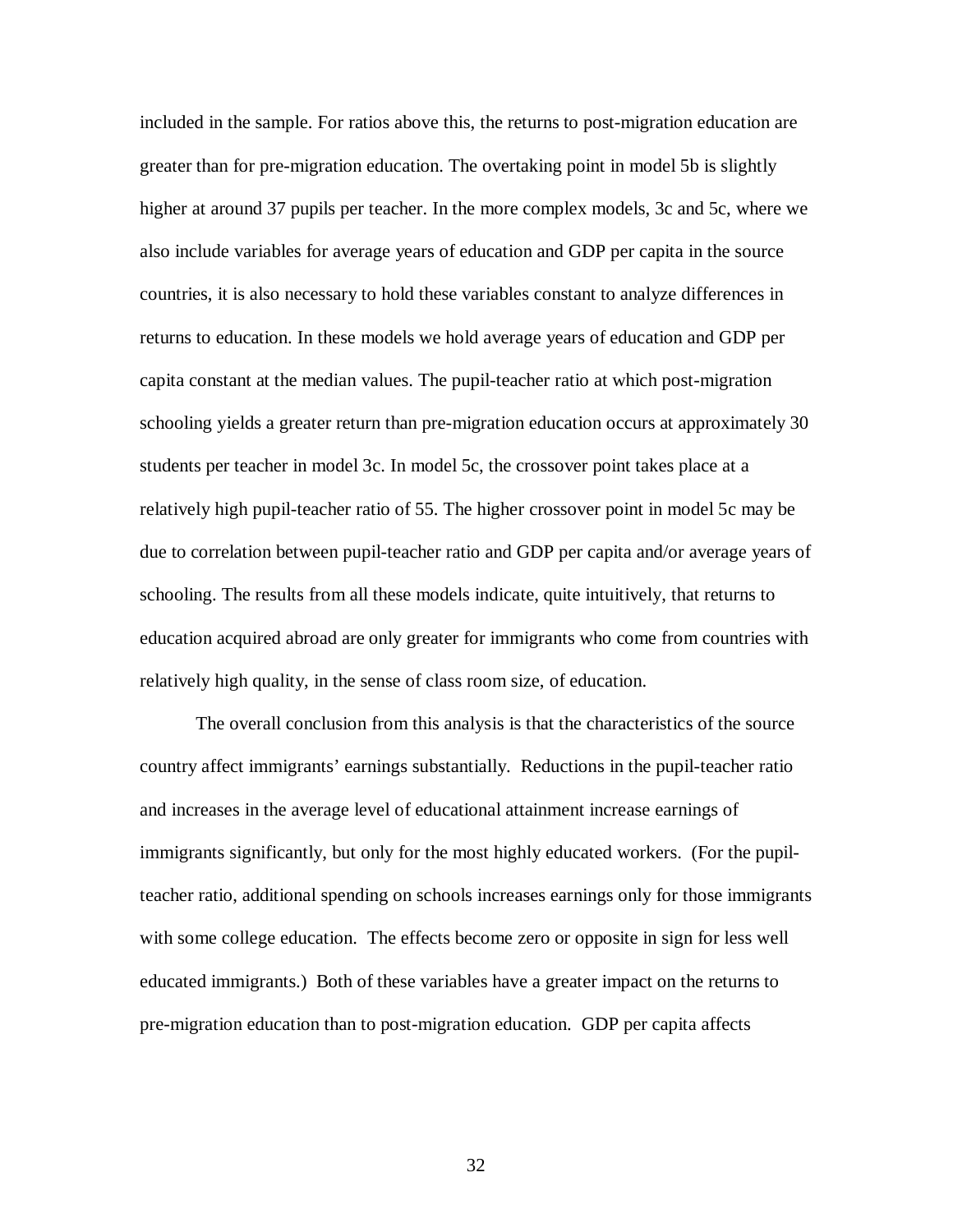earnings positively for all immigrants, although it is the least well educated immigrants for whom the effect is the largest.

.

## **5. Implications of the Rise in Immigration for the Educational Attainment of Natives: Further Tests of the Crowding Out Hypothesis**

The previous section studies the impact of trends in immigrants' educational attainment on immigrants themselves. But it seems likely that the rising gap in educational attainment between immigrants and natives has also affected the lives of natives. Accordingly, we now examine educational outcomes of natives.

Many studies have examined whether immigration has affected the wages of natives. But immigration might also influence natives' own educational attainment. The direction of such effects is theoretically uncertain. Immigrants are likely to increase both the costs and benefits of education to natives. The marginal cost of education for natives may rise due to competition between immigrant and American-born students for school resources. At the same time, the marginal benefit of education for natives may rise if the arrival of relatively unskilled immigrants increases the returns to education.

Two papers have addressed the question of whether immigrants crowd natives out of education. Betts (1998) models the probability of high school graduation among native blacks and Hispanics as a function of the proportion of immigrants in the local population. Using both state-level and metropolitan-level analyses, the paper finds evidence that inflows of immigrants significantly reduce the probability of high school graduation among these two minority groups. Hoxby (1998) tests whether immigrants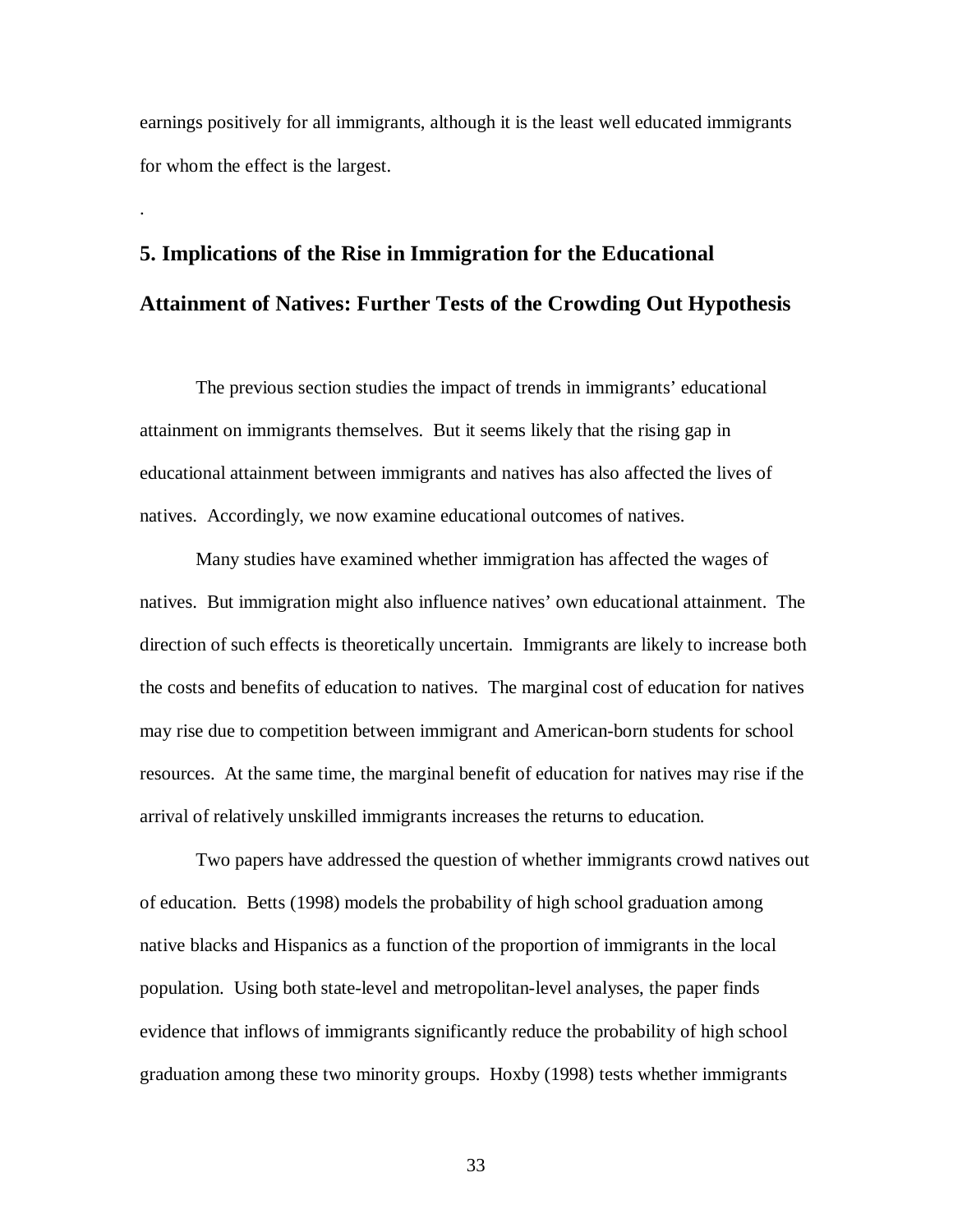crowd native-born blacks and Hispanics out of colleges. She too finds evidence in favor of the crowding-out hypothesis.

In this section, we extend the work in these papers by using pooled 1970, 1980 and 1990 Census data. The section extends the work of Betts (1998) and Hoxby (1998) by modeling total years of schooling obtained, rather than just the probability of graduating from high school or the probability of enrolling in college. It further extends earlier work by including 1970 data in addition to data from the 1980 and 1990 Censuses. The section extends the earlier work by examining the impact of immigration on the educational attainment of not only blacks and Hispanics, but also Asians and whites. (Hoxby's paper, unlike that of Betts, also examines the impact of immigration on natives who are disadvantaged, but it does not explicitly study crowding-out for native Asians or whites.) We would expect immigration to have had a more adverse impact on the educational attainment of minorities than of whites, to the extent that immigrant schoolchildren attend the same inner city schools attended by many native minorities. Furthermore, given that white students' test scores tend to be higher than scores of American-born minorities, it is possible that *within* schools white students are placed in classes that have relatively few immigrant school-children. For this reason, the presence of children with limited English proficiency (LEP) in schools should have a more adverse effect on the education attainment of native minorities than of whites.

The key hypothesis that we test is that the years of schooling obtained by natives in the age group 24 to 30 is unrelated to the proportion of immigrants in the same age group. Betts (1998) examined the probability of high school graduation among those aged 19-25. Since we are interested in the years of schooling obtained eventually by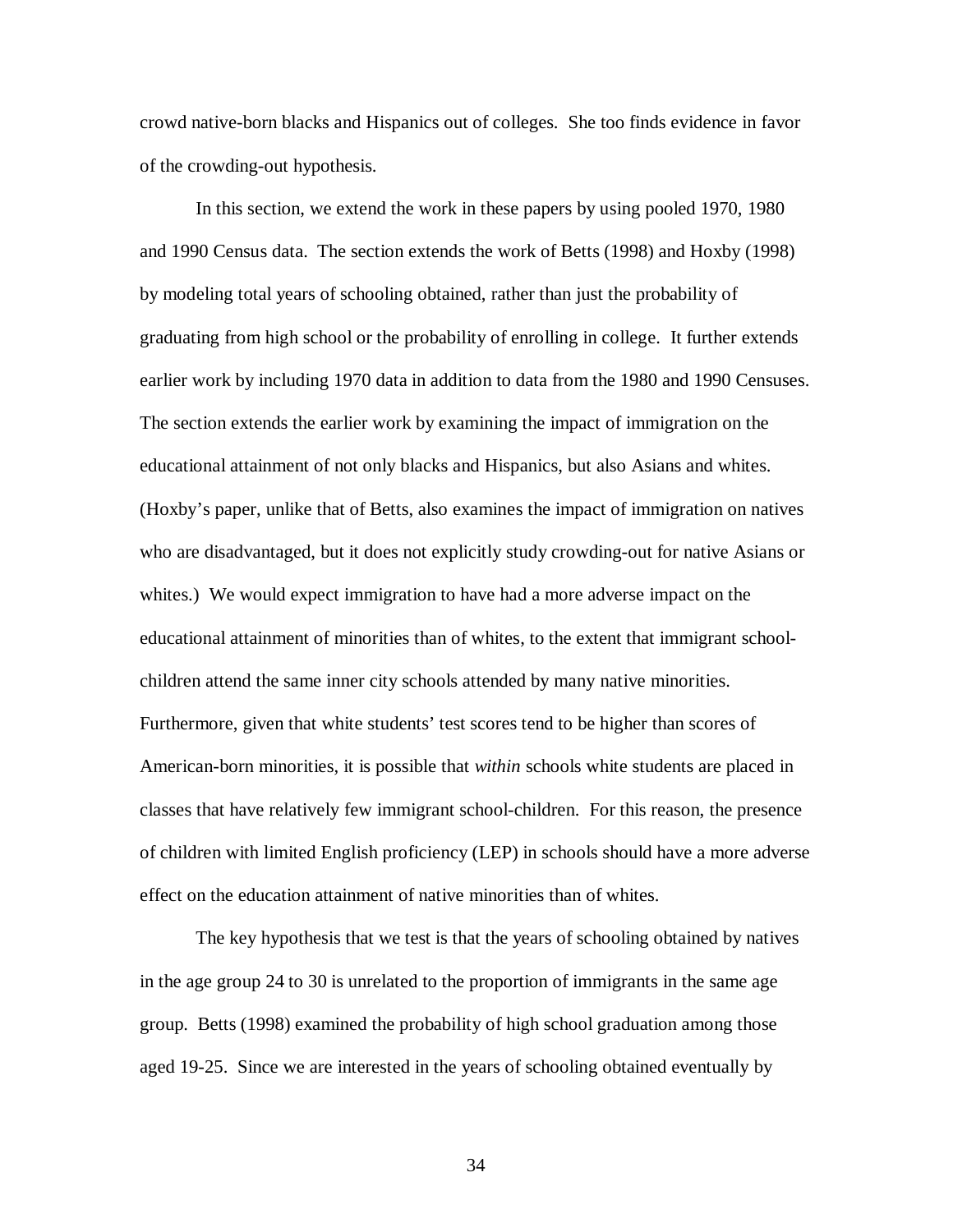people, we opted for the older 24-30 age group, so as to capture gains in schooling resulting from college attendance.<sup>11</sup> We use the person's current state of residence to attribute the ratio of immigrants to the total population in the age group. This will introduce measurement error if some people live in a different state at the time of the Census than the state in which they obtained the bulk of their education. For this reason, we use the subsample of people who report living in the same state five years before the Census. We will also report in footnotes the results when the full sample, including movers, was used in the regressions.

For this analysis, we use the full 5% samples for each minority group in 1980 and 1990, the full 1% sample available in 1970, and a 1/200 sample of whites in all years. However, in 1980, information on whether a person was living in the same state five years earlier was available for only one half of respondents. We adjust our weights accordingly. Unlike the earlier regression analysis in the paper, but following Betts (1998) and Hoxby (1998), we include both men and women in the sample. The inclusion of women, among other things, helps to counteract the loss of observations due to the age restriction on our sample.

In order to control for the traits of the parents of the young people aged 24-30 in our sample, for each ethnic/racial group we examine people in the same ethnic/racial group in the same state who are in the age group 45-64, and who are not themselves immigrants. For this proxy group for parents, we calculate the average income per capita in 1990 prices and the proportion of people in the groups who are high school dropouts. We also control for the average pupil-teacher ratio in the state in which the person resides. For each age group we take a simple average of the pupil-teacher ratio for each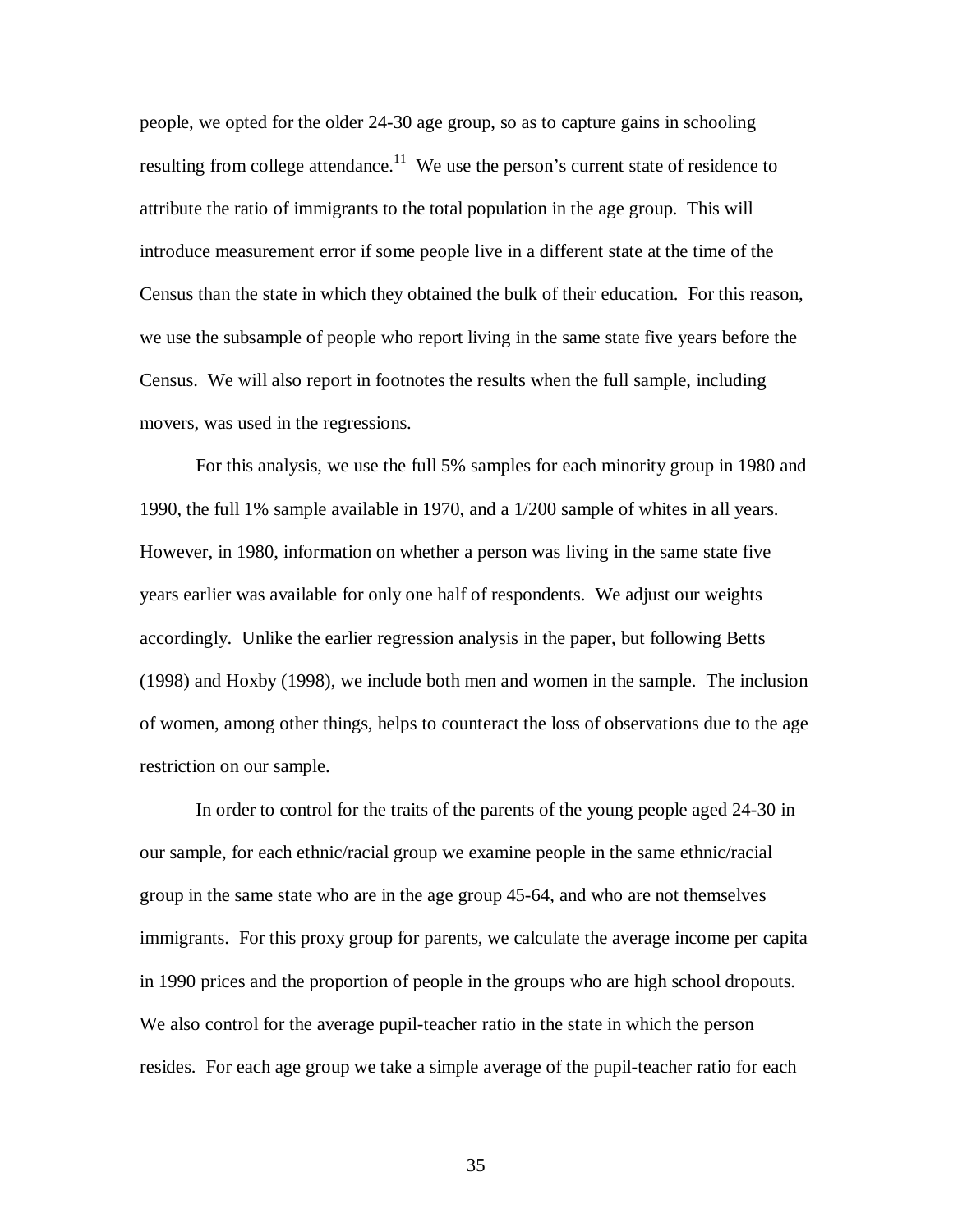year in which group members were likely to have been in school. (For instance, for people aged 24-30 in the 1970 Census, we take averages of the pupil-teacher ratios between the school years 1946-47 through 1963-64. These data are based on data published by the National Center for Education Statistics (various years) in the *Digest of Education Statistics* and the *Biennial Survey of Education in the United States* (Federal Security Agency, various years).)

We estimate a fixed-effect model that takes account of any unobserved variations in educational attainment of people living in different states:

$$
(1) \qquad \begin{aligned} EDUC_{ist} &= \sum_{j=1}^{49} STATE_{ist} \gamma_j + \alpha_{70} CENSUS70_{ist} + \alpha_{80} CENSUS80_{ist} \\ &+ \beta IMM_{ist} + X_{ist} \Gamma + \varepsilon_{ist} \end{aligned}
$$

where years of schooling for person i living in state s in time t is regressed on state dummies, dummies for Census year, the proportion of immigrants in the state's population, both calculated for the age group 24-30, and a vector  $X_{\text{ist}}$  of personal traits: age and dummy variables for whether the person is female or lives in a city. Based on availability of data on the pupil-teacher ratio, we include all states but Alaska and Hawaii, and also include the District of Columbia. In regressions that do not condition on the pupil-teacher ratio, we include observations from Alaska and Hawaii.

It is important to understand how the impact of immigrants on natives' educational attainment is identified in this model. Regressors include fixed effects for each state and a dummy for two of the three Census years. This sweeps out all variation between states and at the same time removes national trends. The variation that remains is the variation within each state across years that is uncorrelated with the national trends. The advantage of this difference on difference model is that it does not simply test for a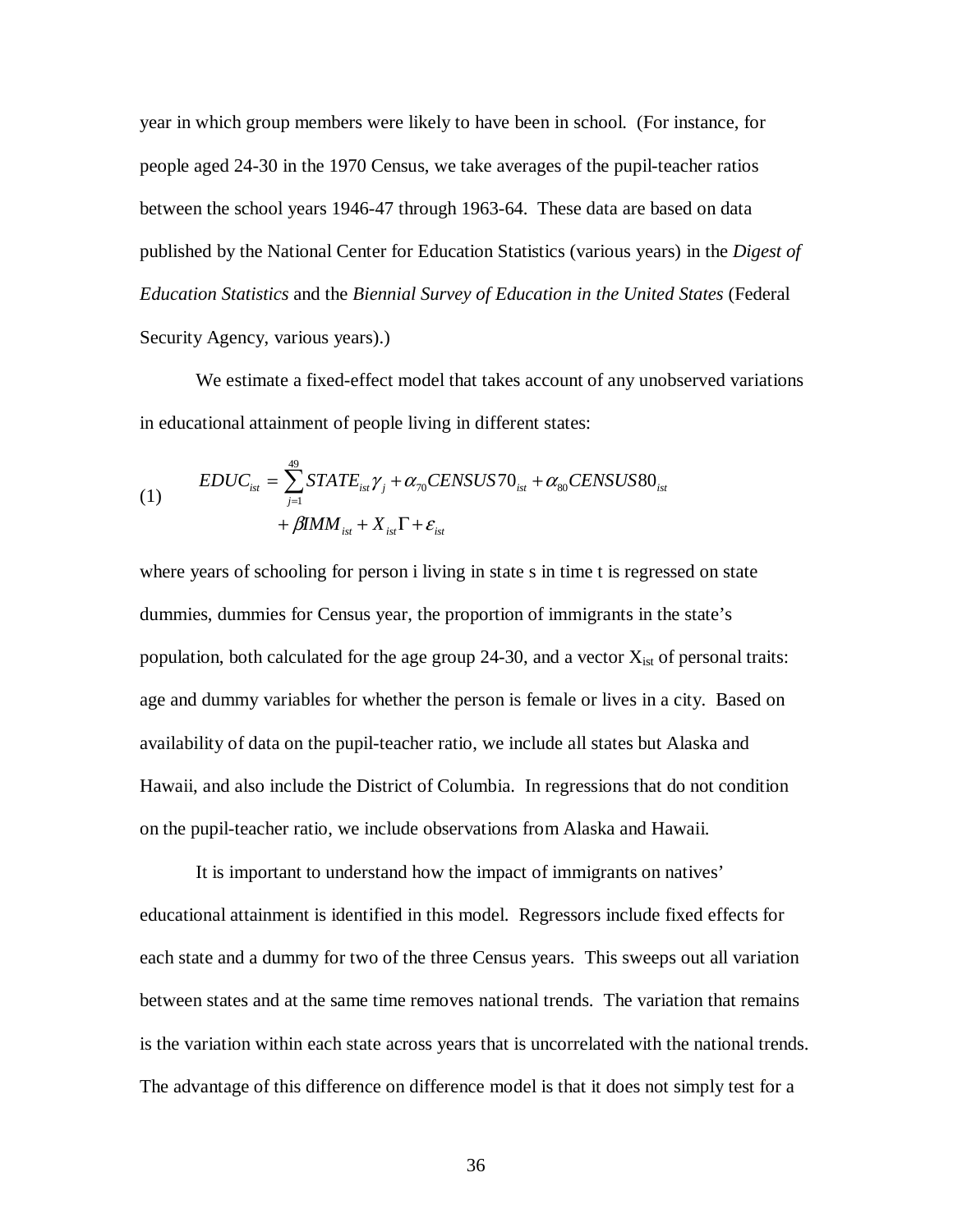correlation across states in immigrants' population shares and natives' educational attainment at any one point in time. If immigrants have historically been attracted to certain states that happen to have natives with particularly high or low levels of educational attainment, and if there is an omitted variable that is driving both of these patterns, we would have obtained biased results. Instead, we use *changes* in the immigrant share of the population for each state over time, and the part of this change that varies from national trends, to identify the effects of immigration. There of course remains the possibility that an omitted variable drives state-by-state changes in both immigration and natives' educational attainment, but our approach removes all unobserved state-level effects that are fixed over time, as well as national trends.

Table 16 shows the main results. For each ethnic/racial group, two specifications are estimated, with and without the proxies for parental education, parental income and the pupil-teacher ratio. In all cases the results are consistent: a higher ratio of immigrants in the young population is associated with a significantly lower level of education among natives. The results are little changed when the trio of other variables, proxies for parental income and parental dropout rates and pupil-teacher ratios, are added, in models 2, 4 and 6.  $^{12}$ 

Numerically, the effects are biggest among Hispanics and Asians, followed by blacks.<sup>13</sup> As expected, the impact on whites is smaller than on American-born minorities. The effects are meaningful. Consider the results based on the more fully specified models. An increase of 0.05 in the proportion of immigrants in the young population is predicted to lower average years of education by 0.29 year for Asians, 0.17 year for Hispanics,  $0.10$  year for blacks, and  $0.06$  year for whites. <sup>14</sup>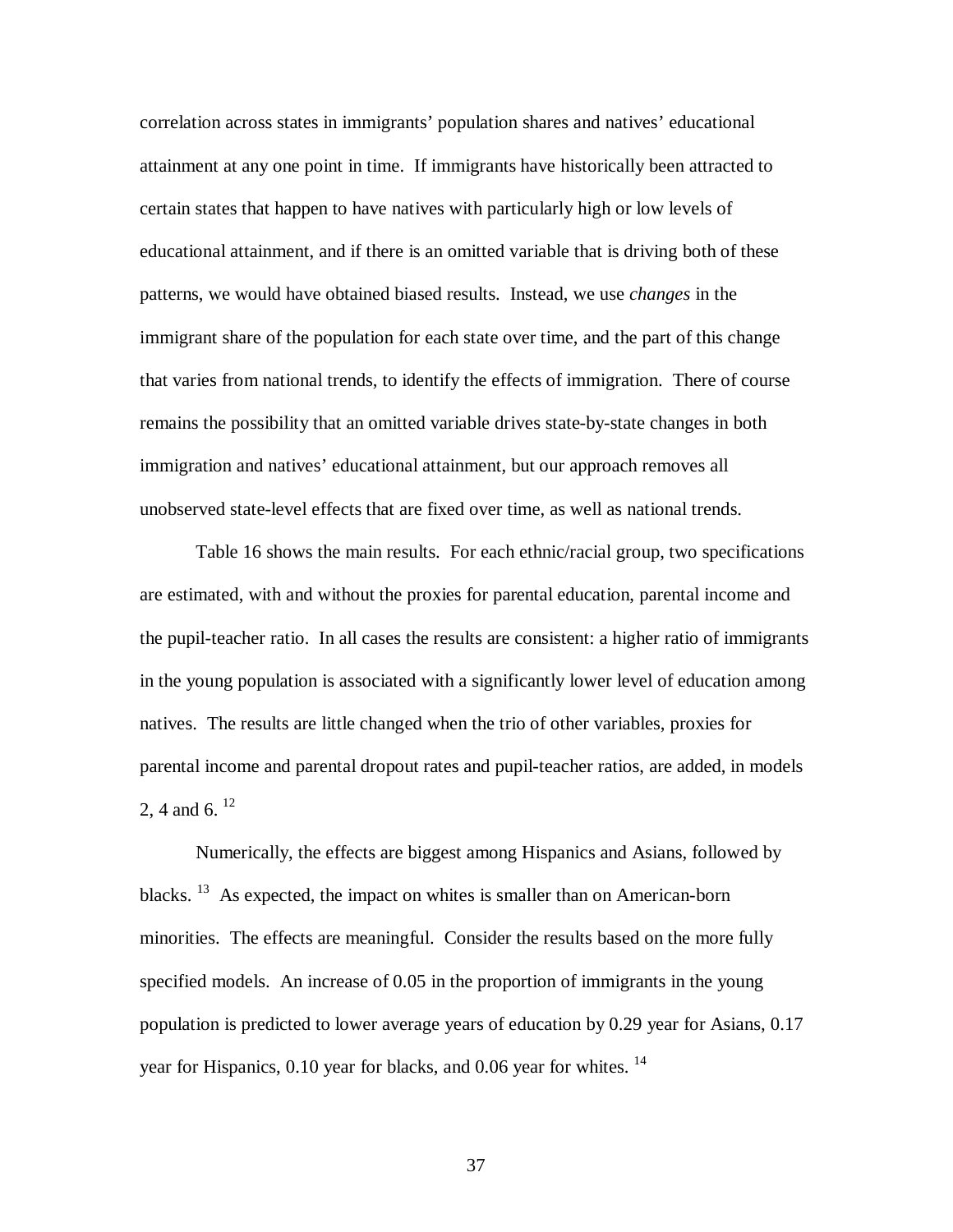It is also of interest to study more closely the various tiers of education to find out if crowding out occurs solely at the high school level, or also at higher levels of schooling. Accordingly, we ran linear probability models for the probability that an individual obtained a high school diploma or higher, some college or higher, or a fouryear college degree or higher. (In years before 1990, when the Census merely asked people about years of schooling completed, we use 12 or more years of education as a proxy for high school completion, 13 or more years as a proxy for some college, and 16 or more years for a four-year college degree.) The specifications were identical to those in columns 2, 4 and 6 of Table 16 apart from the dependent variables. The coefficients and t-statistics on the immigration-to-population variable for each of the 12 models are shown in Table 17.

The results in all cases show strong evidence that a rise in the immigrant ratio leads to a rise in the proportion of high school dropouts. But from what tiers of education do these dropouts come? Is the rise in high school dropouts caused by a drop in the number of people with a high school diploma only, or do we observe drops in the numbers of people with some college or four-year college degrees as well? For Hispanics and Asians, a rise in the immigrant ratio is associated with a drop in the proportion of students with some college or 4-year college degrees. The association is significant for "some college" only, though. For blacks and whites the share of people with at least some college is insignificantly related to the immigrant ratio. This suggests that the main effect of a rise in immigration for whites and blacks is to discourage those who would have graduated from high school, but not attended university, from completing high school. These results are borne out by the results for the models of the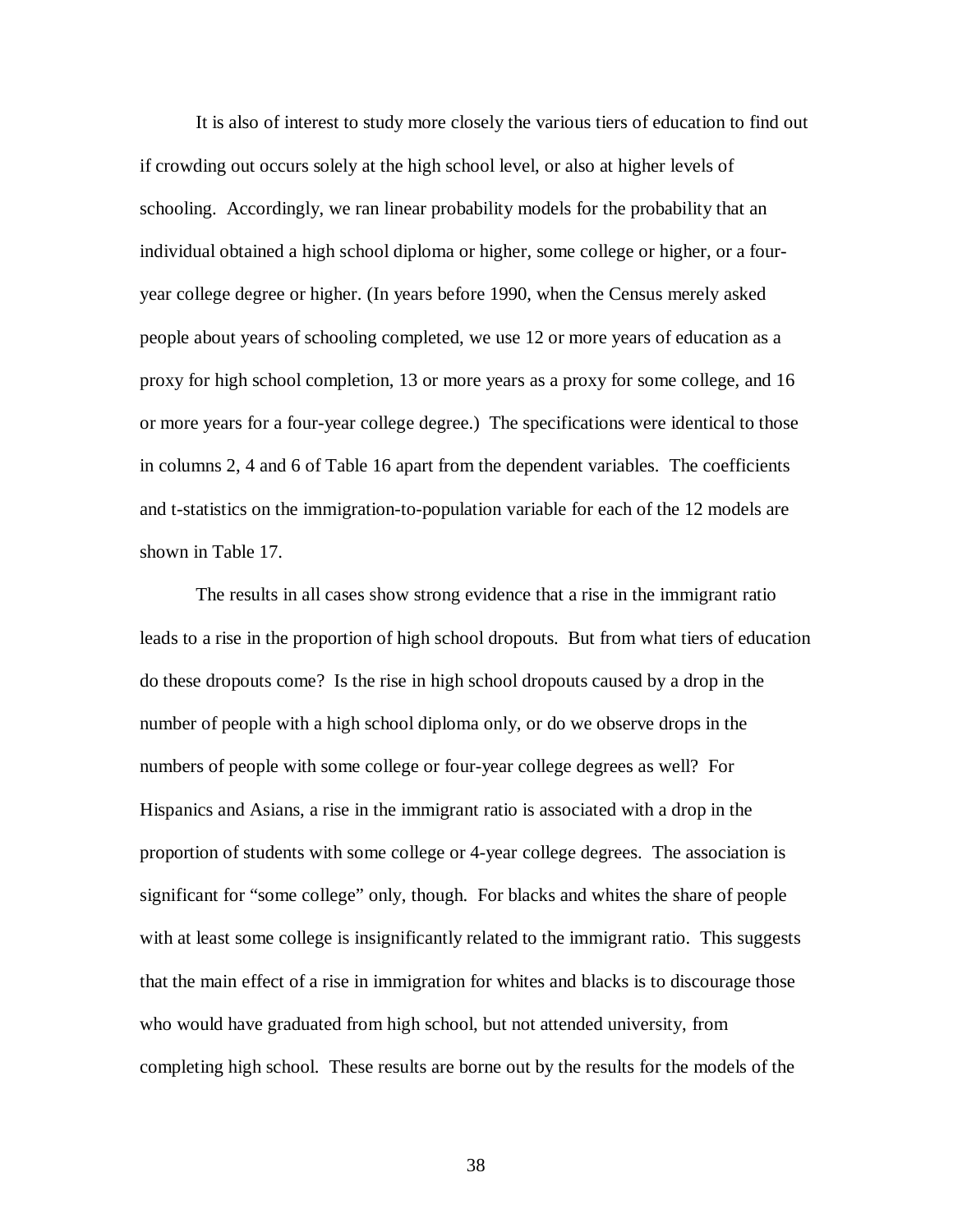probability of obtaining a four-year college degree, where there is no significant link to the immigrant ratio for whites. Among blacks, an even stronger result emerges, in which the fraction of young native blacks who obtain a college degree is significantly and *positively* related to the immigrant ratio.

Based on these data, the two groups for which there is evidence that immigration crowds natives out of college are Hispanics and Asians. However, in both cases the link is significant only when examining students at the sub-baccalaureate level.<sup>15</sup>

Even though the evidence that immigrants crowd natives out of education is stronger at the secondary level than the postsecondary level, Census data can shed no light on whether immigration causes natives who do attend postsecondary education to shift between universities. Hoxby (1998) finds evidence that at very selective and extremely selective colleges (with average SAT scores in the observed student population above 1100 and 1200 respectively), immigrants do tend to crowd out American-born minorities. Taken together with the above results based on Census data, the implication is that a rise in immigration might not necessarily prevent native minorities from attending four-year colleges, but it may diminish the quality of colleges that they do attend. This finding is extremely relevant for policy-makers, given findings by James et al. (1989) and Loury and Garman (1995) that the quality of university attended influences a student's future wages positively.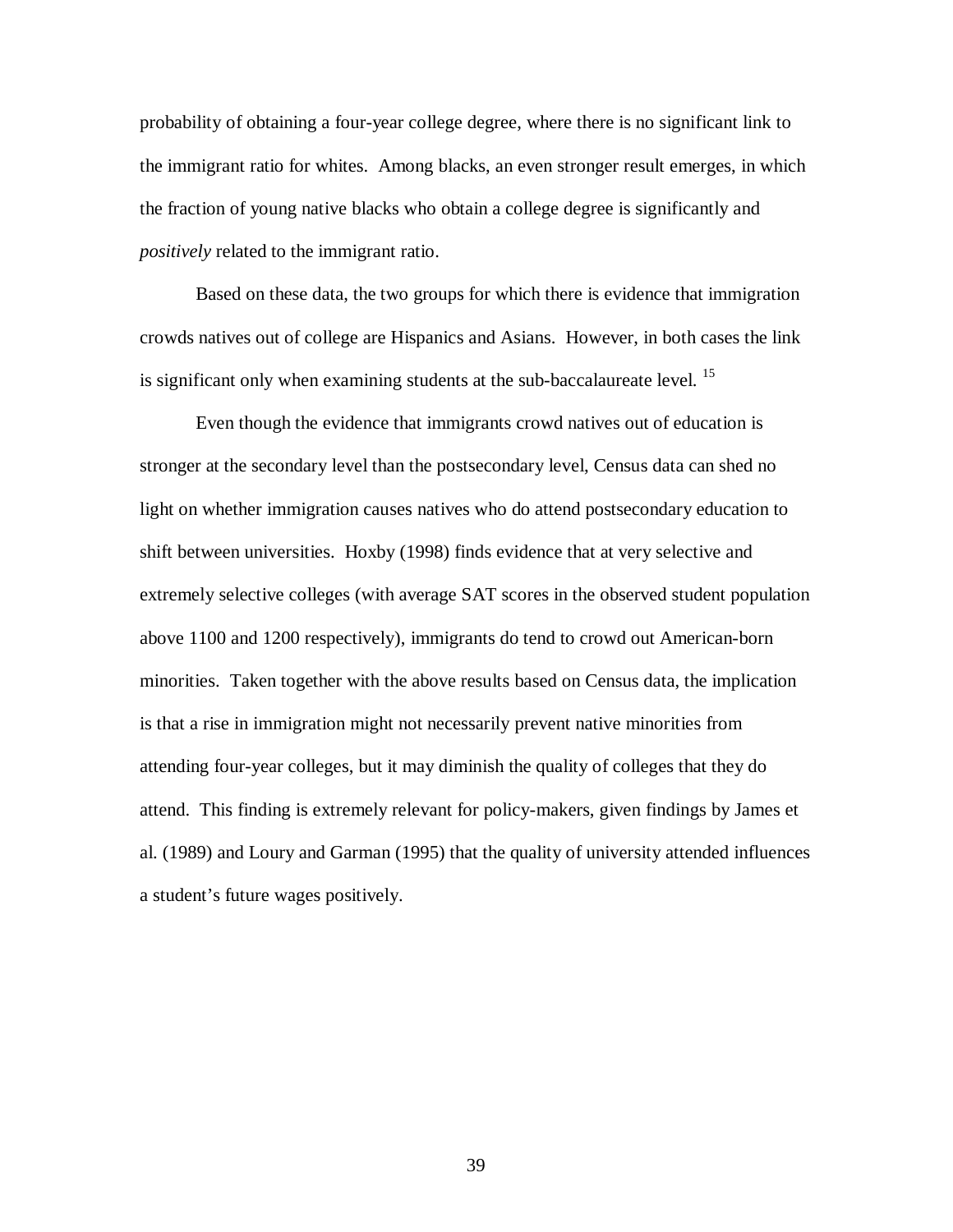### **6. Conclusion and Summary**

In this paper we present a detailed picture of the educational attainment of immigrants in the U.S. utilizing data from three most recent Censuses, 1970, 1980 and 1990. The paper presents trends in educational attainment and its distribution among natives and immigrants. The main findings are that immigrants' level of education *relative* to natives has declined over the two decades studied, for both males and females. This fall is driven by a widening gap in educational attainment among the bottom half of the educational distribution. But the *absolute* level of education among immigrants rose slightly between 1970 and 1990. Moreover, the top half of the immigrant population is at least as highly educated as the top half of natives. This analysis paints a far more complex picture of the nature of recent immigrants than is commonly given in the press.

We also model enrollment behavior of immigrants relative to natives. Immigrants are found to be more likely to be enrolled both in grades 1-12 and college. This also holds true after we control for socioeconomic characteristics, years since migration and cohort effects. We infer that immigrants' educational attainment is likely to catch up at least partially to that of similarly aged natives as the immigrants spend more time in the United States.

The paper then analyzes the effects of these trends on immigrants and natives. For immigrants, we examine the wage gap with natives. We find that the lower levels of schooling of immigrants can explain more than half the immigrant-native wage gap. We also allow for non-linearities in returns to education. "Sheepskin" or graduation effects are highly significant. In particular, sheepskin effects for graduating from college are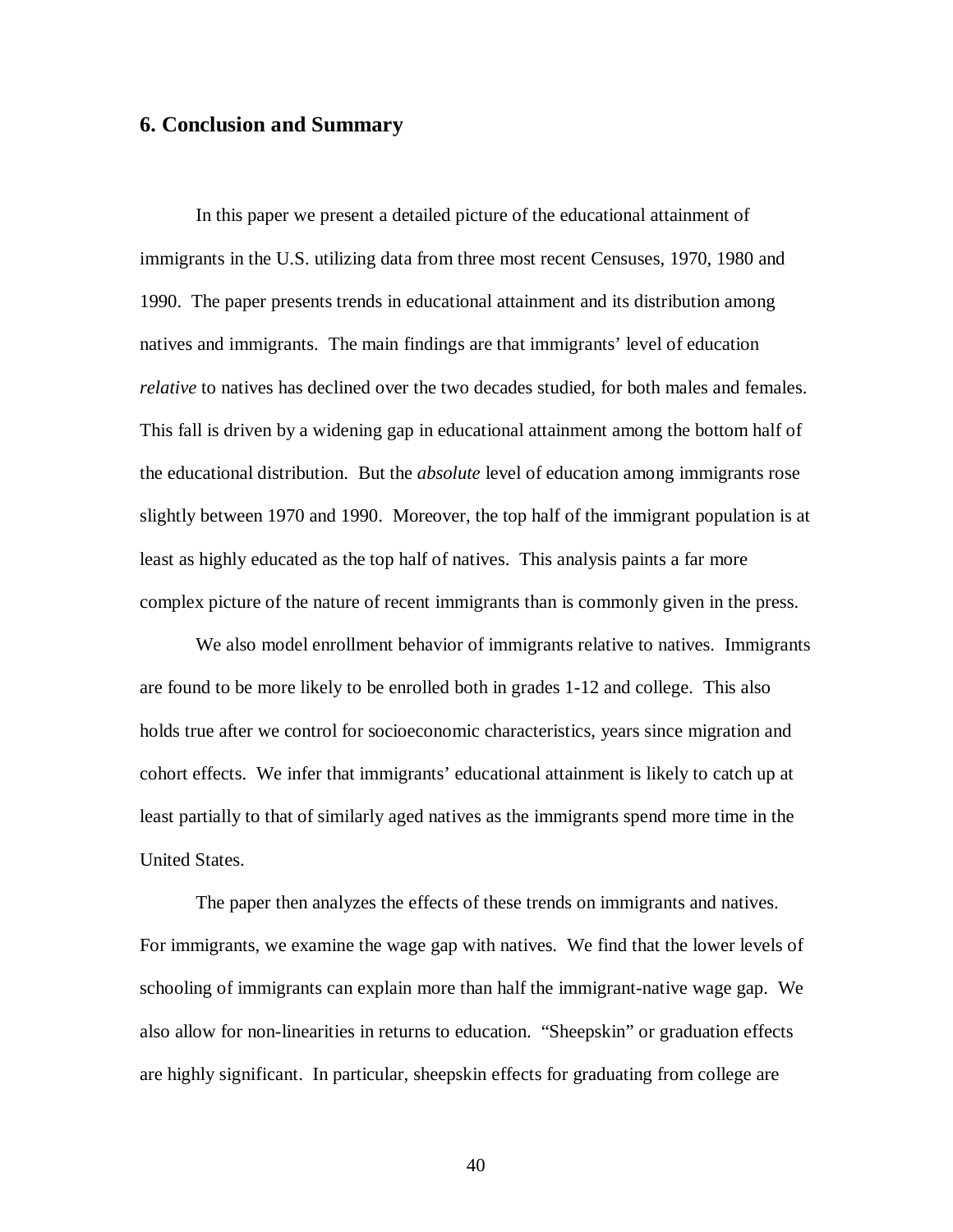greater for immigrants than natives, but smaller for completion of secondary school. When we redefined the sheepskin effect for completion of secondary school based on the actual number of years required in different foreign countries, we found that American employers pay no premium whatsoever to those who have completed secondary school abroad.

This paper also incorporates models allowing for differences in returns to foreign and U.S. acquired education. We find that natives' returns to schooling are greater than immigrants' returns to both pre- and post-migration education. In relatively simple models we find that education acquired after immigrating to the United States brings a greater payoff to immigrants than does education acquired prior to immigrating. But the result is not robust, and in fact is reversed, once we allow age to affect earnings differently between immigrants and natives, and we control for years since migration and cohort effects. This result also holds when 1976 Survey of Income and Education data are used. This is significant since the latter survey, unlike the Census, explicitly asks respondents about the amount of education that they received before and after immigrating to the United States.

Comparisons of returns to pre- and post-migration education reveal differences among ethnic groups. Whites and Asians are found to earn a greater return to education obtained in their source country while Hispanics display greater returns to U.S. acquired education than to pre-immigration education, but only weakly so. There appear to be no differences in returns to pre and post-migration schooling for blacks. We find that traits of the country of origin, such as the pupil-teacher ratio, the average level of education, and GDP per capita, affect earnings of immigrants in mostly intuitive ways. However, a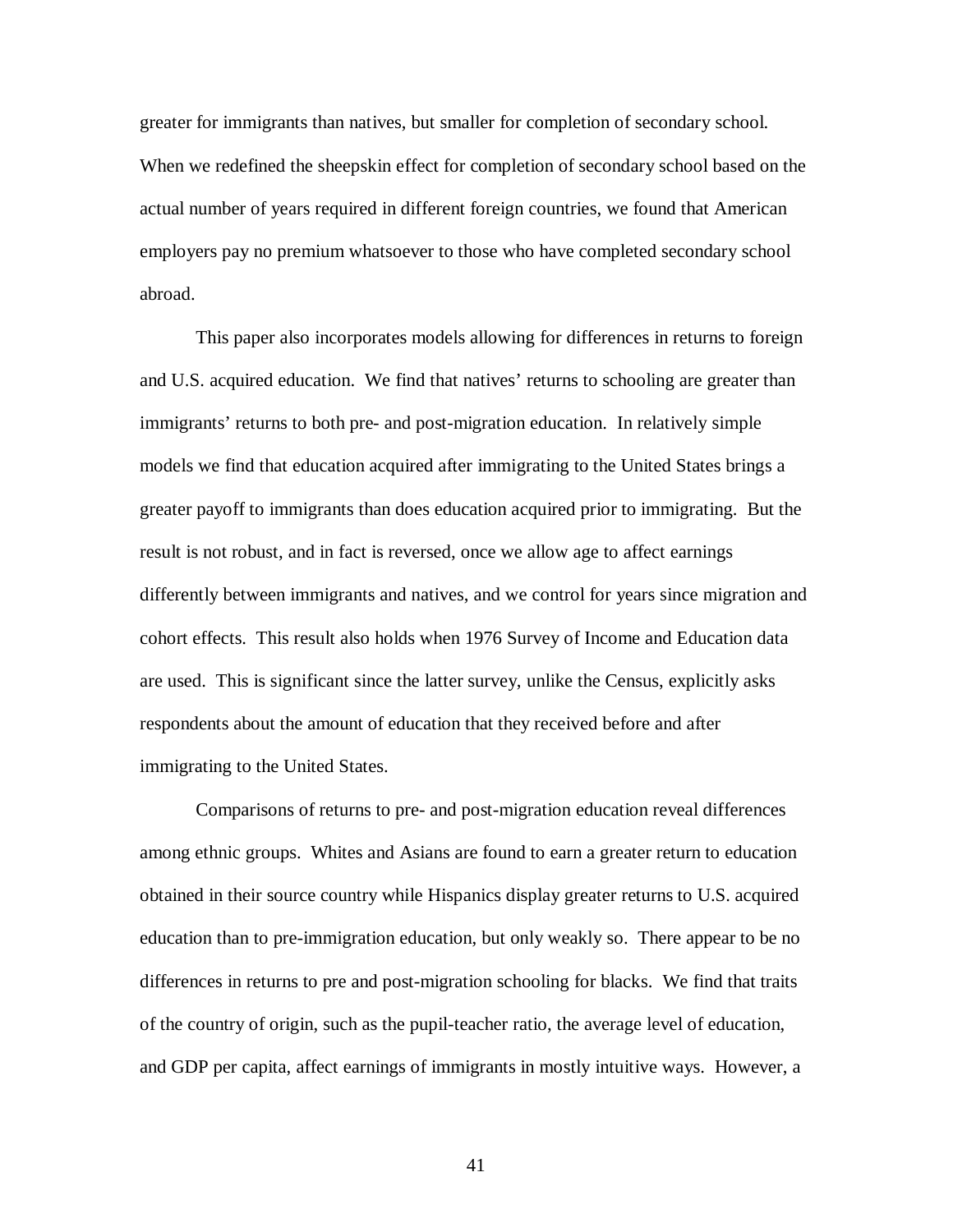reduction in the pupil-teacher ratio is predicted to increase an immigrant's earnings only if he has obtained some college education.

How have trends in the relative level of education of immigrants, and increases in the proportion of immigrants in the population, affected the welfare of natives? Keeping to the educational theme of this paper, we extend the work of Betts (1998) and Hoxby (1998) to test whether immigrants "crowd out" natives from secondary and postsecondary schooling. We find evidence in favor of this hypothesis for native blacks, Hispanics, Asians and whites. Intriguingly, most of the crowding out appears to occur in grade school. However, there is evidence that immigrants crowd native Hispanics and native Asians out of postsecondary as well as secondary education. Although this finding is the third such finding in the literature, all of the analyses to date have used indirect means to infer whether immigrants directly or indirectly dissuade natives from attending educational institutions. More direct studies at the school level would do much to confirm that crowding out occurs.

The paper suggests that education is at the heart of the ongoing debate about immigration policy. The widening gap in relative educational attainment between natives and immigrants appears to have had important consequences for both immigrants and natives. For immigrants, the consequences are directly observed in their wages, with over one half of the wage gap arising due to the corresponding gap in education. For natives, we find strong evidence that inflows of immigrants have crowded natives, especially minorities, out of schools, and to a lesser extent, colleges.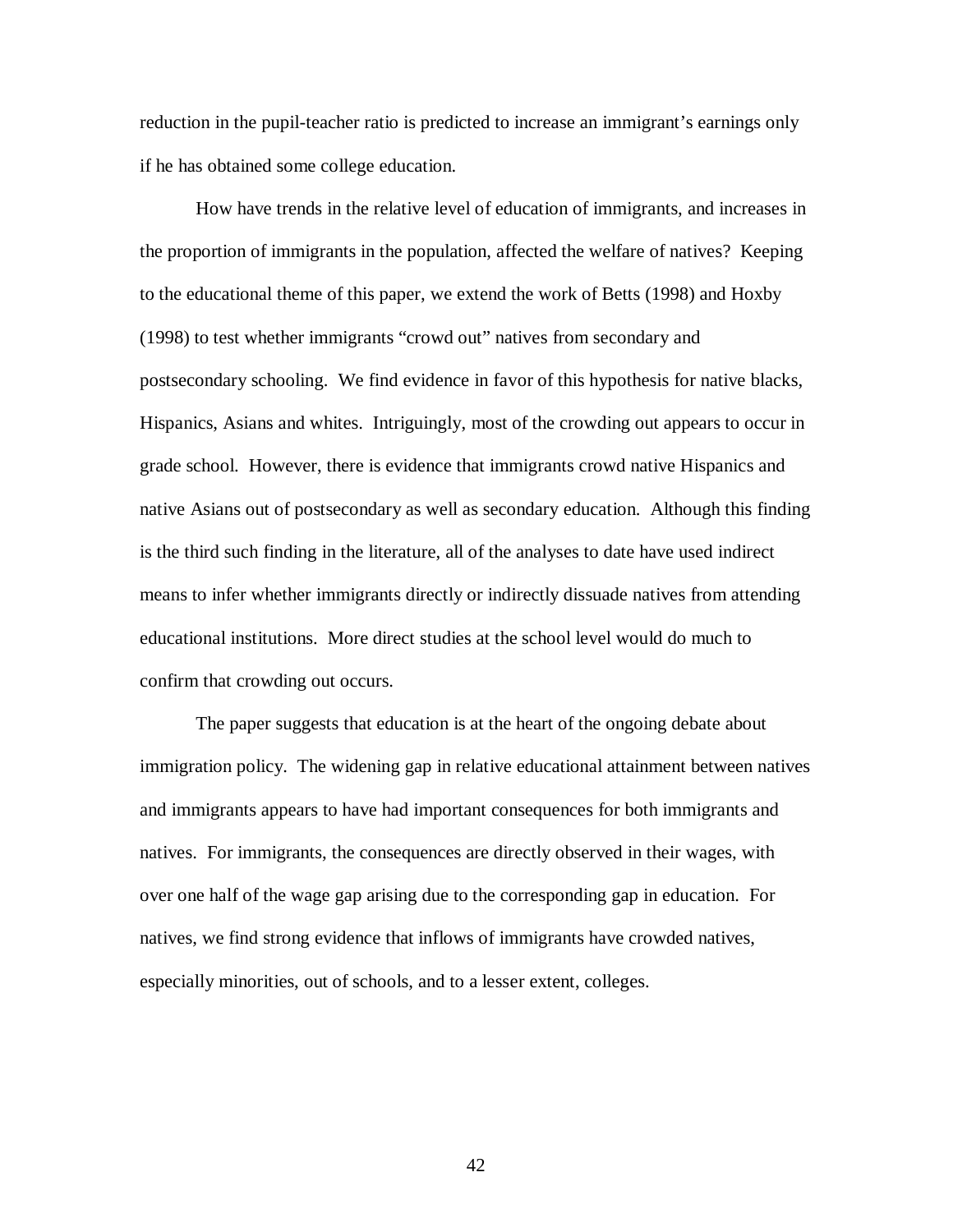## **References**

- Barro, Robert J. and Lee, Jong-Wha, "International Comparisons of Educational Attainment," *Journal of Monetary Economics*, December 1993, 3, 363-94.
- Betts, Julian R. "Does School Quality Matter? Evidence from the National Longitudinal Survey of Youth", *Review of Economics and Statistics*, May 1995, 77, 231-250.
- Betts, Julian R., "Educational Crowding Out: Do Immigrants Affect the Educational Attainment of American Minorities?" in Daniel S. Hamermesh and Frank D. Bean (Eds.), **Help or Hindrance? The Economic Implications of Immigration for African-Americans**, New York: Russell Sage Foundation, 1998, 253-281.
- Borjas, George J. "Assimilation Changes in Cohort Quality and the Earnings of Immigrants," *Journal of Labor Economics*, October. 1985, 4, 463-89.
- Borjas, George J. *Friends or Strangers: The Impact of Immigrants on the U.S. Economy*. New York: Basic Books, 1990.
- Borjas, George J. "Assimilation Changes in Cohort Quality Revisited: What Happened to Immigrant Earnings in the 1980's?" *Journal of Labor Economics*, April 1995, 2, 201-45.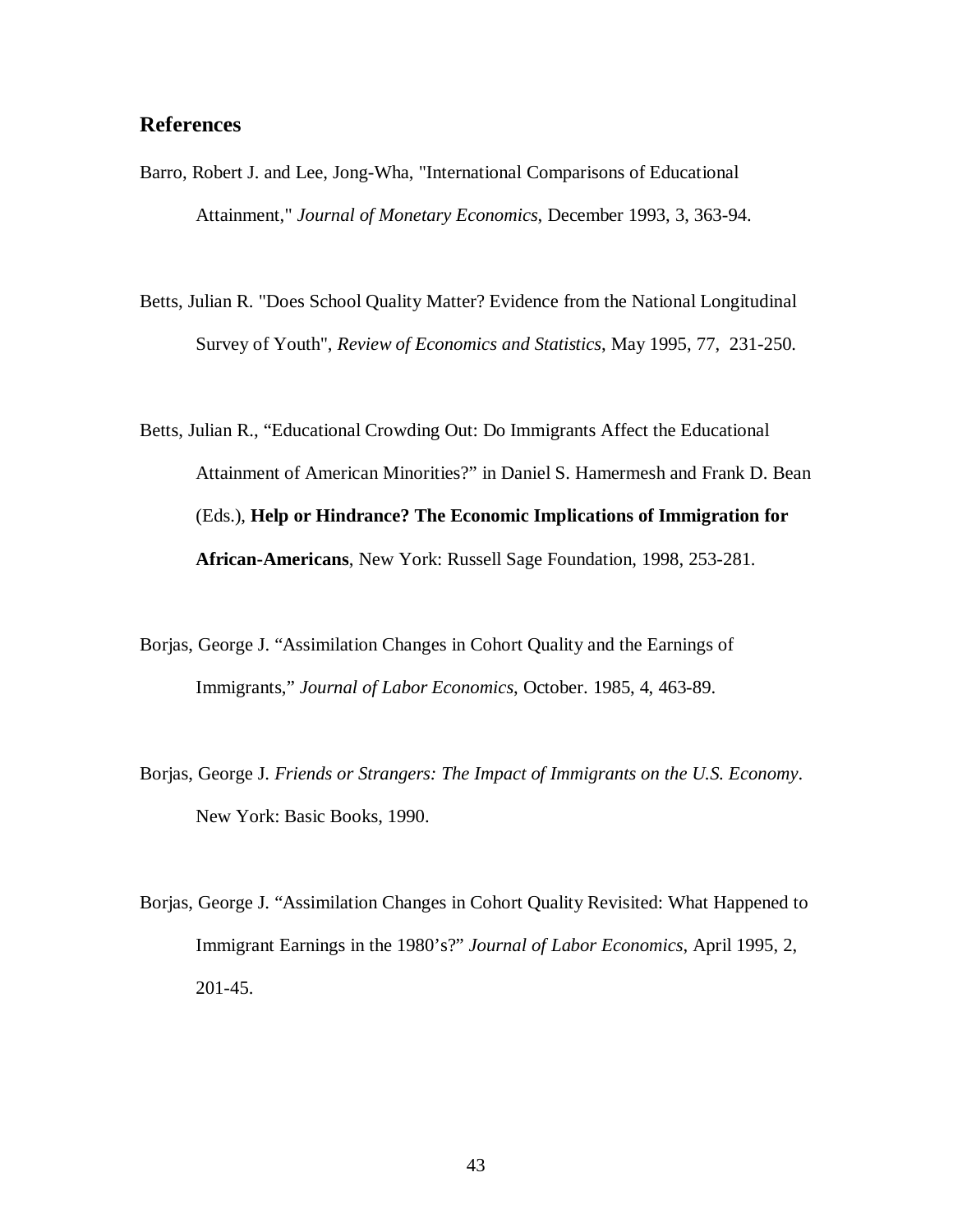- Borjas, George G., Freeman, Richard B. and Lang, Kevin, "Undocumented Mexicanborn Workers in the United States: How Many, How Permanent?" in John M. Abowd and Richard B. Freeman (Eds.), **Immigration, Trade, and the Labor Market**, Chicago: The University of Chicago Press, 1991, pp. 77-100.
- Bratsberg, Bernt and Terrell, Dek "School Quality and Returns to Education of U.S. Immigrants," 1997, manuscript, Kansas State University.
- Chiswick, Barry R. "The Effect of Americanization on the Earnings of Foreign-born Men," *Journal of Political Economy*, October 1978, 5, 897-921.
- Federal Security Agency. *Biennial Survey of Education in the United States*, Washington: Office of Education, various years.
- Friedberg, Rachel M. "You Can't Take It With You? Immigrant Assimilation and The Portability of Human Capital," NBER Working Paper No. 5837, November 1996.
- Funkhouser Edward, and Trejo, Stephen S., "The Labor Market Skills Of Recent Male Immigrants - Evidence From The Current Population Survey," *Industrial and Labor Relations Review*, July 1995, 48:4, 792-811.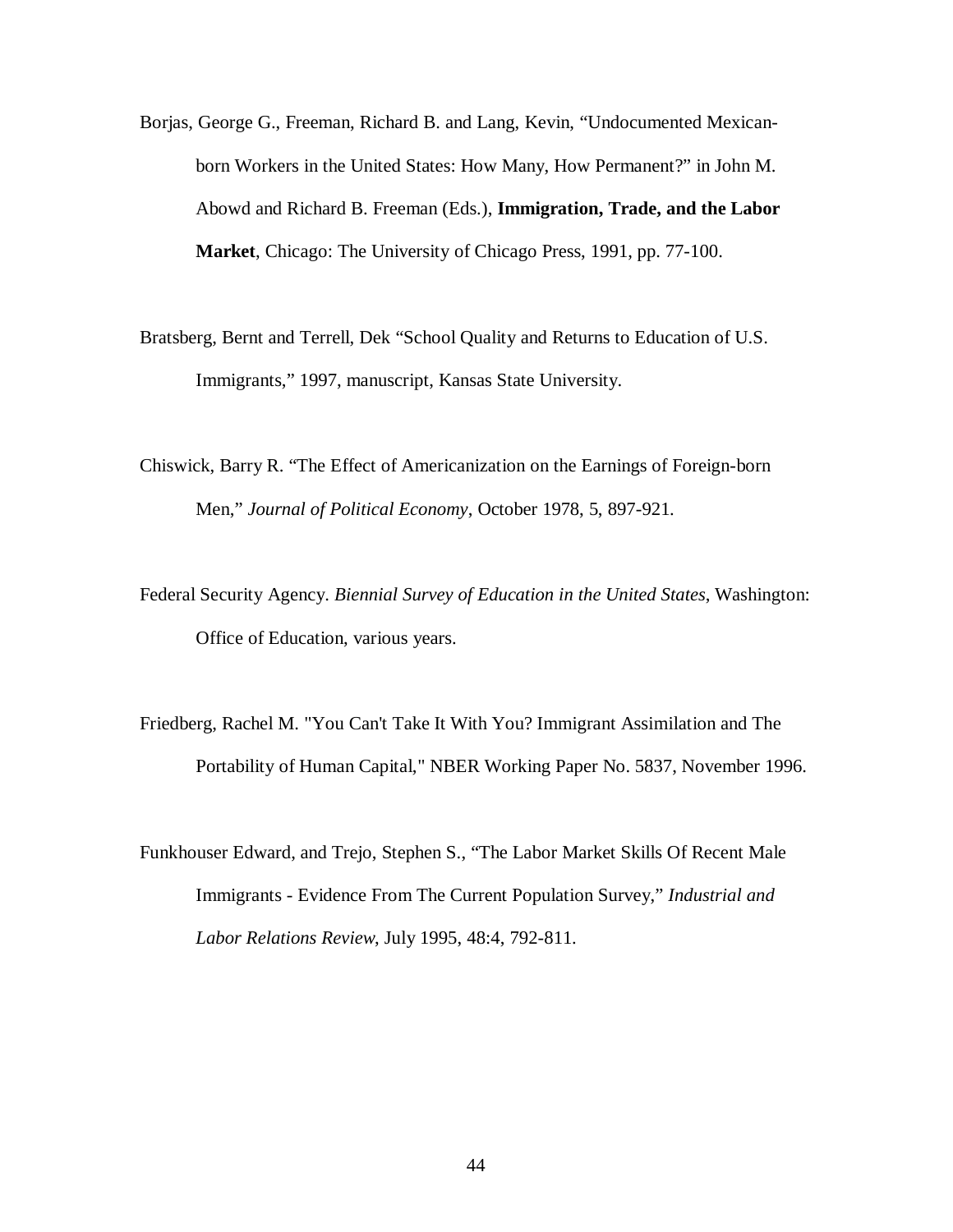- Gonzalez, Arturo. "The Education and Quality of Immigrant Children: The Impact of Age at Arrival," 1997, manuscript, Mexican-American Studies and Research Center, University of Arizona.
- Heckman, James, Layne-Farrar, Anne and Todd, Petra. "Human Capital Pricing Equations with an Application to Estimating the Effect of Schooling Quality on Earnings," *The Review of Economics and Statistics*, November 1996, 4, 562-610.
- Hoxby, Caroline M. "Do Immigrants Crowd Disadvantaged American Natives out of Higher Education?," in Daniel S. Hamermesh and Frank D. Bean (Eds.), **Help or Hindrance? The Economic Implications of Immigration for African-Americans**, New York: Russell Sage Foundation, 1998, 282-321.
- Jaeger, David A. and Page, Marianne E. "Degrees Matter: New Evidence on Sheepskin Effects in the Returns to Education," *The Review of Economics and Statistics*, November 1996, 4, 733-740.
- James, Estelle, et al. "College Quality and Future Earnings: Where Should You Send Your Child to College?" *American Economic Review*; May 1989, 2, 247-252.
- Loury, Linda Datcher and Garman, David. "College Selectivity and Earnings," *Journal of Labor Economics*, April 1995, 2, 289-308.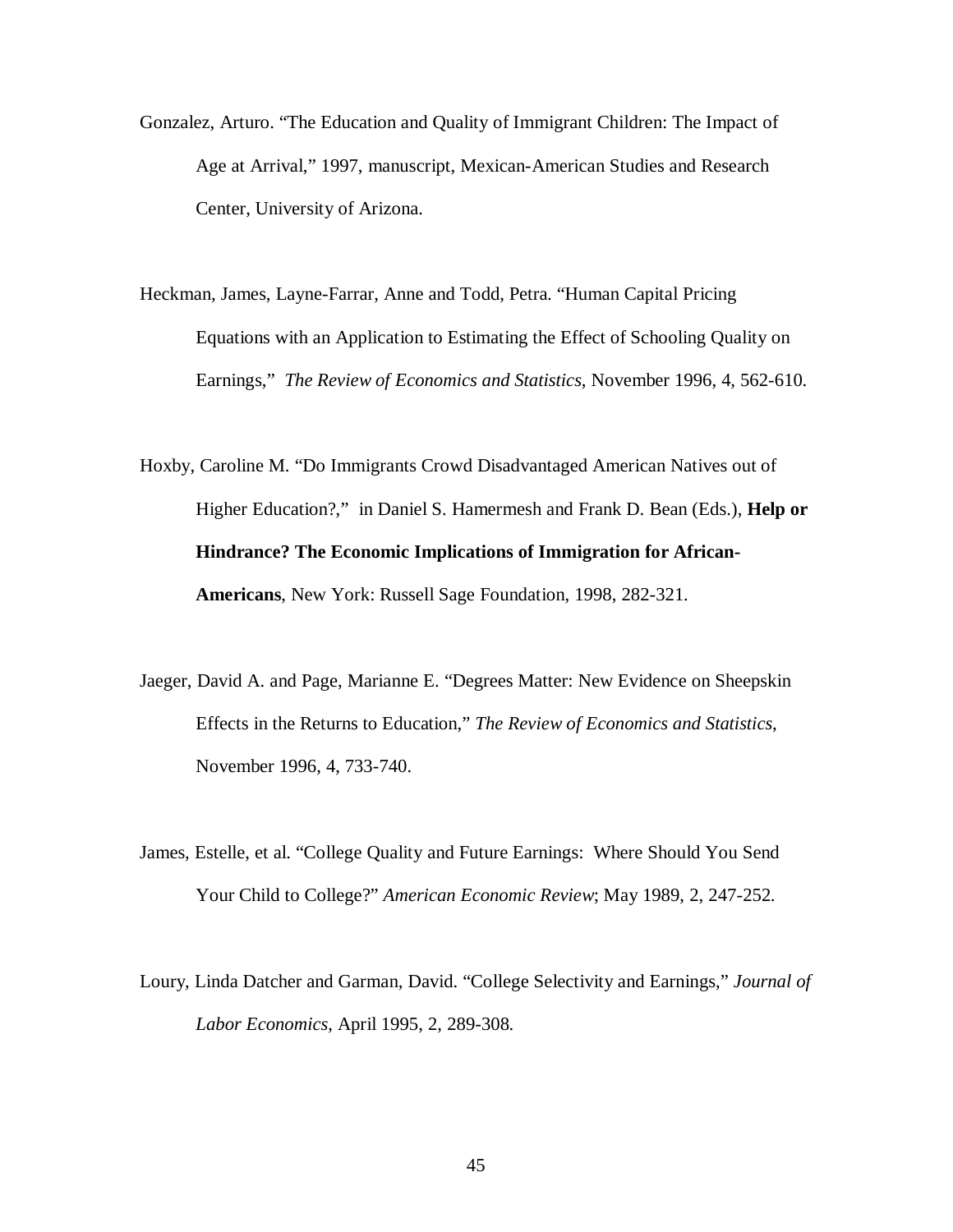- National Center for Education Statistics. Digest of Education Statistics, Washington: U.S. Department of Education, various years.
- Summers, Robert and Heston, Alan, "The Penn World Table (Mark 5): An expanded Set of International Comparisons, 1950-1988", *Quarterly Journal Of Economics*, May 1991, 9, 327-68.
- United Nations Educational, Scientific and Cultural Organization (UNESCO), Statistical Yearbook, Paris: Imprimerie de la Manutention, Mayenne, various years.
- Vernez, George and Abrahamse, Allan. "How Immigrants Fare in U.S. Education," Santa Monica, Calif: RAND, 1996.
- Warren, Robert and Passel, Jeffrey S., "A Count of the Uncountable: Estimates of Undocumented Aliens Counted in the 1980 Census", *Demography*, August 1987, 24, 375-393.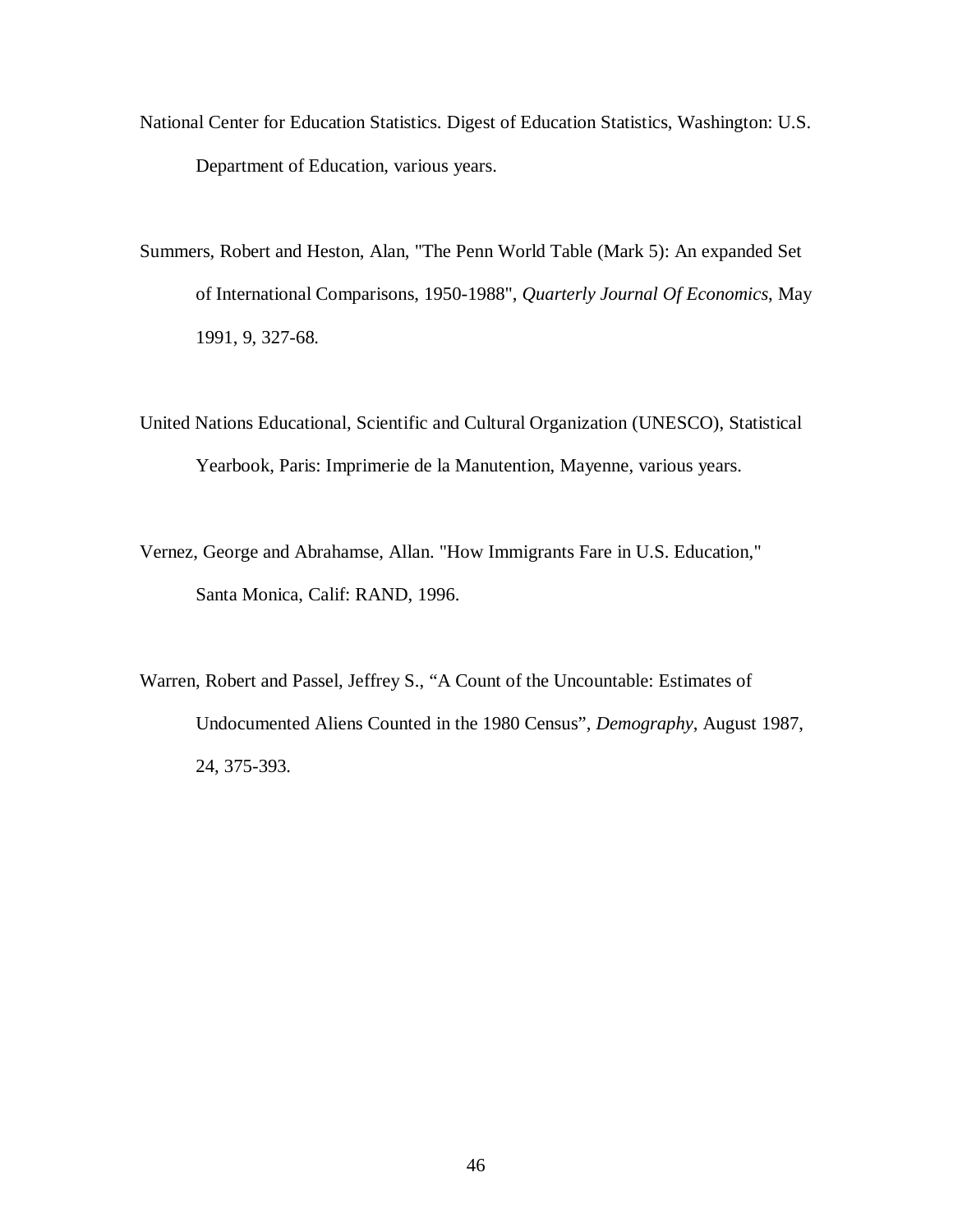#### Endnotes

<sup>1</sup> The 1990 Census codes educational attainment differently from the 1970 and 1980 Censuses. In the 1990 data, we recoded years of schooling in the same fashion as Borjas (1995). No school completed, nursery school and kindergarten are recoded as 0 years of schooling; first through fourth grade are recoded as 2.5 years; fifth through eighth grade as 6.5 years; ninth grade as 9 years; tenth grade as 10 years; eleventh grade or twelfth grade without a high school diploma as 11 years; high school graduate as 12 years; some college, no degree as 13 years; associate degree as 14 years; bachelor's degree as 16 years; master's degree as 17 years and professional or doctorate degree as 20 years.

 $2$  One concern is that higher enrollment rates of immigrants simply reflect enrollment in English as a Second Language classes. However, the Census form specifically asks respondents whether they are enrolled in regular school, not casual courses. For instance, in the 1980 Census respondents were first asked "What is the highest grade (or year) of regular school the person has ever attended?". Enrollment is inferred by an answer of "Now attending this grade" to the subsequent question, which reads: "Did this person finish the highest grade (or year) attended?".

<sup>3</sup> This is similar to Chiswick's (1978) approach. He used similar proxies and found no difference between returns to schooling acquired before or after migration, using 1970 Census data.

<sup>4</sup> We were concerned that the higher post-secondary enrollment rates among young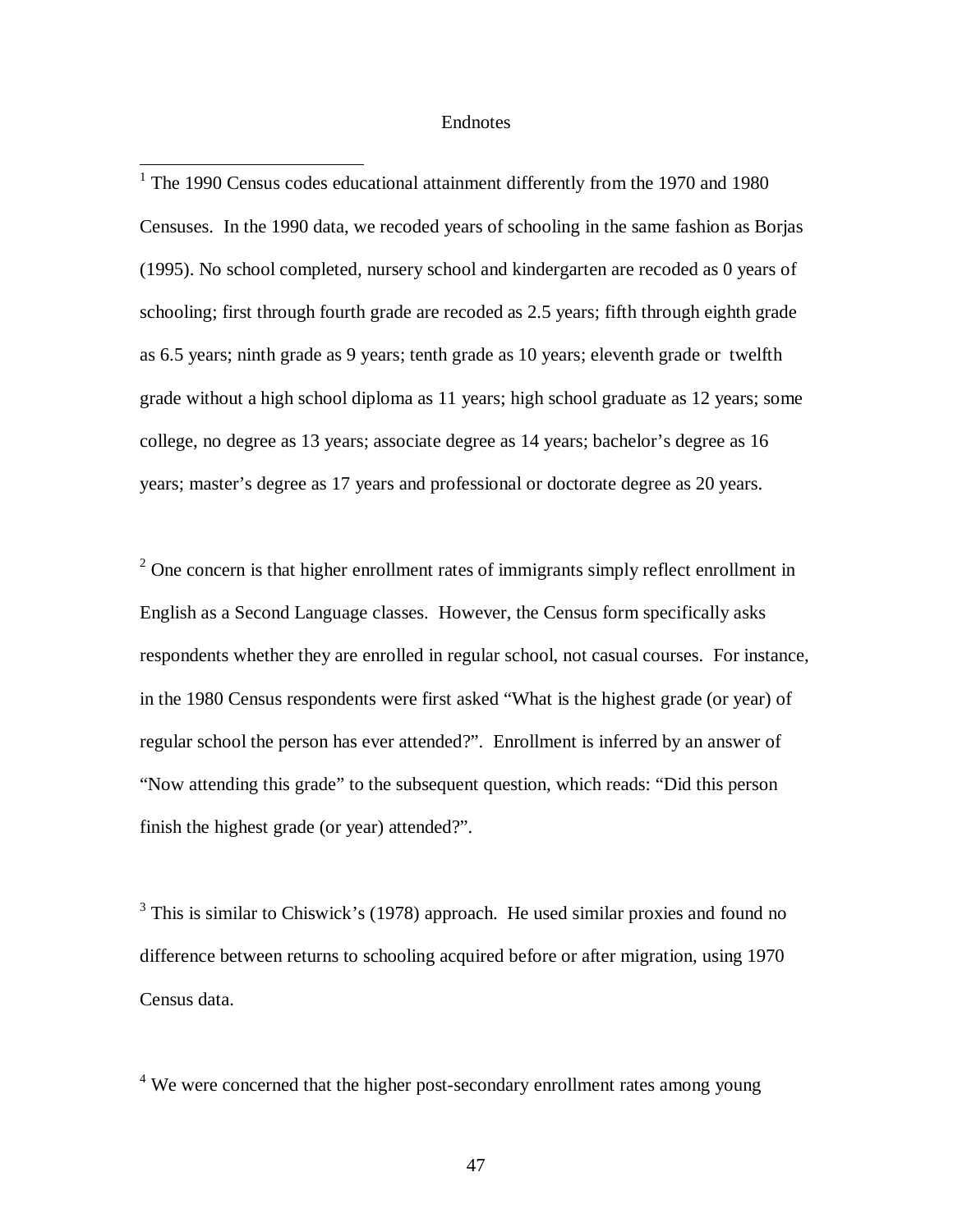immigrants might simply reflect international students in the United States temporarily. However, when we redrew Figures 3 and 4 including only immigrants who had been in the U.S. for more than 4 years, the same patterns persisted, with the crossover point at roughly an age of 17-18 years. In this sub-sample, immigrants were found having higher probability of attending both grade school and college for all age groups older than 18 years. This almost exactly replicates the results we got when all immigrants are included. The gap declines roughly by ¼ for college enrollment for the 21 to 40 age group and increases slightly for the 16 to 20 age group. There is very little change in the oldest age group's enrollment probabilities.

<sup>5</sup> Of course, we cannot include age, years since migration and age at migration in the regression since they are perfectly collinear. Furthermore, the problem of collinearity arises in all our models that include cohort dummies, years since migration and census years.

 $6$  In fact, as an artifact of the specification, the gap is turned into an earnings advantage for immigrants with relatively low schooling levels. For example, in the 1990 sample, immigrants with 7 or fewer years of education are predicted to earn more than natives with similar traits. But the vast majority of immigrants have higher levels of education than this; for these immigrants model 3 indicates that virtually all of the earnings gap with natives can be explained by lower levels of education and lower returns to education among immigrants.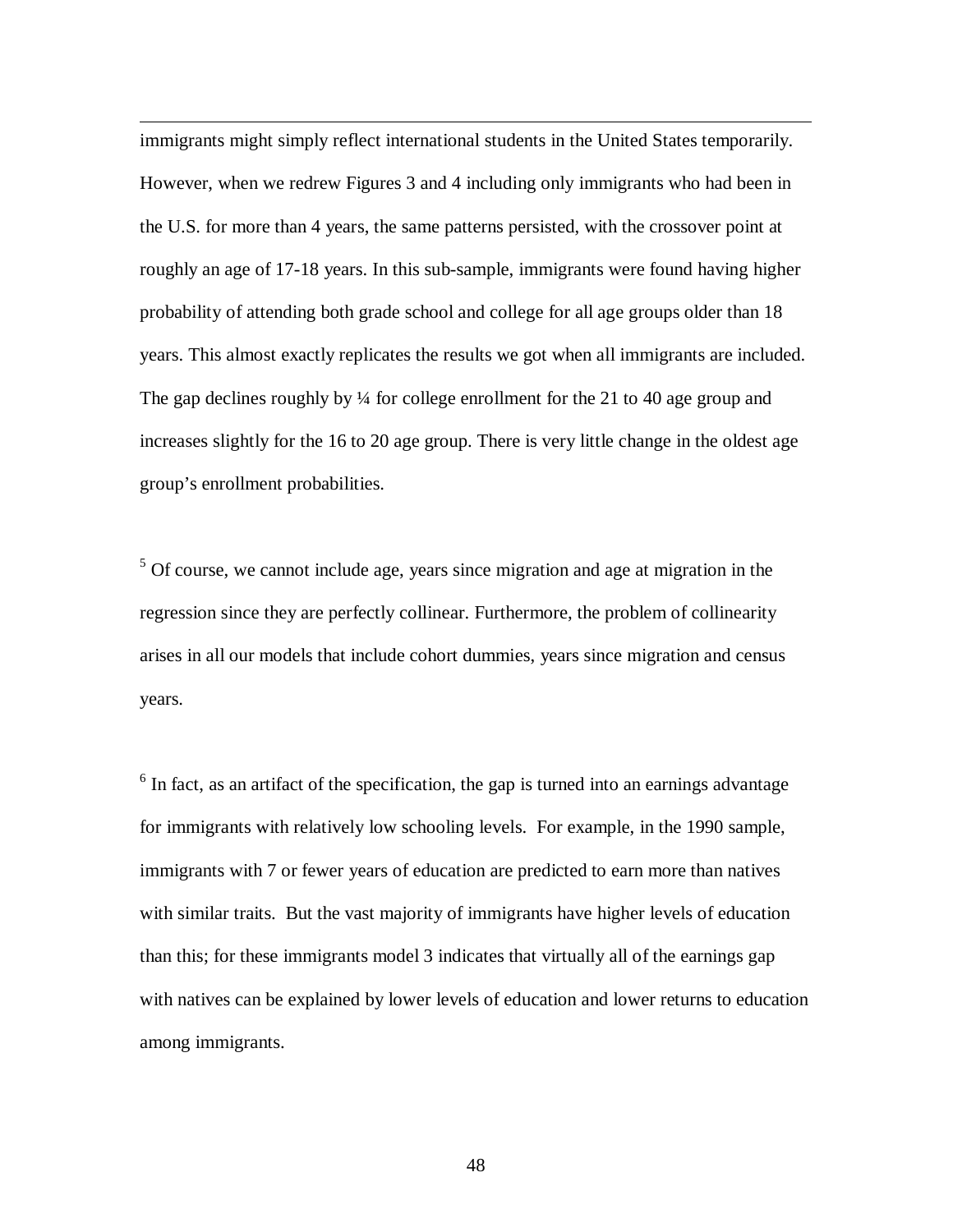$<sup>7</sup>$  The lines in Figures 10 and 11 are based on model 4, with no controls for education, and</sup> model 6, with controls for education, in Table 9. The calculations use median years of schooling, 12 years, for lines with controls for education for both immigrants and natives. All lines are calculated based on the 1975-79 arrival cohort.

 $8 \text{ In other words, } \exp(0.078) = 1.081$ , indicating a return of 8.1%.

<sup>9</sup> Some countries have more than one structure in their educational system that allows for different number of years to complete primary and/or secondary education. In these cases we opted for the ones listed in the main table, i.e. Table 3.1.

 $10$  We thank George Borjas for suggesting that we use this data-set.

 $11$  This choice of age group also makes our sample relatively independent of the sample of younger workers chosen by Betts (1998).

 $12$  The large drop in the number of observations in the more fully specified model for Asians reflects the fact that the pupil-teacher ratio was not available for Hawaii, where a substantial fraction of Asians in the sample lived.

<sup>13</sup> Similarly, Betts (1998) finds that immigration has a larger effect on the educational attainment of native Hispanics than of native blacks.